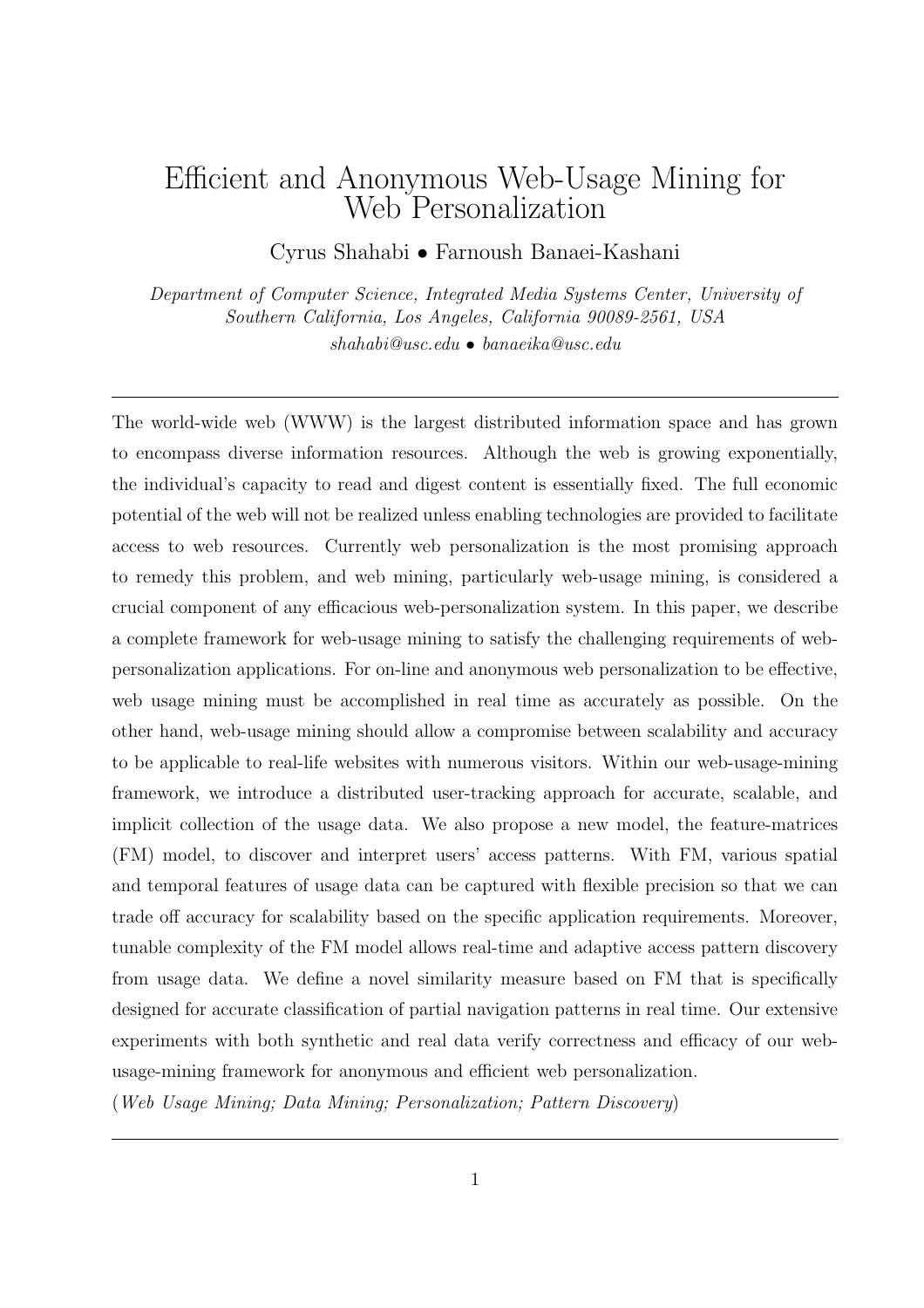## 1. Introduction

The world wide web (WWW) is the largest distributed information space (W3C 2002, Pitkow 1998), which has grown to encompass diverse information resources such as service and product catalogs, digital libraries, personal home pages, Usenet news, etc. More noticeably nowadays, the web is considered as the most appropriate environment for business transactions because it is convenient, fast, and inexpensive to use; hence we see the enormous popularity of electronic commerce and Business-to-Business applications.

Although the web is growing exponentially, the individual's capacity to read and digest content is essentially fixed. The web is a collection of semi-structured and structured information sources often visualized as a huge and complex dynamic mesh. Due to information explosion, constantly changing environment, poor understanding of users' needs and preferences, as well as lack of willingness to modify existing web data models, often web users suffer from information overload. Therefore, the full economic potential of the web has not been realized. The ability to access information in the web efficiently and efficaciously is an enabling technology for realizing its full potential.

Researchers from diverse disciplines such as machine learning, information retrieval, artificial intelligence, data management, etc. are now focusing on this topic in various industrial and academic research centers. Traditionally, search engines have been used to facilitate information access in the web. As the web continues to expand, search engines are becoming redundant because of the large number of pointers they return for a single search. We may think of two other approaches to deal with this problem. On the one hand, we may try to define a reference model intended to streamline the design and implementation of the web information systems, hence, standardizing information access in the web. Faulstich et al. (1997), Scharl (1999), Carchiolo et al. (2000), and Kohonen et al. (2000) are various examples of such an approach. However, since the web is in essence a semi-structured and decentralized environment, globalization of any reference model requires a lot of effort, if it is not simply impossible. On the other hand, with web personalization, or so called mass customization, we intend to customize the web environment for each user. Personalization is achieved by observing needs of the user and providing the preferred information based on user needs. In a personalized web information system, information access is enhanced by optimizing the percentage of relevant information exposed to user. Web personalization is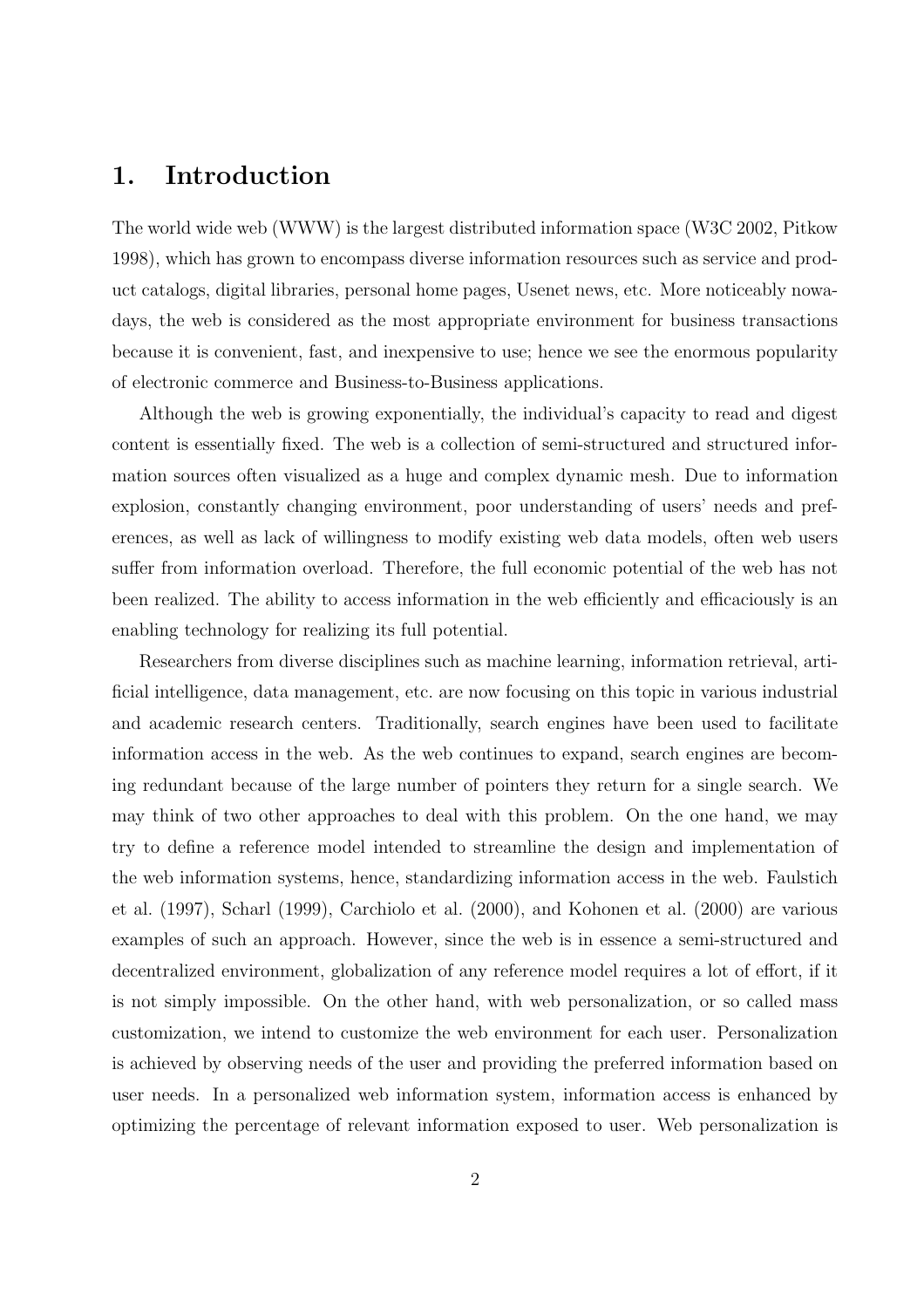currently known as the key to success in business today and in the future (Allen et al. 2001).

Collaborative filtering (Konstan et al. 1997, Breese et al. 1998), intelligent interfaces / agents and bots (Lieberman 1997, Ackerman et al. 1997, Finin et al. 1997, INT Media Group 2002), and intermediaries (Maglio et al. 2000) are all deployed as the enabling technologies for web personalization. Recently, web mining, a natural application of data-mining techniques to the web as a very large and unstructured information source, has made a great impact on web personalization. Through web Mining, we are able to gain a better understanding of both the web and web-user preferences; a knowledge that is crucial for mass customization (Mulvenna et al. 2000, Mobasher et al. 2000a).

In this paper, we describe a complete framework for *web-usage mining (WUM)*, an emergent domain in web mining that has greatly concerned both academia and industry in recent years (Srivastava et al. 2000). WUM is the process of discovering and interpreting patterns of user access to web information systems by mining the data collected from user interactions with the system. A typical WUM system consists of two tiers: 1) tracking, in which user interactions are captured and acquired, and 2) analysis, in which user access patterns are discovered and interpreted by applying typical data-mining techniques to the acquired data. Knowledge of user access patterns is useful in numerous applications: supporting website design decisions such as content and structure justifications (Spiliopoulou 2000, Drott 1998), optimizing systems by enhancing caching schemes and load-balancing, making websites adaptive (Perkowitz and Etzioni 2000), supporting business intelligence and marketing decisions (Büchner and Mulvenna 1998), testing user interfaces, monitoring for security purposes, and more importantly, in web personalization applications such as recommendation systems (Sarwar et al. 2000) and target advertising. Commercial products such as  $Personify^{TM}$  (Personify, Inc. 2002), WebSideStory<sup>TM</sup> (WebSideStory Inc. 2002), BlueMartini<sup>TM</sup> (Blue Martini Software, Inc. 2002), and  $WebTrends^{TM}$  (NetIQ 2002), and acquired companies such as Matchlogic<sup>TM</sup>, Trivida<sup>TM</sup>, Andromedia<sup>TM</sup>, Rightpoint<sup>TM</sup>, and DataSage<sup>TM</sup> are all witnesses of commercial interests in WUM.

Within WUM-based web-personalization applications, the user access patterns discovered through WUM are applied to identify needs and preferences of each individual user, and subsequently, customize the content or structure of the web-information system based on user needs. This process often consists of two components. First, an off-line component learns a comprehensive users-access model by mining typical access patterns from training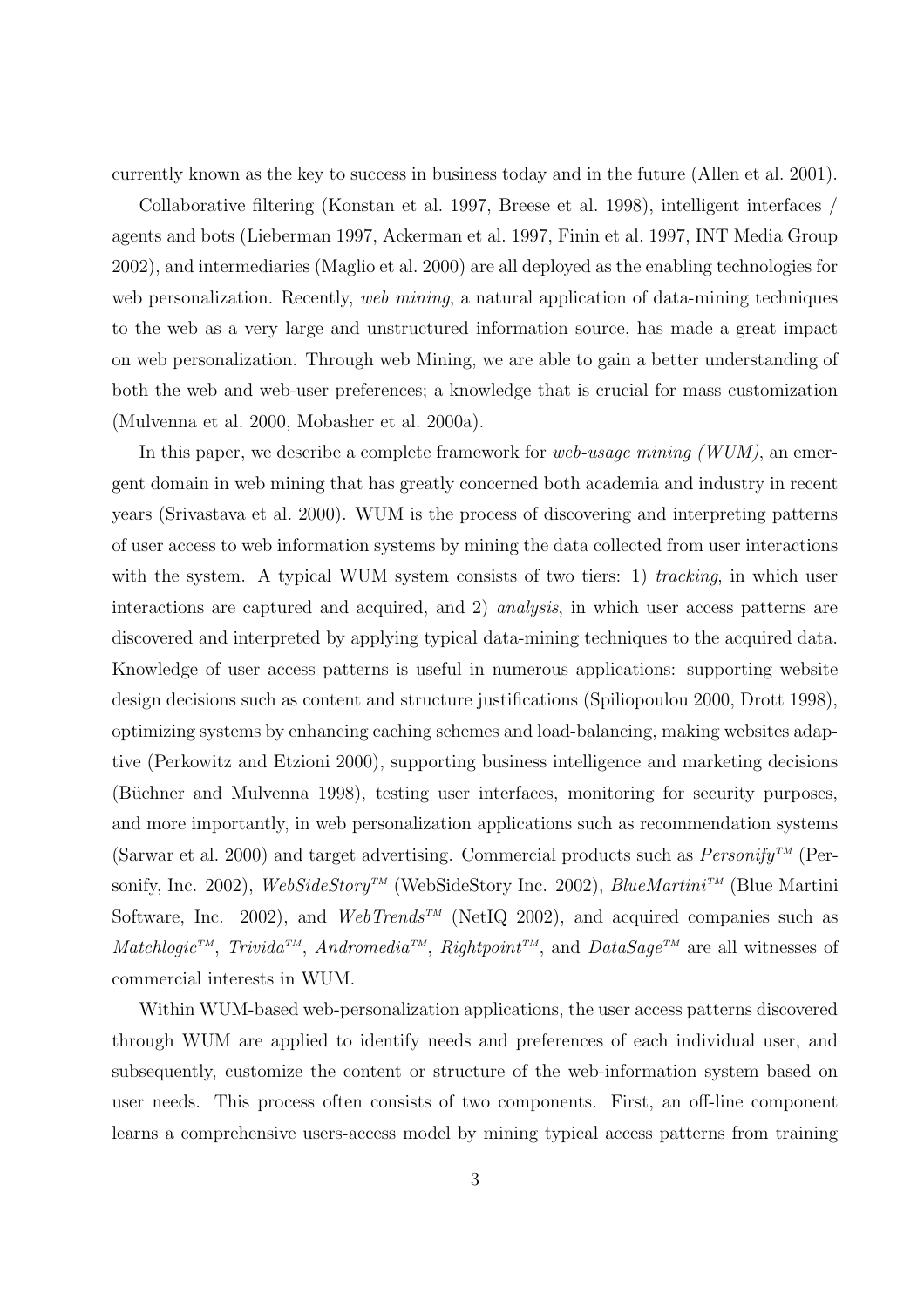datasets. Second, once the access model is identified, it is used by an on-line component to interpret navigational behavior of the active users. The on-line component is required for anonymous identification of the user needs in real-time. One other typical but naive approach taken by industry to identify user needs is first to build a static profile for each user based on her/his first visit (e.g., Dialpad Communications, Inc. 2002, and MTV Networks 2002). In subsequent visits, user identity is detected using some intrusive technique such as cookies, and the static profile is applied for customization. There are several drawbacks to this approach. Tracking users across sessions violates users privacy. Besides, the static profile cannot distinguish between different roles the user might play during various visits, e.g., buying rock music CDs as a gift versus purchasing classical music for oneself. In addition, if multiple users share the same computer, the profile becomes a mixture of several, possibly conflicting, tastes. Finally, the static profile cannot capture changes in the user preferences. Thus, we believe the system should treat each user as an anonymous individual and identify user needs per session. In cases where the problems with static profiles are tolerable, anonymous web personalization can be applied in parallel to make user profiles adaptive.

Web-personalization applications impose a set of challenging requirements that are partially in conflict with each other. With anonymous web personalization, the on-line component of the system should run in real time, and in particular should be able to identify user needs in a fraction of the session period. Violation of this time constraint usually renders the result of the personalization less useful; for example, in a recommendation system, often there is little use for the recommendations that are generated after the user leaves the site. Thus, the time complexity for the process of applying the access model to interpret active sessions must be sufficiently low. Moreover, on the one hand the volume of navigation data generated per site is usually very large. For example,  $Yahoo^{TM}$  has 166 million hits every day, generating 48GB of clickstream data per hour (Yahoo! Inc. 2001). These data cannot be analyzed in real time unless some features of the data are dropped while modeling access patterns and interpreting active sessions. On the other hand, since with anonymous web personalization the available information about a user is limited to the user interactions with the web during an active session period, we necessarily want to consider every single action of a user, or the customization will be inefficacious. Therefore, for efficient customization, user-access model learned in the personalization system should be flexible enough to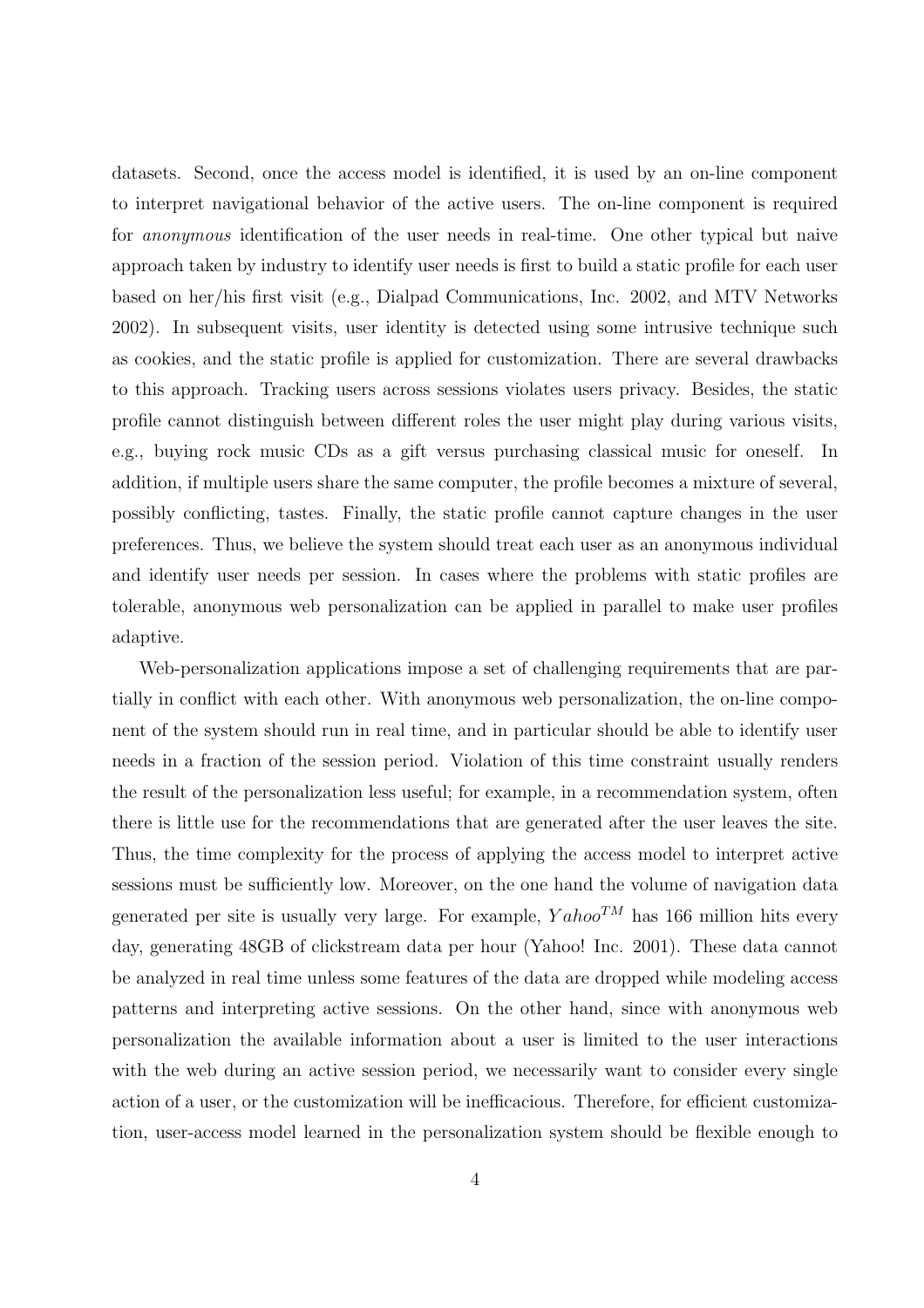allow an engineering compromise between scalability and accuracy based on the application specifications.

The WUM framework described in this paper composes an accurate tracking module and a tunable access model to support efficient and anonymous web personalization. Besides, tracking is performed implicitly to avoid reliance on human input (i.e., explicitly requesting users to state their interests). Implicit tracking is considered the ideal solution for the sparsity problem in web-personalization applications (Konstan et al. 1997). Also, the access model is adaptive to capture short-term changes in user behaviors. This last feature is particularly useful in delay-sensitive environments such as the stock market. It is important to note that, although we motivate and discuss this framework in the context of web-personalization applications, it is as much applicable for other conventional WUM applications as well.

The remainder of this paper is organized as follows. Section 2 summarizes related work. We briefly explain how to implement the tracking tier of the WUM framework in Section 3. In Section 4, we formally characterize the analysis tier of the WUM framework by defining our access-pattern model, describing our similarity measures, and discussing our dynamic clustering technique. The results of our experiments are in Section 5. Finally, Section 6 concludes the paper and proposes our future directions.

# 2. Related Work

Web mining is broadly defined as the discovery and analysis of useful information from the WWW. A detailed taxonomy of web-mining domains is provided in Mobasher et al. (1997). Here, we first briefly characterize different domains that pertain to web mining. Thereafter we will focus on some of the current research on WUM.

Target data sets for data mining in the context of the web are classified into the following types:

- Content data: The data meant to be conveyed to the web user. Naturally, webcontent mining is the process of extracting knowledge from the content of web documents (Cohen et al. 2000).
- Structure data: The meta data that define the organization of the web information systems. Web *structure mining* is the process of inferring knowledge from the structure of data (Kuo and Wong 2000, Henzinger 2000).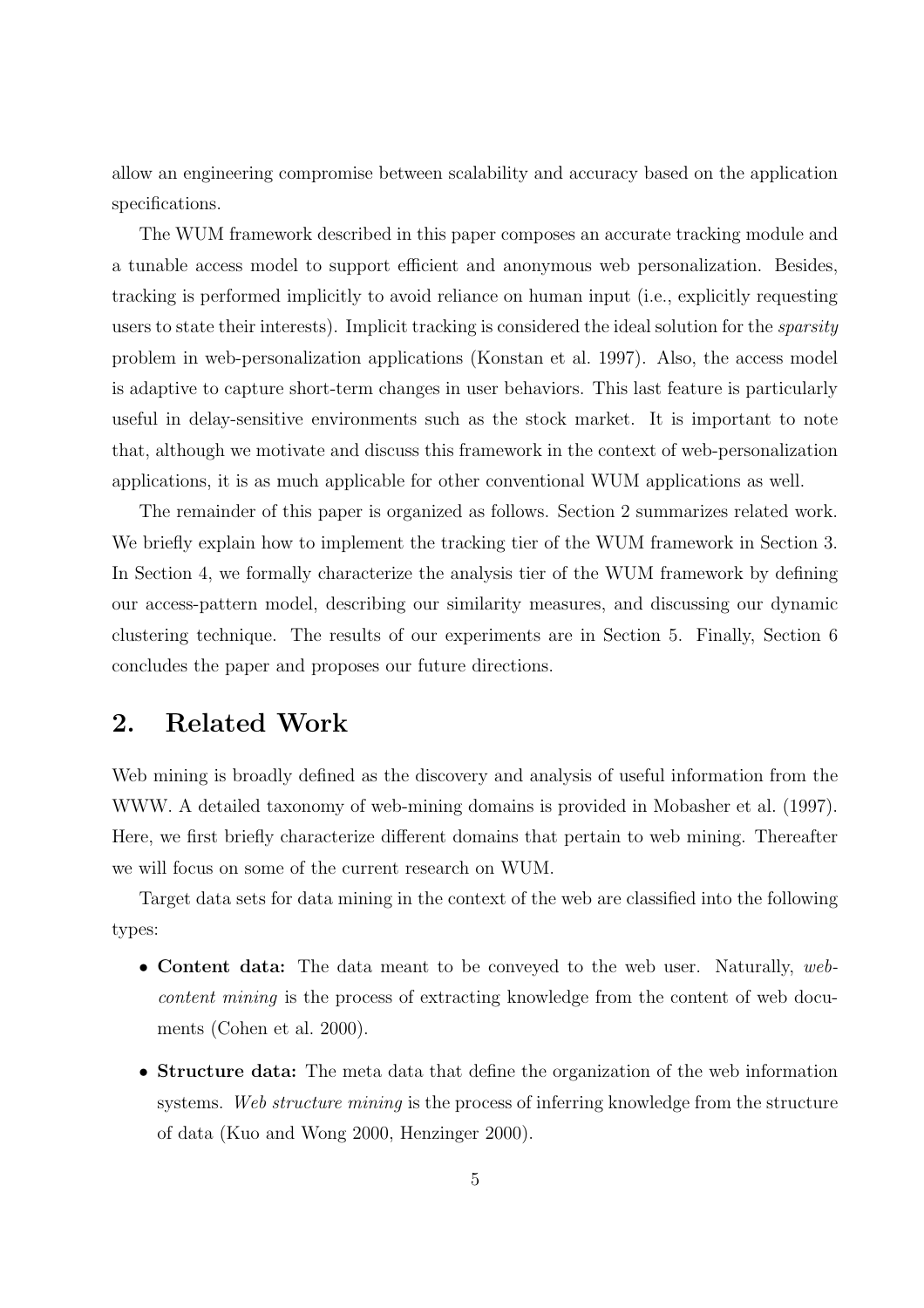• Usage data: The data collected from user interactions with the web. As mentioned before, WUM is the process of discovering and interpreting patterns of user access to the web information system (Baumgarten et al. 2000).

The idea of exploiting usage data to customize the web for individuals was suggested by researchers as early as 1995 (Armstrong et al. 1995, Lieberman 1995, Pazzani et al. 1995). A comprehensive survey of existing efforts in WUM is provided by Srivastava et al. (2000). Some of the current approaches with two tiers of WUM, tracking and analysis, are summarized in the following sections.

### 2.1 User-Interaction Tracking

Usage data can be collected from various sources: the web browser on the client side, web server logs, or proxy server logs. With anonymous web personalization, accuracy of tracking is of significant concern and should be applied as the main criterion in selecting a data source. There are various levels of caching embedded in the web, mainly to expedite users access to frequently used pages. Pages requested by hitting the "Back" button, which is heavily used by web users (Greenberg and Cockburn 1999), are all retrieved from the web browser cache. Also, proxy servers provide an intermediate level of caching at the enterprise level. Unfortunately, cache hits are missing from proxy and server logs, rendering them incomplete sources of information to acquire spatial features of user interactions. Lin et al. (1999) have tried to remedy this problem by introducing an "access pattern collection server," which is applicable only in environments where user privacy is not a concern. Cooley et al. (1999) explain several heuristics using the referrer and agent fields of a server log to infer missing references with relative accuracy; Spiliopoulou et al. (2002) study performance of various such heuristic techniques. Server and proxy logs are also inaccurate in capturing temporal aspects of user interactions. Timestamps recorded in these logs for page requests incorporate network transfer time. Due to nondeterministic behavior of the network, there is no trivial way to filter out these noise data. On the other hand, if temporal features are captured on the client side, occurrence times of all user interactions can be recorded as exactly as required. Thus, data collected at the client side provide us with the most accurate spatial and temporal information about user interactions with the web.

Moreover, with client-side tracking, preprocessing the data source, which is considered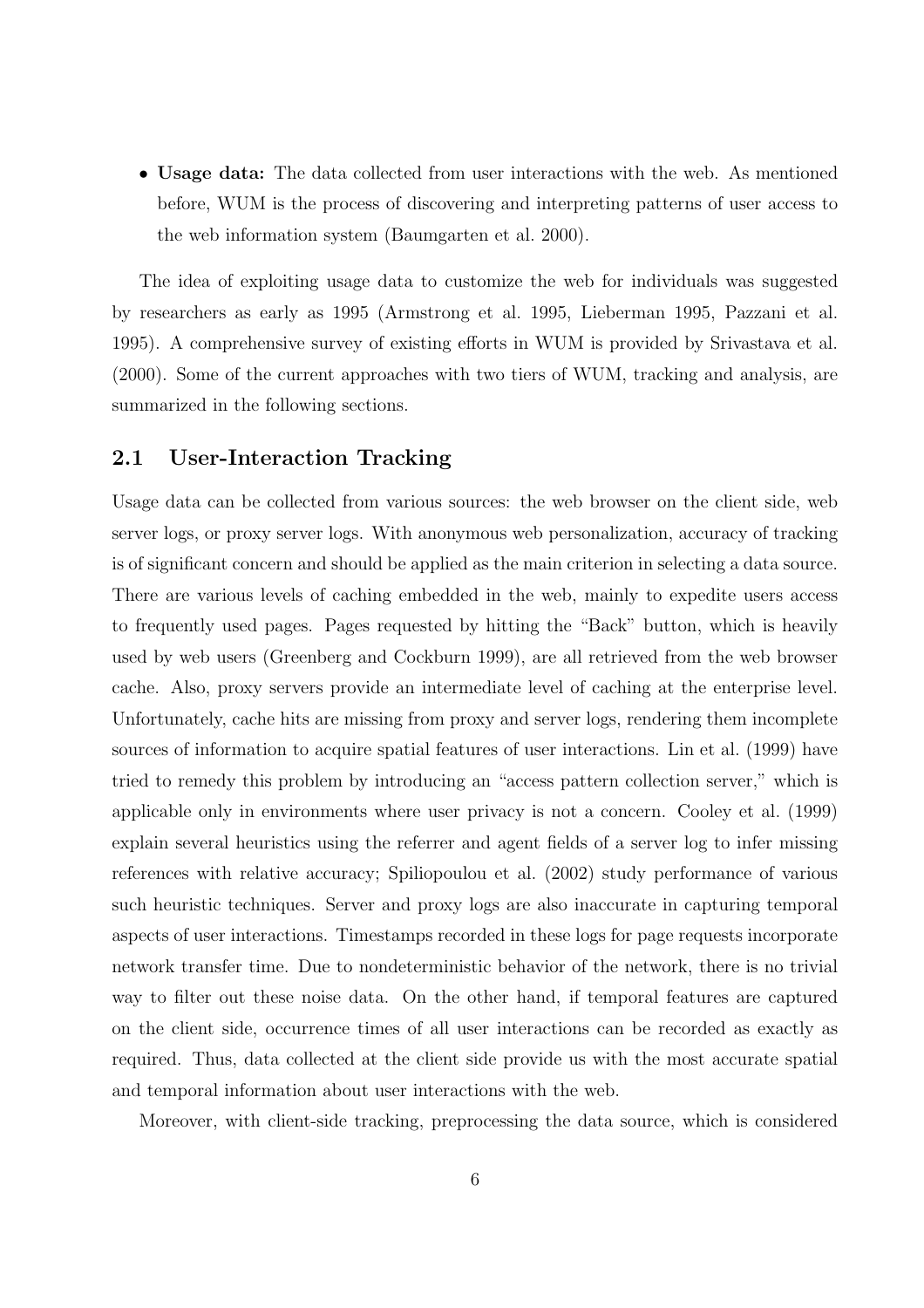the most difficult task when server/proxy logs are used, can also be performed transparently on the client side. Hence, not only does it help with scalability of the system by distributing the preprocessing load among clients, it eliminates the most critical preprocessing task, i.e. session identification. Due to the stateless connection model of the HTTP protocol, pages requested in a session are logged independently in the server/proxy logs. For meaningful analysis, these requests must be re-identified and re-grouped into sessions as semantic units of analysis (Cooley et al. 1997, Zheng et al. 2002). In Shahabi et al. (1997), we introduce a remote agent that tracks user interactions on the client side. The data captured by each agent are stored as separate semantic units on the server side so that re-identification of the user sessions is not required.

However, client-side tracking has a drawback. It is usually implemented by remote agents developed as Javascripts or Java applets. Employing these agents to collect data at the client side requires user cooperation in enabling Java in their browsers. Considering the popularity of remote agents, on the one hand, and on the other hand benefits of client-side tracking as described above, we believe client-side tracking is the preferred approach, especially for web-personalization applications. In Shahabi et al. (2001), we describe a complete dataacquisition system based on our client-side data-collection idea.

## 2.2 Access-Pattern Analysis

As mentioned in Section 1, due to the large volume of usage data, they cannot be analyzed in real time unless some features of the data are dropped while modeling access patterns. Page hit-count, which indicates frequency of page visits during a session, has been traditionally considered as an informative indicator of user preferences (Yan et al. 1996). Also, order or sequence of page accesses has recently been identified as an important piece of information (Chen et al. 1998). Dependency models such as the aggregate tree (Spiliopoulou and Faulstich 1999) and hidden Markov models (Cadez et al. 2000) are used to capture this feature and to predict forward references. In addition to spatial features, temporal features such as page view time are also of significant concern, specially in the context of web-personalization applications (Konstan et al. 1997). Although Yan et al. (1996) and Levene and Loizou (2000) show that view time has a Zipfian distribution and might be misleading in cases where long accesses obscure the importance of other accesses, we argue that using view time in combination with other features can alleviate this unwanted effect. The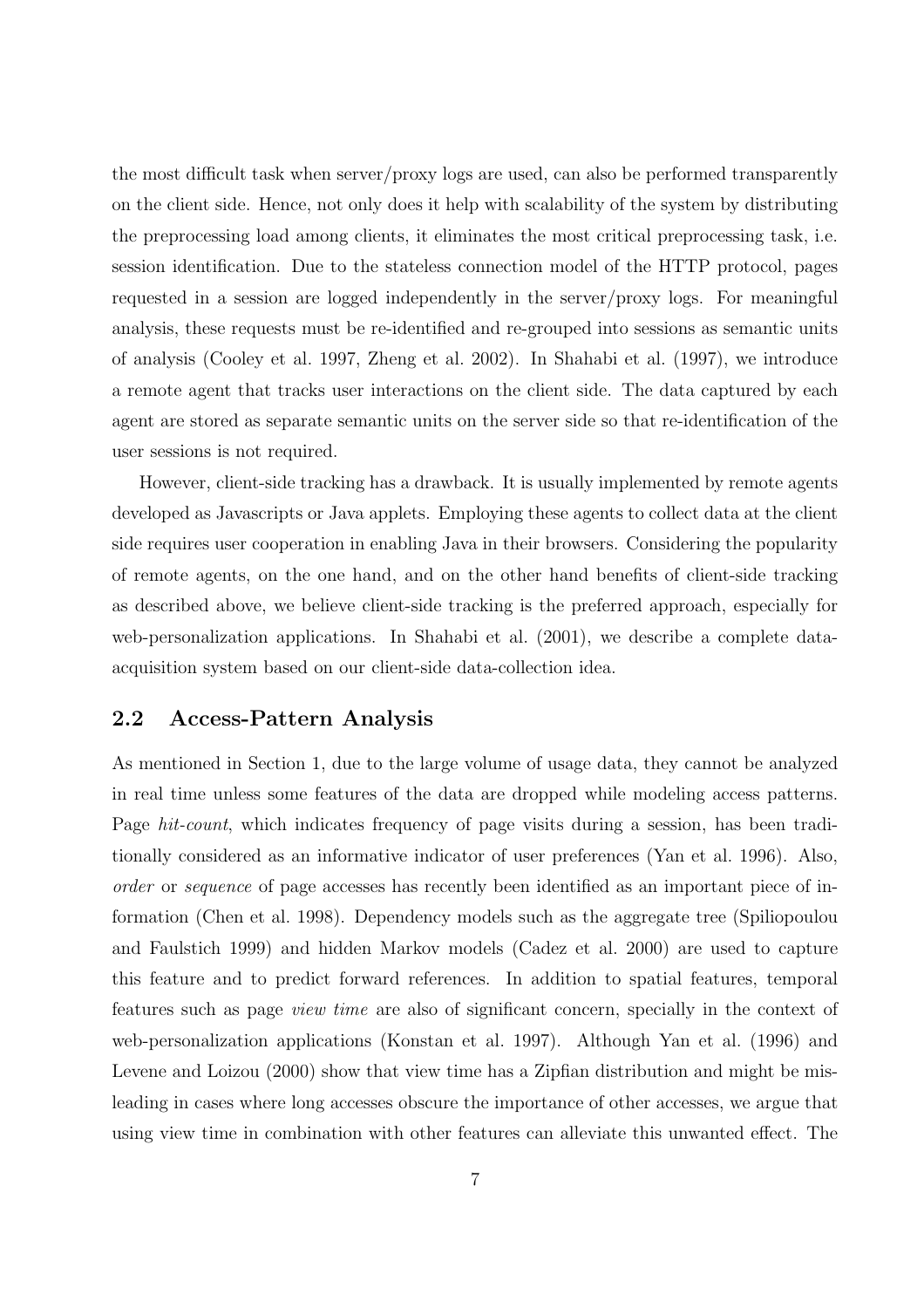model described in this paper is defined so that it can capture any number of these and any other feature that might seem informative. Features are captured per *segment*, which is the building block of a session (see Section 4.1). Variable number of features and size of the segment allow us to strike a compromise between accuracy and complexity of the model, depending on the application requirements.

Researchers have investigated various models and data-mining techniques to capture these features and to represent user access patterns. Mobasher et al. (2000b) have applied the classical association-rule apriori algorithm (Agrawal and Srikant 1994) to find "frequent item sets" based on their patterns of co-occurrence across user sessions. They deploy association rules to find related item sets to be recommended to the user based on the observed items in the user session. Mobasher et al. (2000a) show that clustering techniques provide better overall performance as compared to association rules when applied in the context of web personalization.

Another set of models, which we call dependency models, are applied to predict forward references based on partial knowledge about the history of the session. These models learn and represent significant dependencies among page references. Zukerman et al. (1999) and Cadez et al. (2000) use a Markov model for this purpose. Borges and Levene (1999) define a probabilistic regular grammar whose higher probability strings correspond to users' preferred access patterns. Breese et al. (1998) perform an empirical analysis of predictive algorithms such as Bayesian classification and Bayesian networks in the context of web personalization and demonstrate that performance of these algorithms is dependent on the nature of the application and completeness of the usage data. In Section 4.1.5, we compare our approach with the Markov model as a typical dependency model.

In this paper, we use another classical data-mining technique, *clustering*, to mine usage data. This approach was first introduced by Yan et al. (1996). With this approach, user sessions are usually modeled as vectors. In the original form of the vector model, each element of the vector represents the value of a feature, such as hit-count, for the corresponding web page. A clustering algorithm is applied to discover the user access patterns. Active user sessions are classified using a particular application-dependent similarity measure such as Euclidean distance. Recently, various clustering algorithms were investigated to analyze the clustering performance in the context of WUM. Fu et al. (1999) employ BIRCH (Zhang et al. 1996), an efficient hierarchical clustering algorithm; Joshi and Krishnapuram (1999) prefer a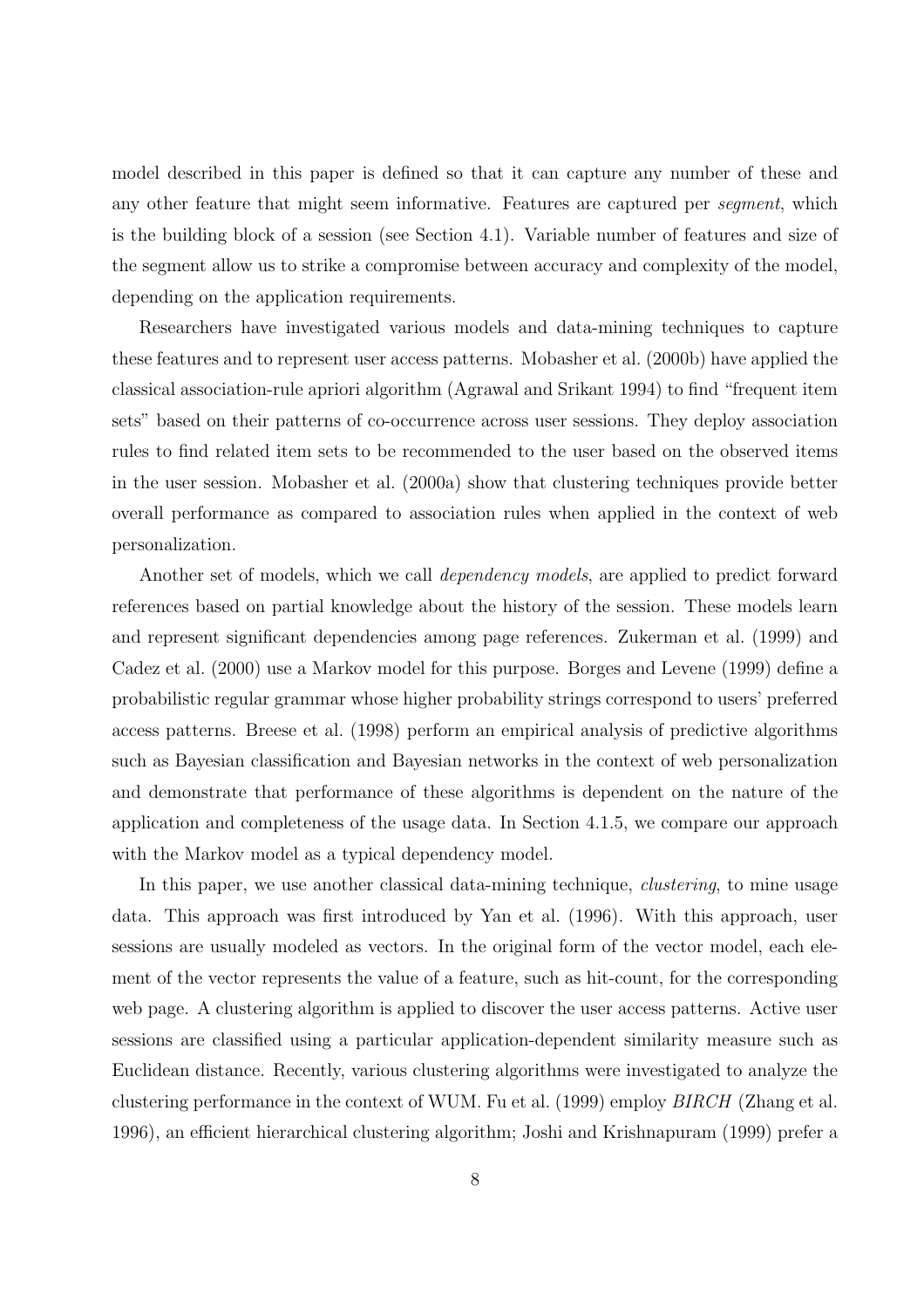fuzzy relational clustering algorithm for WUM because they believe usage data are fuzzy in nature; Strehl and Ghosh (2002) propose relationship-based clustering for high-dimensional data mining in the context of WUM; Perkowitz and Etzioni (1998) introduce a new clustering algorithm, *cluster miner*, which is designed to satisfy specific web-personalization requirements; Paliouras et al. (2000) from the machine-learning community, compare performance of the cluster miner with two other clustering methods widely used in machine-learning research, namely *autoclass* and *self-organizing maps*, and show that Autoclass outperforms other methods. Mobasher et al. (2000a) observe that a user may demonstrate characteristics that are captured by different clusters while she/he is to be classified to a single cluster. Thus, they introduce the notion of *usage clustering*, a combination of clustering and association rules, to obtain clusters that potentially capture overlapping interests of different types of users. This goal is equivalently achievable by applying soft classification. The model described in this paper is a generalization of the original vector model introduced by Yan et al. (1996), to be flexible in capturing users' behavior anonymously, and combining various features with a tunable order of complexity. VanderMeer et al. (2000) study anonymous WUM by considering dynamic profiles of users in combination with static profiles. We also analyze dynamic clustering as an approach to make the cluster model adaptive to short time changes in users behavior. We also introduce an accurate similarity measure that avoids overestimation of the distance between partial user sessions and cluster representatives. Distance overestimation has been observed as a classification problem by Yan et al. (1996) as well.

# 3. Tracking Tier

As explained in Section 2.1, if tracking is performed on the client side, acquisition of spatial and temporal features of user interactions can be done accurately. In Shahabi et al. (1997), we proposed a method to run a *remote agent* on the client side without violating the privacy of the user. Here, we provide a brief overview of agent implementation (see Shahabi et al. 2001 for details).

The remote agent is implemented as a Java applet (Sun Microsystems, Inc. 2002). At the server side, there is a peer component to collect data from all remote agents running on the clients. The server-side component is implemented as a multi-threaded Java application with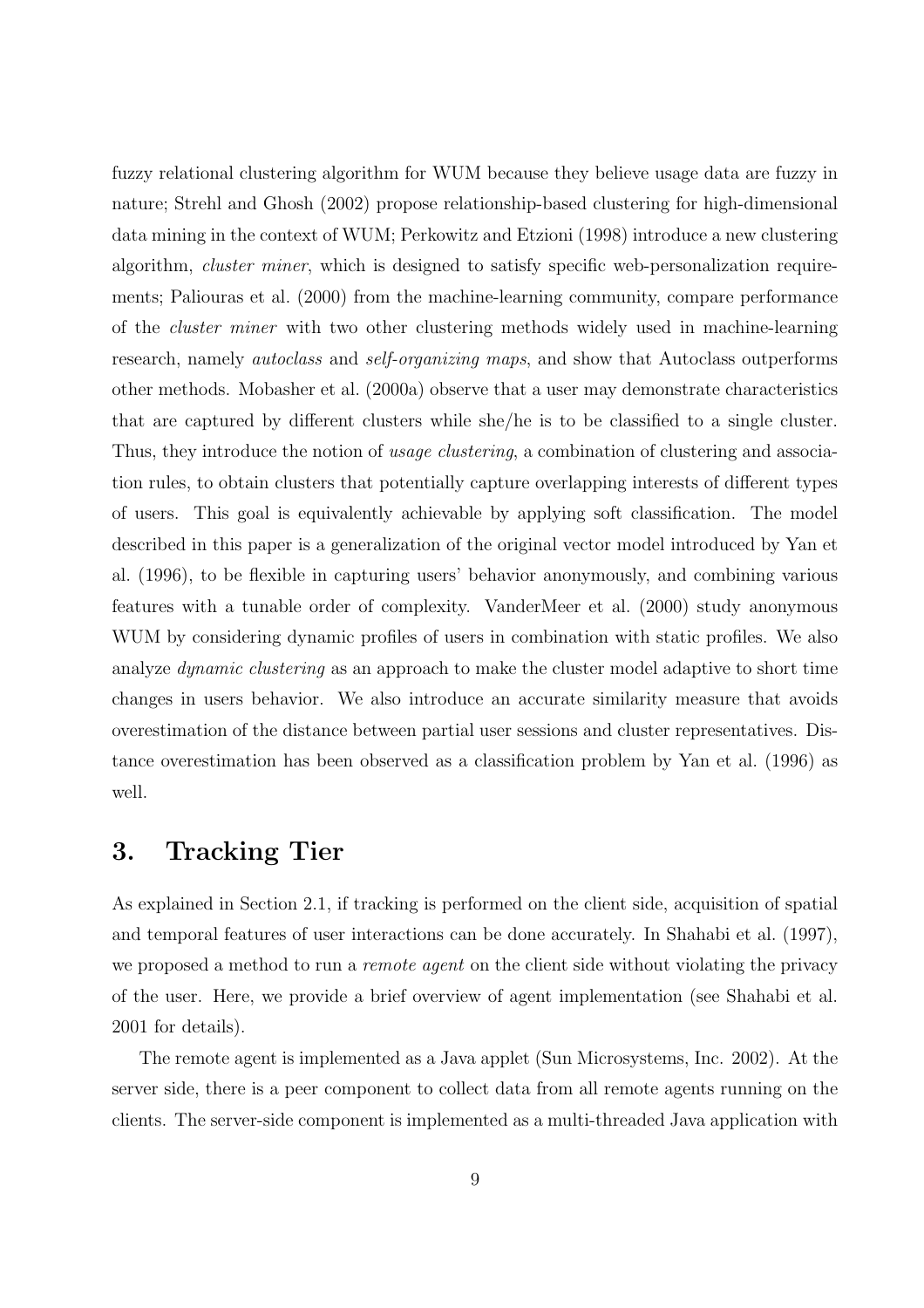a one-dispatcher/multi-workers architecture. The applet is loaded into the client machine only once when the first page of the website is accessed. Subsequently, every time a new HTML page (say page  $A$ ) is loaded at the client, the applet will send the system time as  $T_{load}(A)$  to the server-side component to be recorded. Similarly, once the page is unloaded, the system time will again be reported to the server as  $T_{exit}(A)$ . Once we record  $T_{load}(A)$  and  $T_{exit}(A)$  for each page accessed by the user, we can extract all spatial and temporal features required for session analysis (see Section 4.1.3).

To capture  $T_{load}$  and  $T_{exit}$  by the Java applet, each HTML page should be modified to incorporate a call to the applet. The following are sample statements that should be added (automatically) to the beginning of every HTML page ("index.html" page in this example):

```
<APPLET CODEBASE="/java"
CODE="RemoteAgent" WIDTH=1 HEIGHT=1>
 <PARAM NAME="PAGE_NAME"
  VALUE="http://imsc.usc.edu/index.html">
</APPLET>
```
Incorporating the above statements at the beginning of the page results in invocation of the applet "RemoteAgent" immediately when the page is loaded. Subsequently, the applet stops execution when the page is unloaded. The only disadvantage of this method is that the loading time of the applet is considered part of the view time of the first page; thereafter, the applet becomes resident in the client's cache and no more loading time will be encountered. Since the applet loading time affects only the loading time of the first page, we consider it negligible.

We performed experiments to compare the number of hits per page captured by the remote agent with the number of those recorded in a typical server log. The results support correctness and accuracy of our approach (see Section 5.1).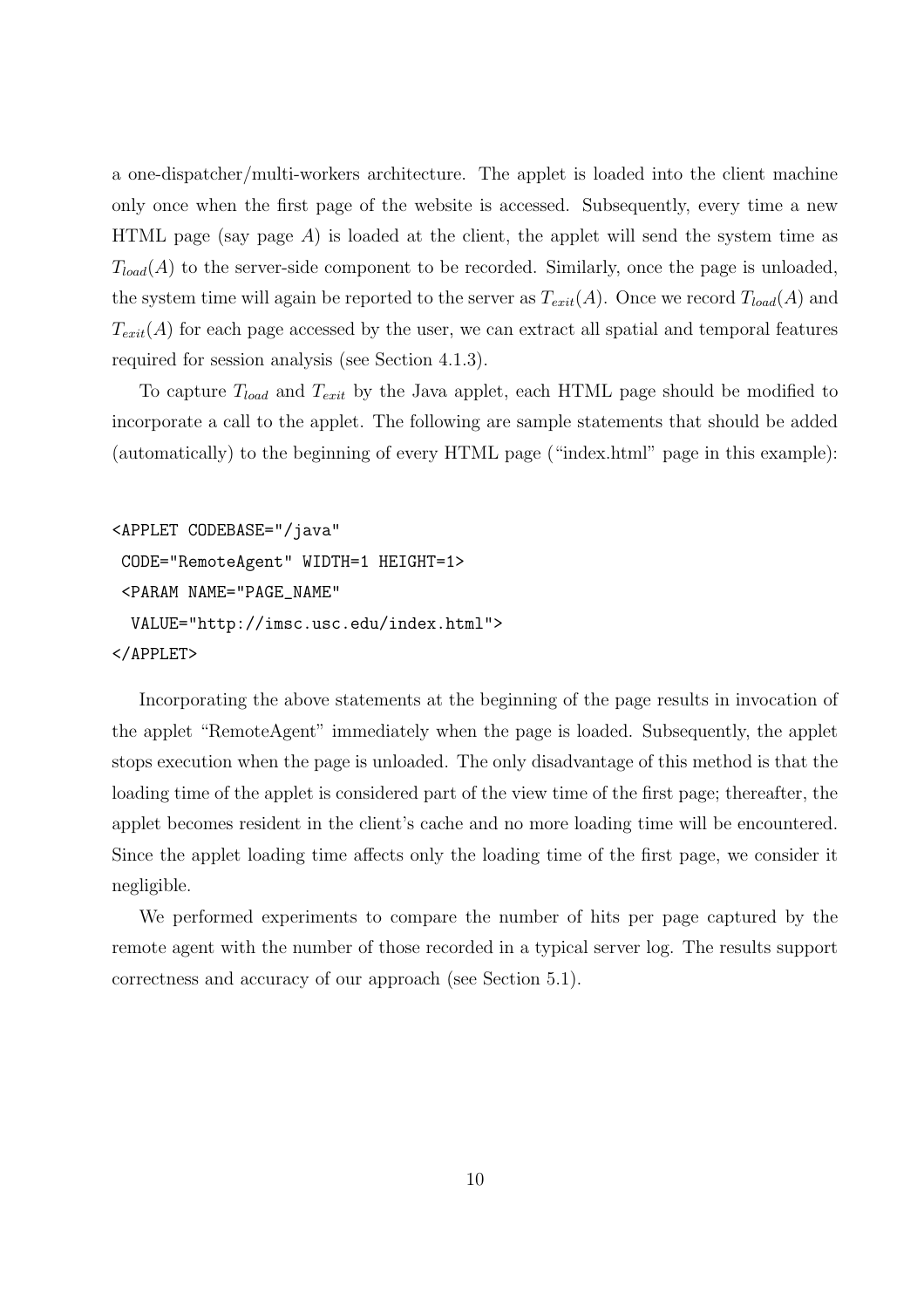## 4. Analysis Tier

## 4.1 The Feature-Matrices Model

Here, we present a novel model to represent both sessions and clusters in the context of WUM. We call this model the *feature matrices* (FM) model. With FM, features are indicators of the information embedded in sessions. To quantify features, we consider a universal set of segments in a concept space as the basis for the session space. Thus, features of a session are modeled and captured in terms of features of its building segments. This conceptualization is analogous to the definition of basis for a vector space, i.e. "a set of linearly independent vectors that construct the vector space." Therefore, the FM model allows analyzing sessions by analyzing features of their corresponding segments.

For the remainder of this section, we explain, analyze, and formalize the FM model. First, we define our terminology. Next, basics of the FM model are explained: the features captured from user interactions, and the main data structure used to present these features. Subsequently, we discuss how to extract the session FM model and the cluster FM model separately. Finally, we analyze complexity and completeness of the model and formalize its uniqueness.

#### 4.1.1 Terminology

Website: A website can be modeled as a set of static or dynamic web pages.

Concept Space (Concept): Each web-site, depending on its application, provides information about one or more concepts. For example,  $a$ mazon.com<sup>TM</sup> includes concepts such as Books, Music, Video, etc. The web pages within a website can be categorized based on the concept(s) to which they belong. A concept space, or simply concept, in a website is defined as the set of web pages that contain information about a certain concept. Note that the contents of a web page may address more than one concept, so concept spaces of a website are not necessarily disjoint sets (determination of the concept spaces for a website can be done manually, automatically, or in a hybrid automatic/manual fashion. For example, a possible hybrid approach is to use an automatic content-analysis technique, such as methods commonly employed by search engines, to categorize and classify the pages into different concepts based on their contents. Then, if required, categorization can be fine-tuned based on the application specifications).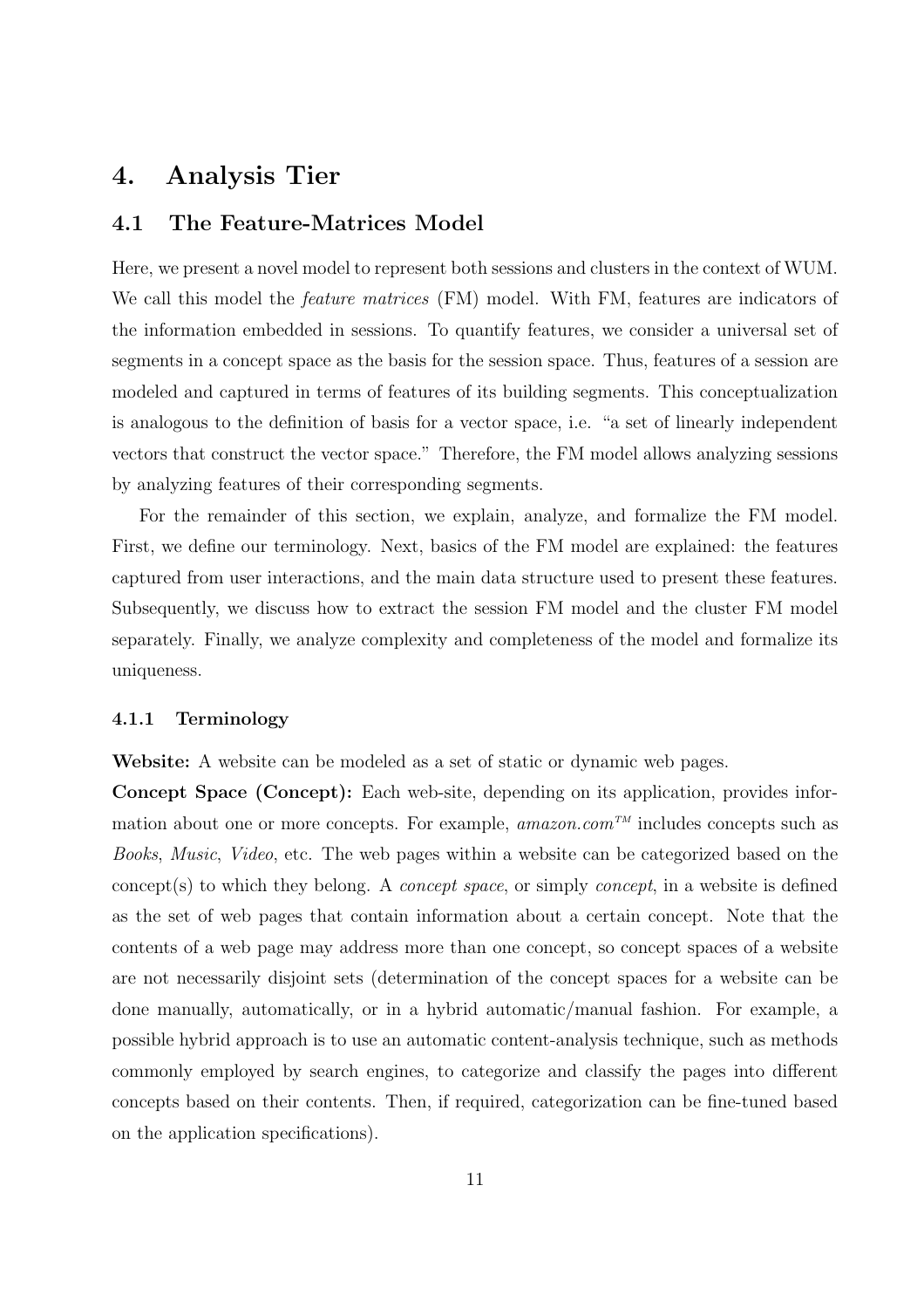**Path:** A path P in a website is a finite or infinite sequence of pages:

$$
x_1 \to x_2 \to \cdots \to x_i \to \cdots \to x_s
$$

where  $x_i$  is a page belonging to the website. Pages visited in a path are not necessarily distinct.

**Path Feature (Feature):** Any spatial or temporal attribute of a path is termed a *path* feature or simply feature. The number of times a page has been accessed, time spent on viewing a page, and spatial position of a page in the path are examples of features.

Session: The path traversed by a user while navigating a concept space is considered a session. Whenever a navigation leaves a concept space (by entering a page that is not a member of the current concept), the session is considered terminated. Since each page may belong to more than one concept, several sessions from different concepts may be embedded in a single path. Also, several sessions from the same concept may happen along a path, while a user leaves and then re-enters the concept. For analysis, we compare sessions from the same concept space with each other. Distinction between the "session" and the "path" notions makes the comparison more efficacious. To identify user behavior, we can analyze all the sessions embedded in his/her navigation path, or prioritize the concepts and perform the analysis on the sessions belonging to the higher priority concept(s). Moreover, among the sessions belonging to the same concept space, we can restrict our analysis to the longer session(s), to decrease complexity of the analysis based on the application specifications. In any case, the result of the analysis on different sessions of the same path can be integrated to provide the final result. For example, in a recommendation system, the recommendation can be generated based on various user preferences detected by analyzing different sessions of the user's navigation path. Thus, we henceforth assume that all sessions belong to the same concept. A similar analysis can be applied to sessions in any concept space.

Session Space: The set of all possible sessions in a concept space is termed session space. Path Segment (Segment): A path seqment, or simply seqment, E is an n-tuple of pages:  $(x_1, x_2, ..., x_i, ..., x_n)$ . We define *n* to be the *order* of the segment  $E$   $(n \geq 1)$ . Note that there is a one-to-one correspondence between tuples and sequences of pages; i.e.  $(x_1, x_2, ..., x_i, ..., x_n) \equiv x_1 \to x_2 \to \cdots \to x_i \to \cdots \to x_n$ . We use tuple representation because it simplifies our discussion. Any subsequence of pages in a path can be considered a segment of the path. For example, the path  $x_1 \rightarrow x_3 \rightarrow x_2 \rightarrow x_5 \rightarrow x_2$  contains several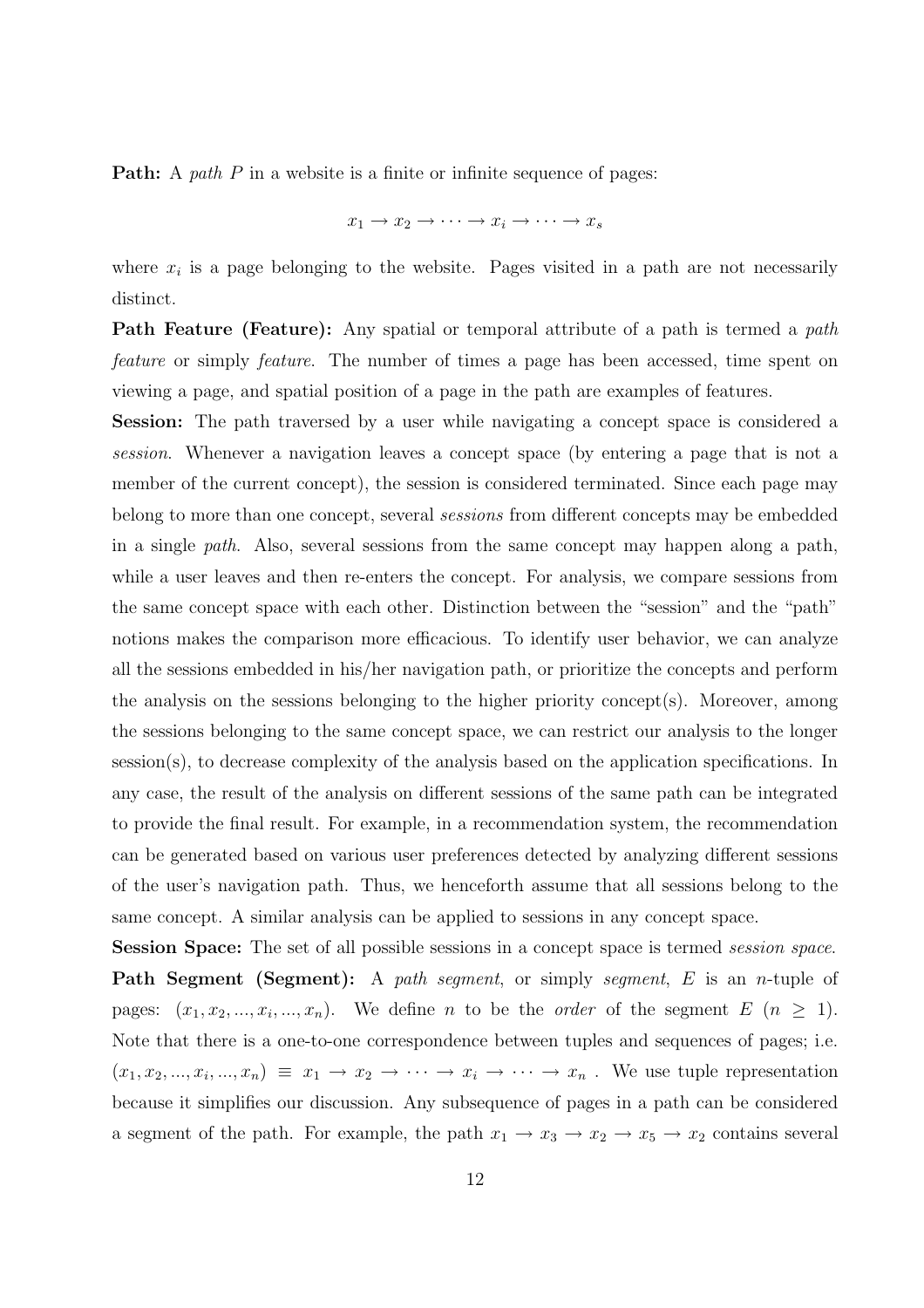segments such as a first order segment  $(x_1)$ , a second order segment  $(x_3, x_2)$ , and a fourth order segment  $(x_3, x_2, x_5, x_2)$ . We exploit the notion of segment as the building block of sessions to model their features.

Universal Set of Segments  $\varepsilon_C^{(n)}$ : A universal set of order-*n* segments is the set of all possible *n*-tuple segments in the concept space  $C$ . Henceforth, since we focus on analysis within a single concept, so we drop the subscript  $C$  from the notation.

Cluster: A cluster is defined as a set of similar sessions. The similarity is measured quantitatively based on an appropriate similarity measure (see Section 4.2 for discussion of similarity measures).

#### 4.1.2 Basics

Features We characterize sessions through the following features:

- Hit  $(H)$ : A hit is a spatial feature that reflects which pages are visited during a session. The FM model captures H by recording the number of times each *segment* is encountered in a traversal of the session. The reader may consider  $H$  as a generalization of the conventional "hit-count" notion. Hit-count counts number of hits per page, which is a segment of order one.
- Sequence  $(S)$ : A sequence is an approximation for the relative location of pages traversed in a session. As compared to  $H$ , it is a spatial feature that reflects the location of visits instead of the frequency of visits. With the FM model, S is captured by recording the relative location of each segment in the sequence of segments that composes the session. If a segment has been repeatedly visited in a session,  $S$  is approximated by aggregating the relative positions of all occurrences. Thus, S does not capture the exact sequence of segments. Exact sequences can be captured through higher orders of H.
- View Time  $(T)$ : View time captures the time spent on each segment while traversing a session. As opposed to  $H$  and  $S$ ,  $T$  is a temporal feature.

Features of each session are captured in terms of features of the segments within the session. We may apply various orders of universal sets as a basis to capture different features. In our example, we have used  $\varepsilon^{(1)}$  for T, and  $\varepsilon^{(2)}$  for H and S, unless otherwise stated. Therefore,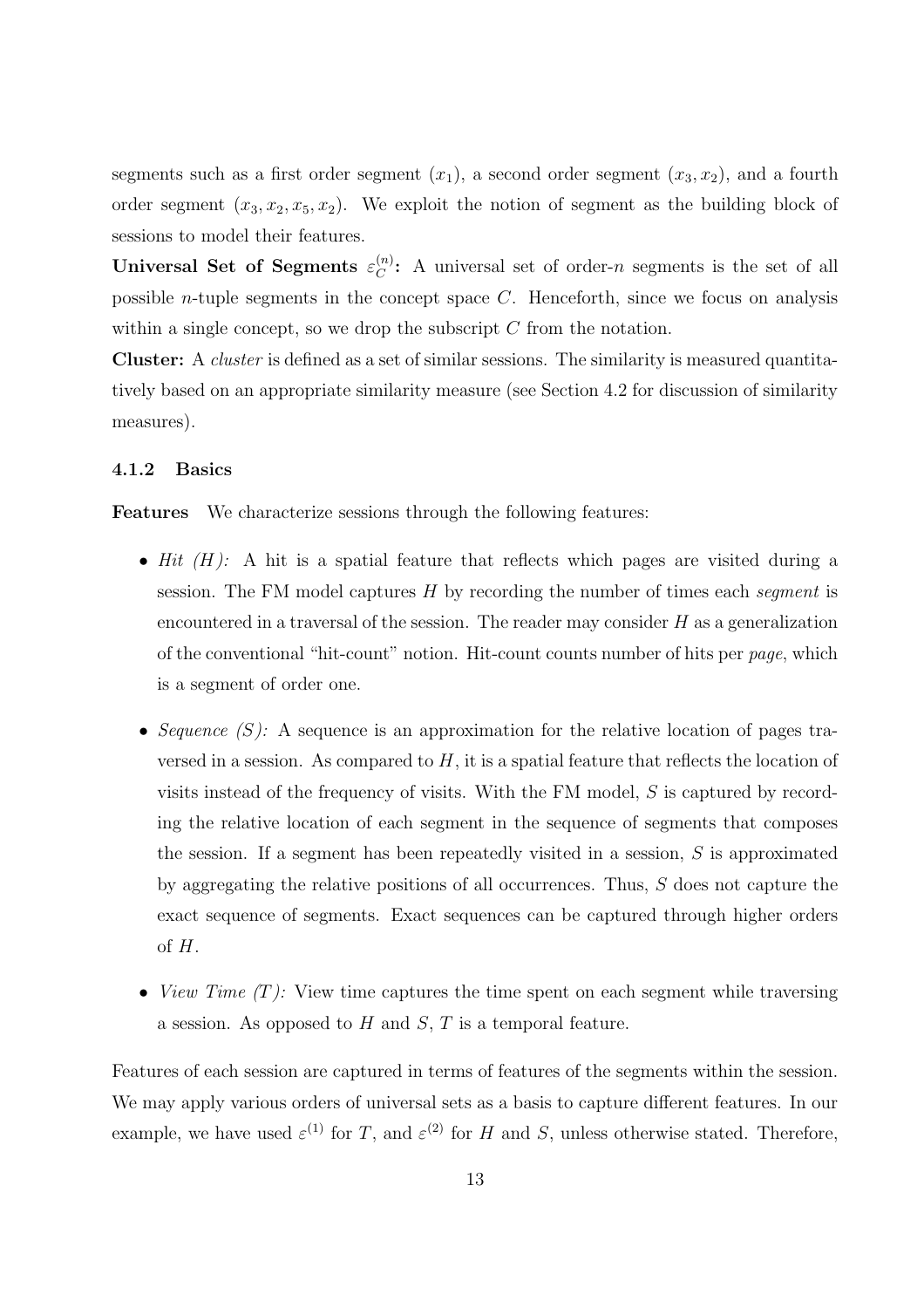we extract the feature T for single-page segments,  $x_i$ , and features H and S for ordered page-pair segments  $(x_i, x_j)$ . In Section 4.1.5, we will explain how using higher-order bases results in a more complete characterization of the session by the FM model at the expense of higher complexity.

The FM model is an open model. It is capable of capturing any other meaningful session features in addition to those mentioned above. The same data structure can be employed to capture new features. This is another option by which completeness of the FM model can be enhanced. However, our experiments demonstrate that the combination of our proposed features is comprehensive enough to detect similarities and dissimilarities among sessions appropriately (see Section 5.2.2).

**Data Structure** Suppose  $\varepsilon^{(n)}$  is the basis to capture a feature F for session U. We deploy an *n*-dimensional *feature matrix*,  $M_{r^n}^F$ , to record the F feature values for all order-*n* segments of U. The *n*-dimensional matrix  $M_{r^n}$  is a generalization of the two-dimensional square matrix  $M_{r*r}$ . Each dimension of  $M_{r^n}$  has r rows, where r is the cardinality of the concept space. For example,  $M_{4\times4\times4}$  is a cube with four rows in each of its three dimensions, and is a feature matrix for a four-page concept space with  $\varepsilon^3$  as the basis. The dimensions of the matrix are assumed to be in a predefined order. The value of F for each order-n segment  $(x_{\alpha}, x_{\beta}, ..., x_{\omega})$ is recorded in element  $a_{\alpha\beta...\omega}$  of  $M_{r^n}^F$ . To simplify the understanding of this structure, the reader may assume that rows in all dimensions of the matrix are indexed by a unique order of the concept-space pages; then the feature value for the order-n segment  $(x_{\alpha}, x_{\beta}, ..., x_{\omega})$  is located at the intersection of row  $x_{\alpha}$  on the first dimension, row  $x_{\beta}$  on the second dimension,  $\ldots$ , and row  $x_{\omega}$  on the nth dimension of the feature matrix. Note that  $M_{r^n}$  covers all order-n segment members of  $\varepsilon^{(n)}$ . for instance, in a 100-page concept space with  $\varepsilon^{(2)}$  as the basis,  $M_{100^2}$  has 10,000 elements. On the other hand, the number of segments existing on a session usually is in the order of tens. Therefore,  $M_{r^n}$  is usually a sparse matrix. The elements for which there is no corresponding segment in the session are set to zero.

To map a session to its equivalent FM model, the appropriate feature matrices are extracted for features of the session. The entire set of feature matrices generated for a session constitutes its FM model:

$$
U^{fm}=\left\{M_{r^{n_1}}^{F_1},M_{r^{n_2}}^{F_2},...,M_{r^{n_m}}^{F_m}\right\}.
$$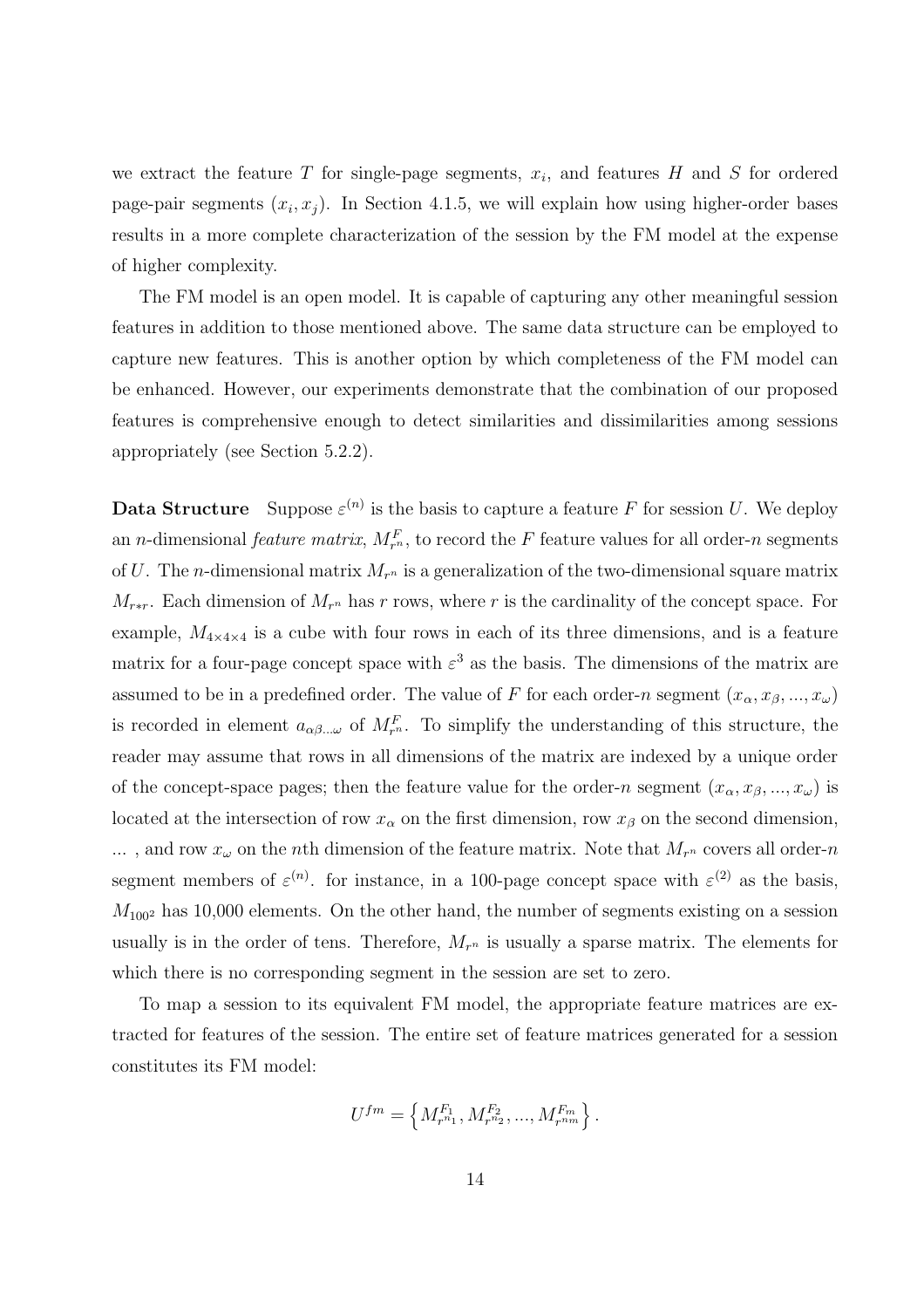If  $n = \max(n_1, n_2, ..., n_m)$  then  $U^{fm}$  is an order-n FM model.

In subsequent sections, we explain how values of different features are derived for each segment from the original session, and how they are aggregated to construct the cluster model.

#### 4.1.3 Session Model

In the previous section, we defined the features that characterize a session and the data structure that records them, but we did not explain how values of different features are extracted from a session to form the feature matrices of its FM model. Recall that we record features of a session in terms of features of its segments (if a user session is shorter than a single segment, we can interpret the situation as a lack of information about the user and start analyzing the session when it is at least one segment in length. Alternatively, we can analyze short sessions with low-order FM models). Thus, it suffices if we explain how to extract various features for a sample segment E:

- For a Hit  $(H)$ , we count the number of times E has occurred in the session  $(H \geq 0)$ . Segments may partially overlap. As long as there is at least one non-overlapping page in two segments, the segments are assumed to be distinct. For example, the session  $x_1 \rightarrow x_2 \rightarrow x_2 \rightarrow x_1$ , has a total of four order-two segments, including one occurrence of  $(x_1, x_2)$ , two occurrences of  $(x_2, x_2)$ , and one occurrence of  $(x_2, x_1)$ .
- For sequence  $(S)$ , we find the relative positions of every occurrence of E and record their arithmetic mean as S for  $E(S>0)$ . To find the relative positions of segments, we number them sequentially in order of appearance in the session. For example, in the session  $x_1 \rightarrow^1 x_2 \rightarrow^2 x_2 \rightarrow^3 x_2 \rightarrow^4 x_1$ , the S values for the segments  $(x_1, x_2)$ ,  $(x_2, x_2)$ , and  $(x_2, x_1)$  are 1, 2.5 (=  $(2+3)/2$ ), and 4, respectively.
- For View Time  $(T)$ , we add up the time spent on each occurrence of E in the session  $(T \geq 0)$ .

Example 1. This example illustrates how to extract the FM model of a sample session. Assume session U is captured in concept space  $Z = \{x_1, x_2, x_3, x_4, x_5\}$  as follows:

$$
x_1 \to x_3 \to x_2 \to x_2 \to x_2 \to x_1 \to x_3 \to x_5 \to x_3.
$$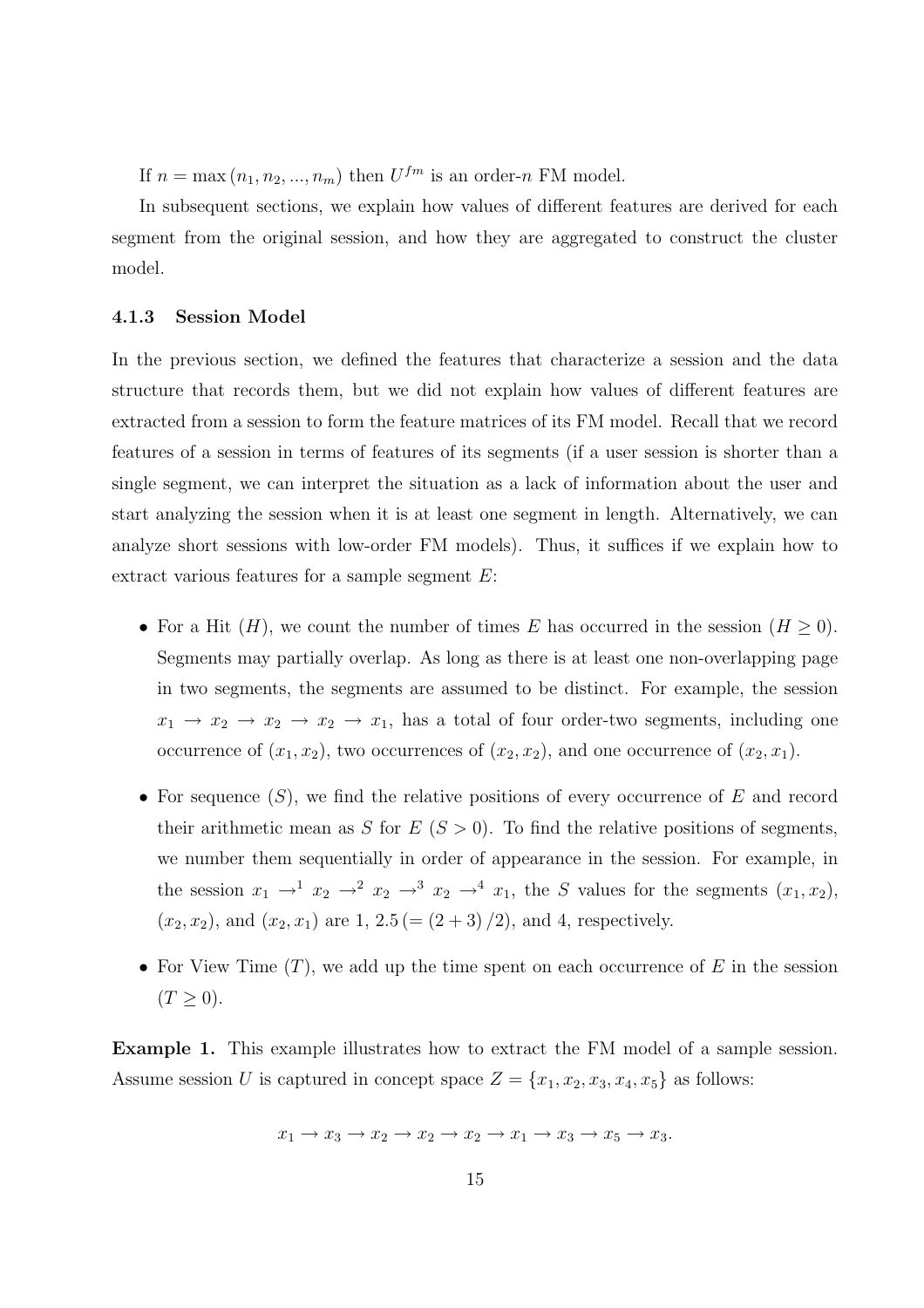Suppose that the user has spent 20 seconds on each page while navigating the website. To simplify, we are assuming  $\varepsilon^{(1)}$  as the basis of T, and  $\varepsilon^{(2)}$  as the basis for both H and S:

$$
\varepsilon^{(1)} = \{(x_1), (x_2), (x_3), (x_4), (x_5)\},
$$
\n
$$
\varepsilon^{(2)} = \left\{\n\begin{array}{l}\n(x_1, x_1), (x_1, x_2), (x_1, x_3), (x_1, x_4), (x_1, x_5), \\
(x_2, x_1), (x_2, x_2), (x_2, x_3), (x_2, x_4), (x_2, x_5), \\
(x_3, x_1), (x_3, x_2), (x_3, x_3), (x_3, x_4), (x_3, x_5), \\
(x_4, x_1), (x_4, x_2), (x_4, x_3), (x_4, x_4), (x_4, x_5), \\
(x_5, x_1), (x_5, x_2), (x_5, x_3), (x_5, x_4), (x_5, x_5)\n\end{array}\n\right\}
$$

.

To find the relative positions of the segments within the session, first we number them

$$
x_1 \rightarrow^1 x_3 \rightarrow^2 x_2 \rightarrow^3 x_2 \rightarrow^4 x_2 \rightarrow^5 x_1 \rightarrow^6 x_3 \rightarrow^7 x_5 \rightarrow^8 x_3.
$$

For the sample sequence  $(x_1, x_3)$ , the H and S values are computed as  $H = 1 + 1 = 2$ and  $S = (1+6)/2 = 3.5$ . Also, the value of T for the sample segment  $(x_1)$  is calculated as  $T = 20 + 20 = 40$ .

 $U^{fm} = \left\{ M_{5^2}^H, M_{5^2}^S, M_5^T \right\}$  is the final FM model extracted for U:

$$
M_{5^2}^H = \begin{bmatrix} 0 & 0 & 2 & 0 & 0 \\ 1 & 2 & 0 & 0 & 0 \\ 0 & 1 & 0 & 0 & 1 \\ 0 & 0 & 0 & 0 & 0 \\ 0 & 0 & 1 & 0 & 0 \end{bmatrix} , M_{5^2}^S = \begin{bmatrix} 0 & 0 & 3.5 & 0 & 0 \\ 5 & 3.5 & 0 & 0 & 0 \\ 0 & 2 & 0 & 0 & 7 \\ 0 & 0 & 0 & 0 & 0 \\ 0 & 0 & 8 & 0 & 0 \end{bmatrix} , M_5^T = \begin{bmatrix} 40 & 60 & 60 & 0 & 20 \\ 0 & 0 & 0 & 0 & 20 \\ 0 & 0 & 0 & 0 & 0 \\ 0 & 0 & 0 & 0 & 0 \end{bmatrix}.
$$

#### 4.1.4 Cluster Model

With *clustering*, user sessions are grouped into a set of clusters based on similarity of their features. To cluster sessions, since the FM model is a distance-based model, we need a similarity measure to quantify the similarity between sessions, and a clustering algorithm to construct the clusters. Moreover, we need a scalable model for the cluster. Popular websites are visited by a huge number of users. In such a scale, we may employ any similarity measure and clustering algorithm to group the sessions (or, better to say, session models) into clusters, but merely grouping the sessions is not sufficient. If a cluster is naively modeled as a set of session models, any analysis on a cluster will be dependent on the number of sessions in the cluster, which is not a scalable solution. Particularly, for real time classification of sessions using pre-generated clusters, the cluster model must be a "condensed" model so that the time complexity of the classification is independent of the number of cluster members.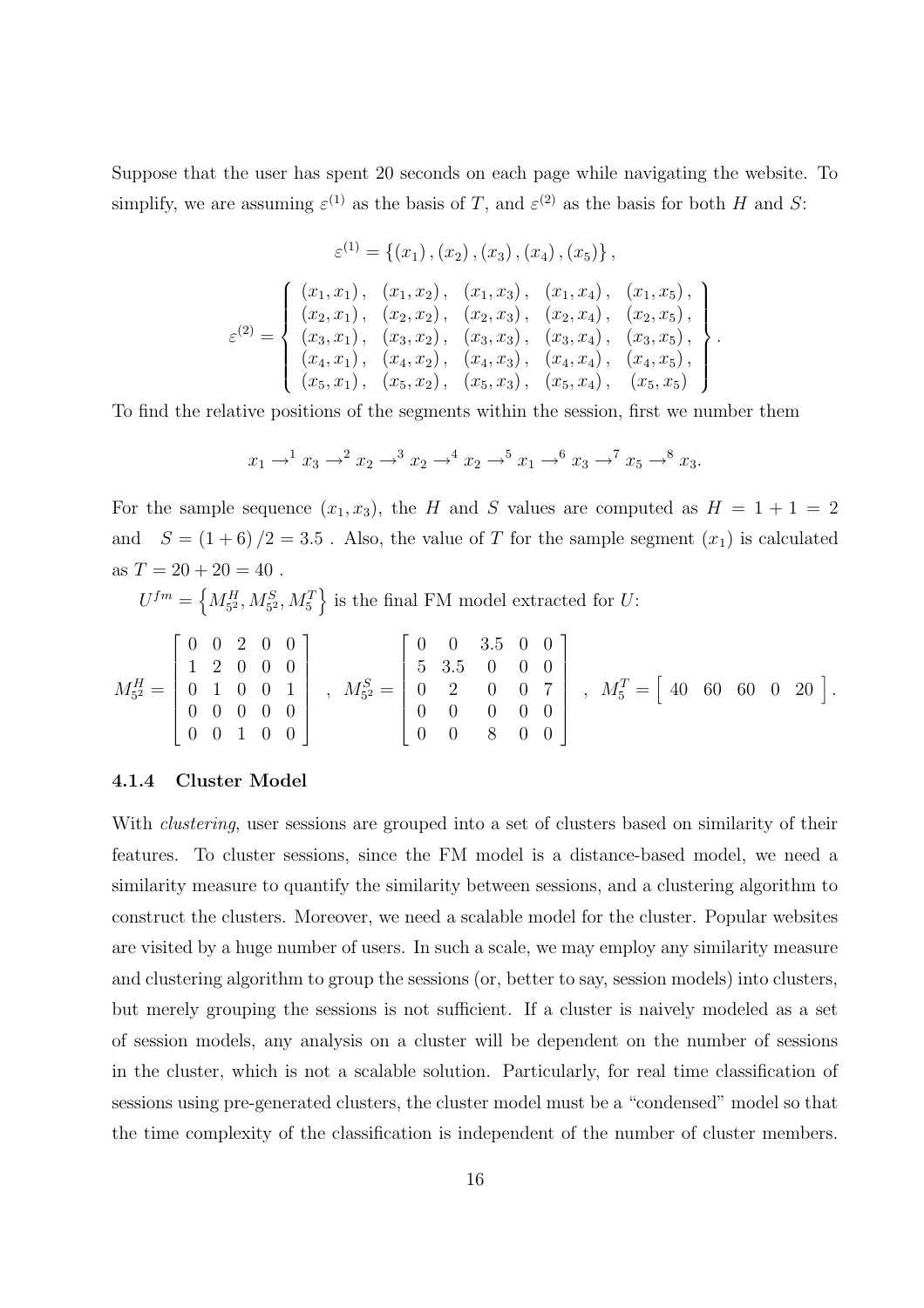In this section, we describe our cluster model. Subsequently, in Section 4.2, we introduce several applicable similarity measures for the purpose of clustering, and finally, in Section 4.3, we propose a variation on conventional clustering algorithms to make them real time adaptable to varying behaviors.

With our approach to modeling a cluster, we aggregate feature values of all clustered sessions into corresponding feature values of a virtual session, called a cluster centroid. The cluster centroid is considered to be a representative of all the sessions in the cluster, or equally, as a model of the cluster. Consequently, the complexity of any analysis on a cluster will become independent of the cluster cardinality.

Suppose we have mapped all the sessions belonging to a cluster into their equivalent session models. In order to aggregate the features of the sessions into the corresponding features of the cluster model, it is sufficient to aggregate features for each basis segment. Assume that we denote the value of a feature F for any segment E in the basis by  $F(E)$ . We apply a simple aggregation function, namely arithmetic averaging, to the  $F(E)$  values in all sessions of a cluster to find the aggregated value of  $F(E)$  for the cluster model. Thus, if  $M<sup>F</sup>$ is the feature matrix for feature  $F$  of the cluster model, and  $M_i^F$  is the feature matrix for feature F of the *i*-th session in the cluster, each element of  $M^F$  is computed by aggregating corresponding elements of all  $M_i^F$  matrices. This procedure is repeated for every feature of the FM model. The final result of the aggregation is a set of aggregated feature matrices that constitute the FM model of the cluster:

$$
C^{fm} = \left\{ M^{F_1}, M^{F_2}, ..., M^{F_n} \right\}.
$$

Therefore, the FM model can uniquely model both sessions and clusters.

As mentioned before, the aggregation function we use for all features is the simple arithmetic-averaging function. In matrix notation, the aggregated feature matrix for every feature  $F$  of the cluster model  $C^{fm}$  is computed as follows:

$$
M^F = \frac{1}{N} \sum_{i=1}^N M_i^F
$$

where  $N$  is the cardinality of the cluster  $C$ . The same aggregation function can be applied incrementally, when the cluster model has already been created and we want to update it as soon as a new session,  $U_j$ , joins the cluster: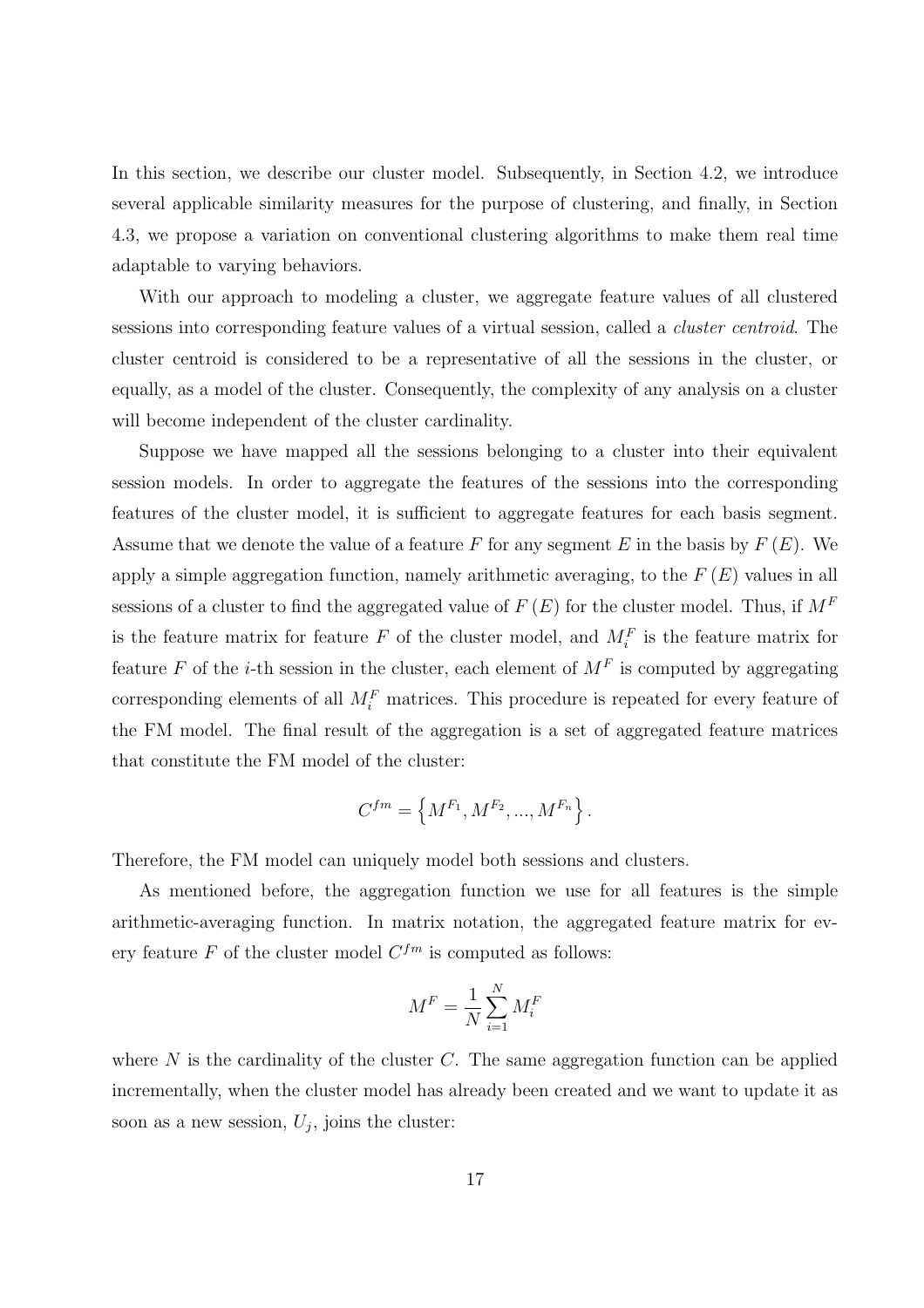$$
M^F \leftarrow \frac{1}{N+1} \left( N \times M^F + M_j^F \right).
$$

This property is termed *dynamic clustering*. In Section 4.3, we leverage on this property to modify the conventional clustering algorithms to become real time and adaptive.

Example 2. This example illustrates how to extract the FM model of a simple cluster. Assume  $U_1$  and  $U_2$  are the only two members of cluster C, and  $M_1^F$  and  $M_2^F$  are their feature matrices for feature  $F$ . The following equations are self-explanatory:

| $M_1^F = \begin{bmatrix} 0 & 2 & 0 \\ 1 & 0 & 1 \\ 1 & 0 & 0 \end{bmatrix}$ , $M_2^F = \begin{bmatrix} 1 & 1 & 0 \\ 0 & 0 & 0 \\ 1 & 0 & 1 \end{bmatrix}$ |  |  |  |  |  |
|-----------------------------------------------------------------------------------------------------------------------------------------------------------|--|--|--|--|--|
| $M^F = \frac{1}{2} \left( M_1^F + M_2^F \right) = \begin{bmatrix} 0.5 & 1.5 & 0 \\ 0.5 & 0 & 0.5 \\ 1 & 0 & 0.5 \end{bmatrix}.$                           |  |  |  |  |  |

#### 4.1.5 Analysis of the Model

Cluster-based WUM involves three categories of tasks: constructing clusters of sessions (clustering), comparing sessions with clusters, and integrating sessions into clusters. Regardless of the model employed for analysis and the algorithm used for clustering, the complexity of constructing the clusters is dependent on  $N$ , the number of sessions to be clustered. This is true simply because during clustering each session should be analyzed at least once to detect how it relates to other sessions. The FM cluster model is defined so that it reduces the time complexity of the other two tasks. If the complexity of comparing a session with a cluster and integrating it into the cluster is independent of the cluster cardinality, user classification and cluster updating can be fulfilled in real time.

For certain types of data (such as web-usage data), to achieve lower space and time complexity with the data model, one needs to sacrifice completeness. If the cluster model is merely the set of member sessions stored in their complete form, although the model is complete in representing the member sessions, it does not scale. On the other hand, if we aggregate member sessions to construct the cluster model, the model will lose its capability to represent its members with perfect accuracy. The more extensive aggregation is applied, the less complete the cluster model. The FM model is flexible in balancing this trade-off based on the specific application requirements.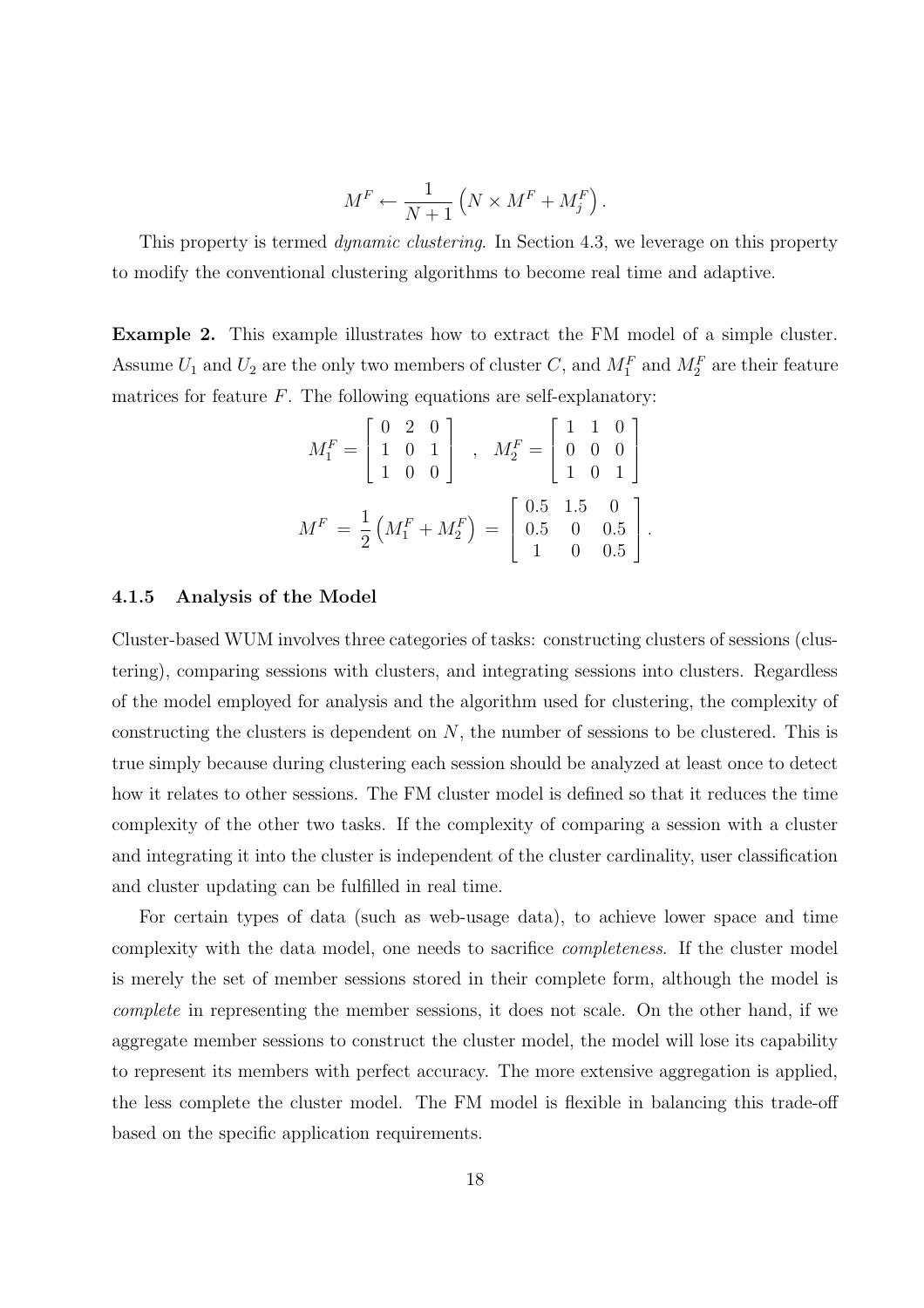| Table 1: Parameters |                                          |  |  |  |  |
|---------------------|------------------------------------------|--|--|--|--|
| Parameter           | Definition                               |  |  |  |  |
| $F_i$               | <i>i</i> -th feature captured in $FM$    |  |  |  |  |
| $n_i$               | Order of the basis used to capture $F_i$ |  |  |  |  |
| m                   | Number of features captured in FM        |  |  |  |  |
| $\, n$              | $\max(n_1, n_2, \ldots, n_m)$            |  |  |  |  |
| $\,r$               | Cardinality of the concept space         |  |  |  |  |
| L                   | Average length of sessions               |  |  |  |  |
|                     | Average cardinality of clusters          |  |  |  |  |

FM Complexity versus the Vector and Markov Models: Let  $FM^{(n)}$  be an FM model of the order n (see Table 1 for the definitions of terms). In the worst case,  $FM^{(n)}$ consists of m n-dimensional matrices  $M_{r^n}$ , one for each of the model features. Thus, the space cost of  $FM^{(n)}$  is  $O(mr^n)$ . Time complexity for user classification is  $O(mL)$  and for updating a cluster by assigning a new session to the cluster is  $O(mr^n)$ . Therefore, the space and time complexity of  $FM^{(n)}$  model are both independent of M.

From  $O(mr^n)$ , complexity increases exponentially with n, which is the order of the FM model. Property 1 illustrates that as the order  $n$  increases, the FM model becomes more complete in describing its corresponding session or cluster; hence, it allows better prediction about user/cluster interests. Thus, added complexity is the price for a more accurate model. An appropriate order should be selected based on the accuracy requirements of the specific application.

Property 1. If  $p_1 > p_2$  then  $FM^{(p_1)}$  is more complete than  $FM^{(p_2)}$ .

Without loss of generality, we base our discussion on the  $H$  feature. The same deduction applies to any other feature. We prove by induction. Suppose  $FM^{(1)}$  and  $FM^{(2)}$  are used to model the session U into  $U^{fm^{(1)}}$  and  $U^{fm^{(2)}}$ , respectively. Assume we want to reconstruct U based on the data captured in its model:

$$
U: x_1 \to x_2 \to \dots \to x_i \to x_{i+1} \to \dots \to x_L.
$$

If the first i pages of U are already known, the H matrix of  $U^{fm^{(1)}}$  suggests  $L-i$  choices for  $x_{i+1}$ , while using  $U^{fm^{(2)}}$  the number of choices is limited to the sum of elements located in single row of the H matrix, which is indexed by the page  $x_i$ . The latter is always less than or equal to  $L-i$ . This is reasonable because the H matrix in  $U^{fm^{(2)}}$  not only records the number of hits on pages, but also implicitly captures information about their order in the session,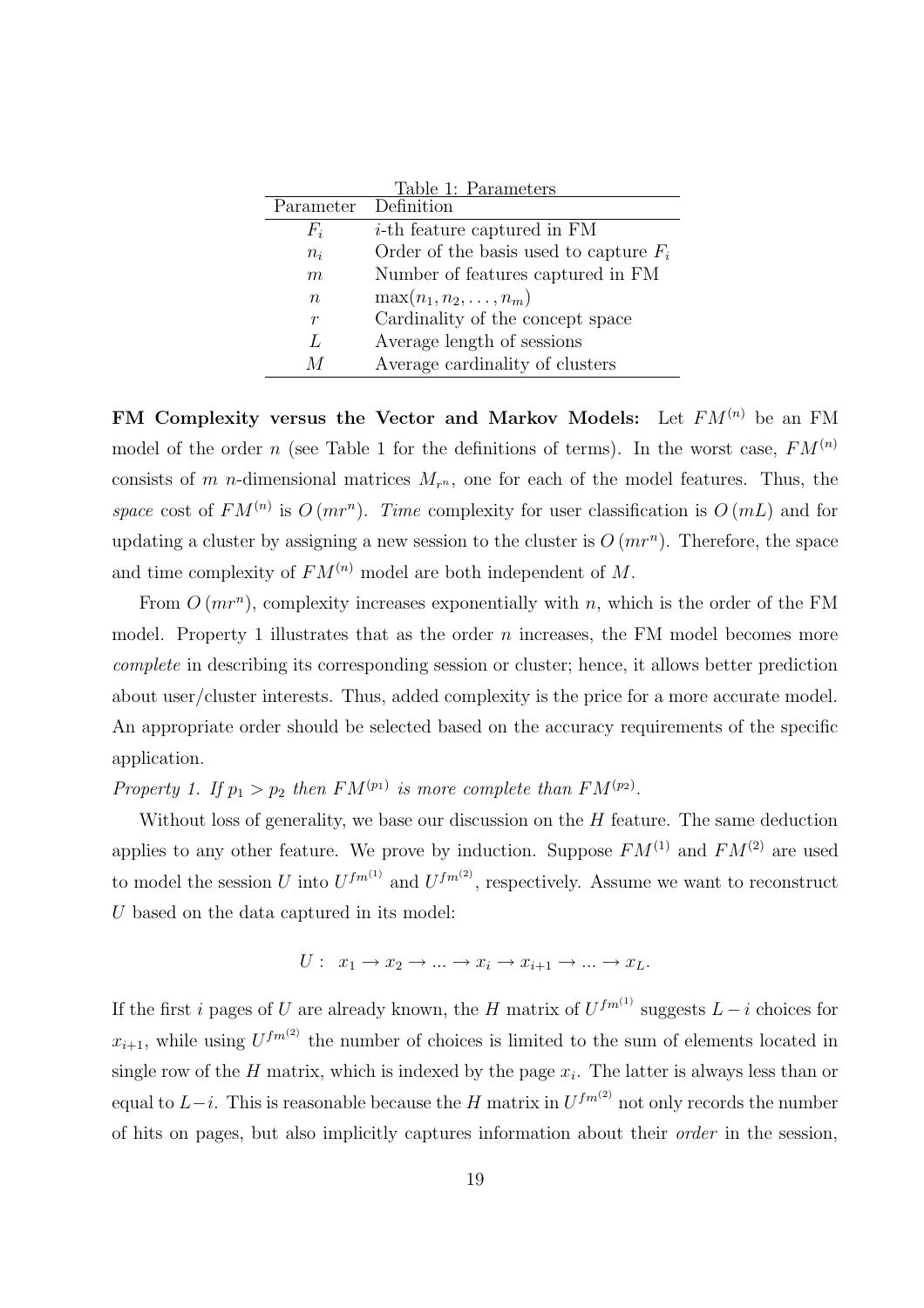at least to the following page. Since during reconstruction of the session, from the first page to the last, the same deduction holds on the selection of the following pages, the total number of sessions suggested by  $U^{fm^{(2)}}$  will always be less than or equal to those suggested by  $U^{fm^{(1)}}$ . Therefore, by recording information about segments instead of pages, we have achieved a more complete model, though with higher complexity. Higher-order FM models will inductively further restrict the number of choices for each next page, simply because visiting the  $(p+1)$  order segment  $(x_{i-p+1}, x_{i-p+2}, ..., x_i, x_{i+1})$  is a special case of visiting the p order segment  $(x_{i-p+2},...,x_i,x_{i+1})$ . In the extreme case, when  $p = L$ ,  $U^{fm^{(L)}}$  uniquely identifies U and the model is absolutely complete.

The other crucial parameter in  $O(mr^n)$  is m, the number of features captured by the FM model. Features are attributes of the sessions, used as the basis for comparison. The relative importance of these attributes in comparing the sessions is application-dependent. The FM model is an open model in the sense that its structure allows incorporating new features as the need arises for different applications. Performing comparisons based on more features results in more accurate clustering, though again we increase the complexity.

Now let us compare the performance of FM with two other conventional models, namely the vector model and the Markov model, mentioned in Section 2.2. The vector model can be considered as one special case of the FM model. As used in Yan et al. (1996), the vector model is equivalent to an  $FM^{(1)}$  model with H as the only captured feature. Thus, the vector model scales as  $O(r)$ , but as discussed above, since it is an order-1 FM model, it performs poorly in capturing information about sessions. Our experiments illustrate that an  $FM^{(2)}$  model with S and H as its features outperforms the vector model in accuracy (see Section 5.2.4). The other model, typically employed in dependency-based approaches, is the "Markov" model. Although whether or not web navigation is a Markovian behavior has been the subject of much controversy (Huberman et al. 1997), the Markov model has demonstrated acceptable performance in the context of WUM (Cadez et al. 2000). The transition matrix of an order-n Markov model is extractable from the  $H$  feature matrix of an  $FM^{(n+1)}$  model. Thus, the FM model at least captures the same amount of information as does an equivalent Markov model. They also benefit from the same time complexity of  $O(L)$  for dynamic user classification. However, the Markov model cannot be updated in real time because the complexity of updating a cluster is dependent on the cardinality of the cluster. Moreover, the Markov model is not an open model, as described for FM, because it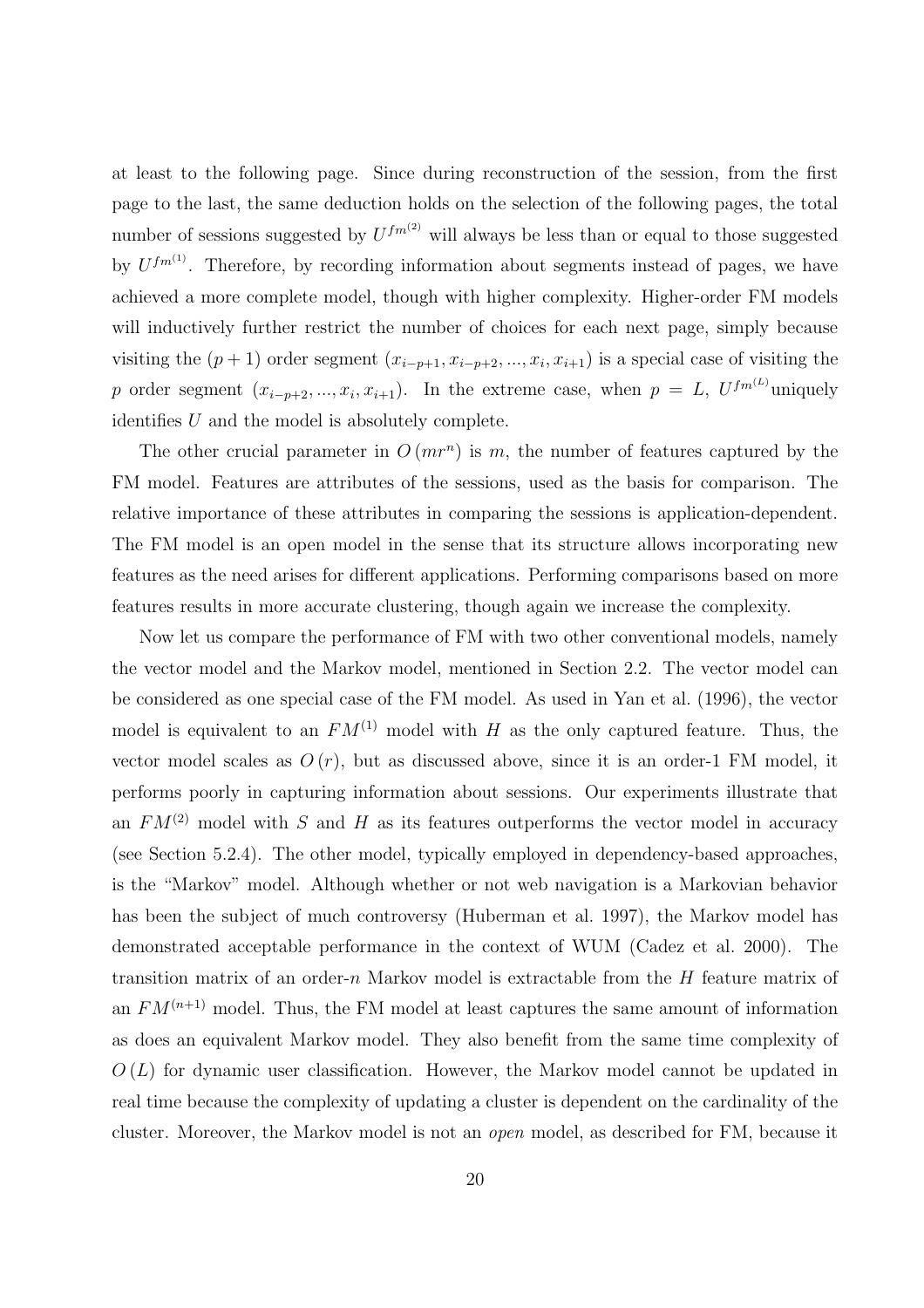is defined to capture order and hit.

Formalization: In this section, we formally prove uniqueness of the FM session and cluster models.

Theorem 1. Two identical sessions have identical FM models, i.e.

$$
U_1 = U_2 \Rightarrow U_1^{fm^{(n)}} = U_2^{fm^{(n)}}.
$$

Based on the session model definition

$$
U_1^{fm^{(n)}} = \left\{ M_1^{F_i} \mid i = 1..m \right\} , U_2^{fm^{(n)}} = \left\{ M_2^{F_i} \mid i = 1..m \right\},\,
$$

but if the two sessions  $U_1$  and  $U_2$  are identical, their feature matrices are correspondingly equal. Hence:

$$
U_1 = U_2 \Rightarrow \forall i: 1..m \ M_1^{F_i} = M_2^{F_i} \Rightarrow U_1^{fm^{(n)}} = U_2^{fm^{(n)}}.
$$

Theorem 2. Two identical clusters have identical FM models, i.e.

$$
C_1 = C_2 \Rightarrow C_1^{fm^{(n)}} = C_2^{fm^{(n)}}.
$$

Based on the cluster model definition

$$
C_1^{fm^{(n)}} = \left\{ M_1^{F_i} \mid i = 1..m \right\} , \quad C_2^{fm^{(n)}} = \left\{ M_2^{F_i} \mid i = 1..m \right\},\,
$$

but if the two clusters  $C_1$  and  $C_2$  are identical, for each session  $U_{1j}$  in  $C_1$  there is an identical session  $U_{2k}$  in  $C_2$ , and vice-versa:

$$
C_1 = \{U_{1j} \mid j = 1..M_{C_1}\} C_2 = \{U_{2k} \mid k = 1..M_{C_2}\} C_1 = C_2
$$
 
$$
\begin{cases} \forall U_{1j} \in C_1 \Rightarrow \exists U_{2k} \in C_2 \\ \forall U_{2k} \in C_2 \Rightarrow \exists U_{1j} \in C_1 \\ M_{C_1} = M_{C_2} \end{cases}
$$

hence:

$$
\begin{array}{lcl}\nM_1^{F_i} = \sum_{j=1}^{M_{C_1}} M_{1j}^{F_i} \\
M_2^{F_i} = \sum_{k=1}^{M_{C_2}} M_{2k}^{F_i}\n\end{array} \Rightarrow \ M_1^{F_i} = M_2^{F_i} \Rightarrow C_1^{fm^{(n)}} = C_2^{fm^{(n)}}
$$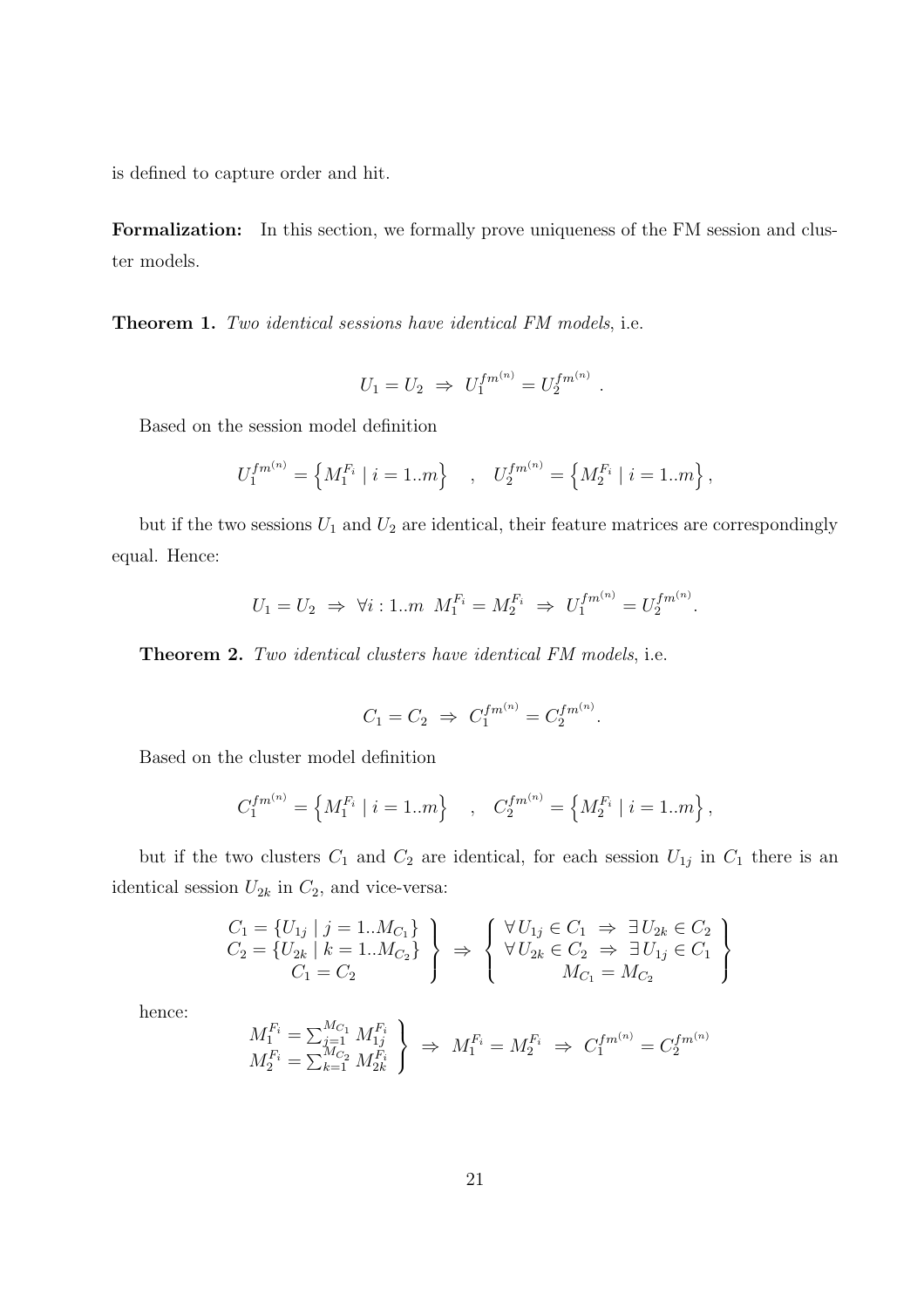### 4.2 Similarity Measures

A similarity measure is a metric that quantifies the notion of "similarity." To capture behaviors of the website users, user sessions are to be grouped into clusters, such that each cluster is composed of "similar" sessions. Similarity is an application-dependent concept and in a distance-based model such as FM, a domain expert should encode a specific definition of similarity into a pseudo-distance metric that allows the evaluation of the similarity among the modeled objects. With the FM model, these distance metrics, termed *similarity measures*, are used to impose order of similarity upon user sessions. Sorting user sessions based on the similarity is the basis for clustering the users. Some similarity measures are defined to be indicators of dissimilarity instead of similarity. For the purpose of clustering, both approaches are applicable.

In Shahabi et al. (1997), we introduce a similarity measure for session analysis that does not satisfy an important precondition: the basis segments used to measure the similarity among sessions must be orthogonal. Here, we define three other similarity measures based on the FM model. Two of these measures,  $VA$  and  $PED$ , are frequently used in the context of information retrieval. PPED is a new similarity measure particularly defined to alleviate the overestimation problem attributed to PED in the context of WUM (Yan et al. 1996). All these measures satisfy the mentioned precondition. Before defining the functions of these similarity measures, let us explain how they interpret the FM model.

With all the discussed similarity measures, each feature matrix of FM is considered to be a uni-dimensional matrix. To illustrate, assume all rows of an  $n$ -dimensional feature matrix are concatenated in a predetermined order of dimensions and rows. The result will be a uni-dimensional ordered list of feature values. This ordered list is considered to be a vector of feature values in  $R^{(r^n)}$ , where r is the cardinality of the concept space. Now suppose we want to measure the quantitative dissimilarity between the two sessions  $U_1^{fm}$ 1 and  $U_2^{fm}$  $U_2^{m}$ , assuming that the certain similarity measure used is an indicator of dissimilarity (an analogous procedure applies when the similarity measure expresses similarity instead of dissimilarity). Each session model is composed of a series of feature vectors, one for each feature captured by the FM model. For each feature  $F_i$ , the similarity measure is applied to the two  $F_i$  feature vectors of  $U_1^{fm}$  and  $U_2^{fm}$  $t_2^{fm}$  to compute their dissimilarity,  $D^{F_i}$ . Since the dissimilarity between  $U_1^{fm}$  and  $U_2^{fm}$  must be based on all the FM features, the total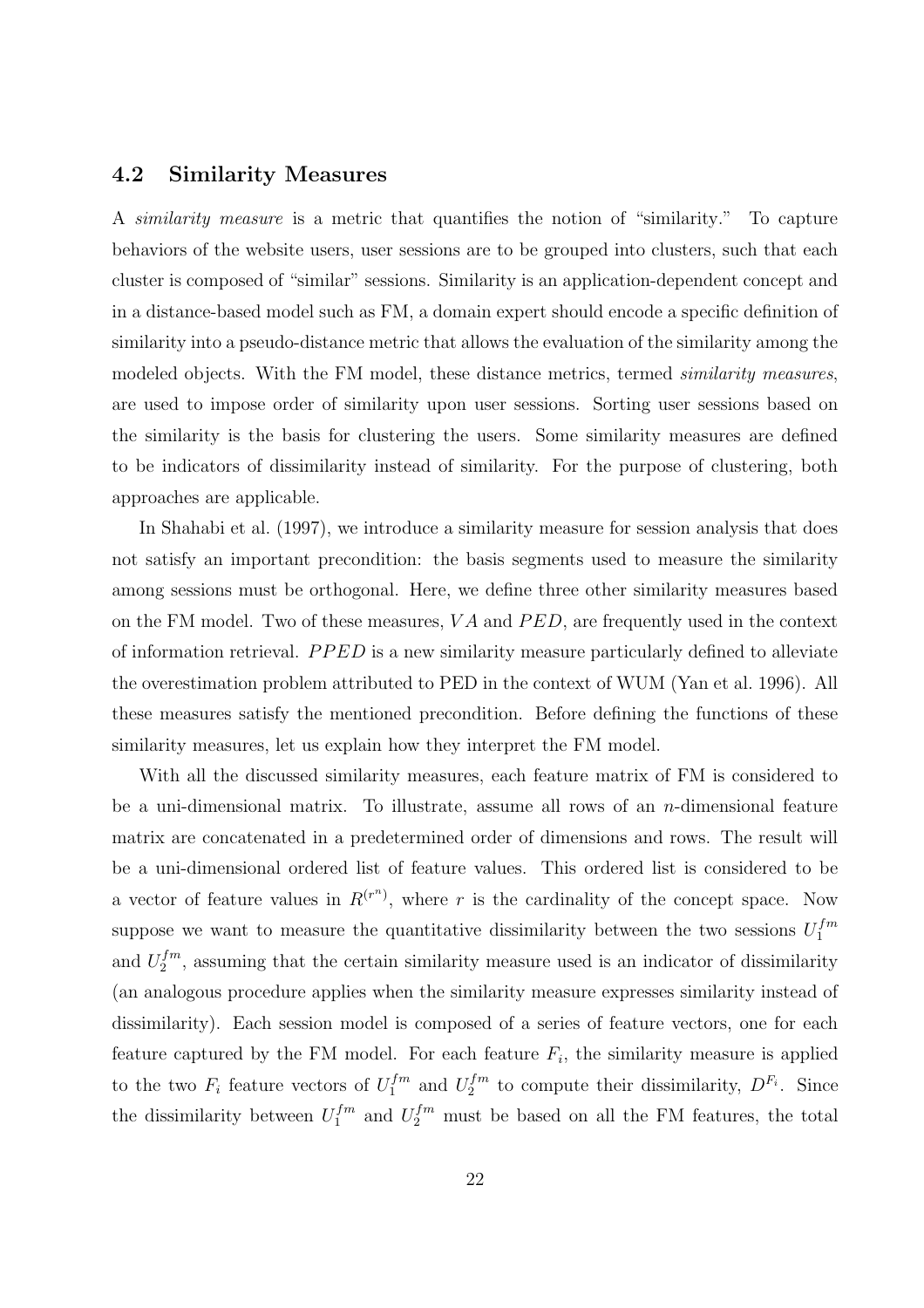dissimilarity is computed as the weighted average of dissimilarities for all features:

$$
D^{F} = \sum_{i=1}^{m} w_{i} \times D^{F_{i}} \qquad \left(\sum_{i=1}^{m} w_{i} = 1\right), \qquad (1)
$$

where m is the number of features in the FM model.  $D<sup>F</sup>$  can be applied in both hard and soft assignment of sessions to clusters. The weight factor  $w_i$  is application-dependent and is determined based on the relative importance and efficacy of features as similarity indicators. In Section 5.2.2, we report on the results of our experiments in finding the composed set of weight factors for the  $H$  and  $S$  features.

In the following sections, we introduce our alternative similarity measures. They are classified based on the type of distance they use to estimate similarity between feature vectors. These similarity measures are applicable within any clustering algorithm. Throughout this discussion, assume  $\overrightarrow{A}$  and  $\overrightarrow{B}$  are feature vectors equivalent to *n*-dimensional feature matrices  $M_1^F$  and  $M_2^F$ , and  $a_i$  and  $b_i$  are their *i*th elements, respectively. Vectors are assumed to have  $N = r^n$  elements, where r is the cardinality of the concept space.

#### 4.2.1 Angular Distance

Vector Angle (VA) VA measures the similarity between feature vectors based on their angular distance (see Figure 1):

$$
VA\left(\overrightarrow{A}, \overrightarrow{B}\right) = \cos\varphi = \frac{\overrightarrow{A} \cdot \overrightarrow{B}}{\left|\overrightarrow{A}\right| \left|\overrightarrow{B}\right|} = \frac{\sum_{i=1}^{N} a_i b_i}{\left(\sum_{i=1}^{N} a_i^2\right)^{\frac{1}{2}} \left(\sum_{i=1}^{N} b_i^2\right)^{\frac{1}{2}}}
$$
(2)

where  $\varphi = \langle \overrightarrow{A}, \overrightarrow{B} \rangle$  and  $VA \in [0, 1]$   $(a_i, b_i \ge 0)$ .

VA expresses the *similarity*; the greater the VA  $(\vec{A}, \vec{B})$ , the more *similar*  $\vec{A}$  and  $\vec{B}$ . To obtain intuition about  $VA$ , recall the structure of a feature vector. A feature vector is a list of values of a certain feature  $F$ , each value relevant to a segment in the basis universal set. A combination of these values conveys the status of the corresponding session in terms of the feature  $F$ . Since the direction of the feature vector is determined by the feature values of which it is composed, if  $VA$  finds two feature vectors close in direction, they must include analogous values. Consequently, the corresponding sessions should be "similar."

However, if we look into  $VA$  functionality with more details, we notice that  $VA$  cannot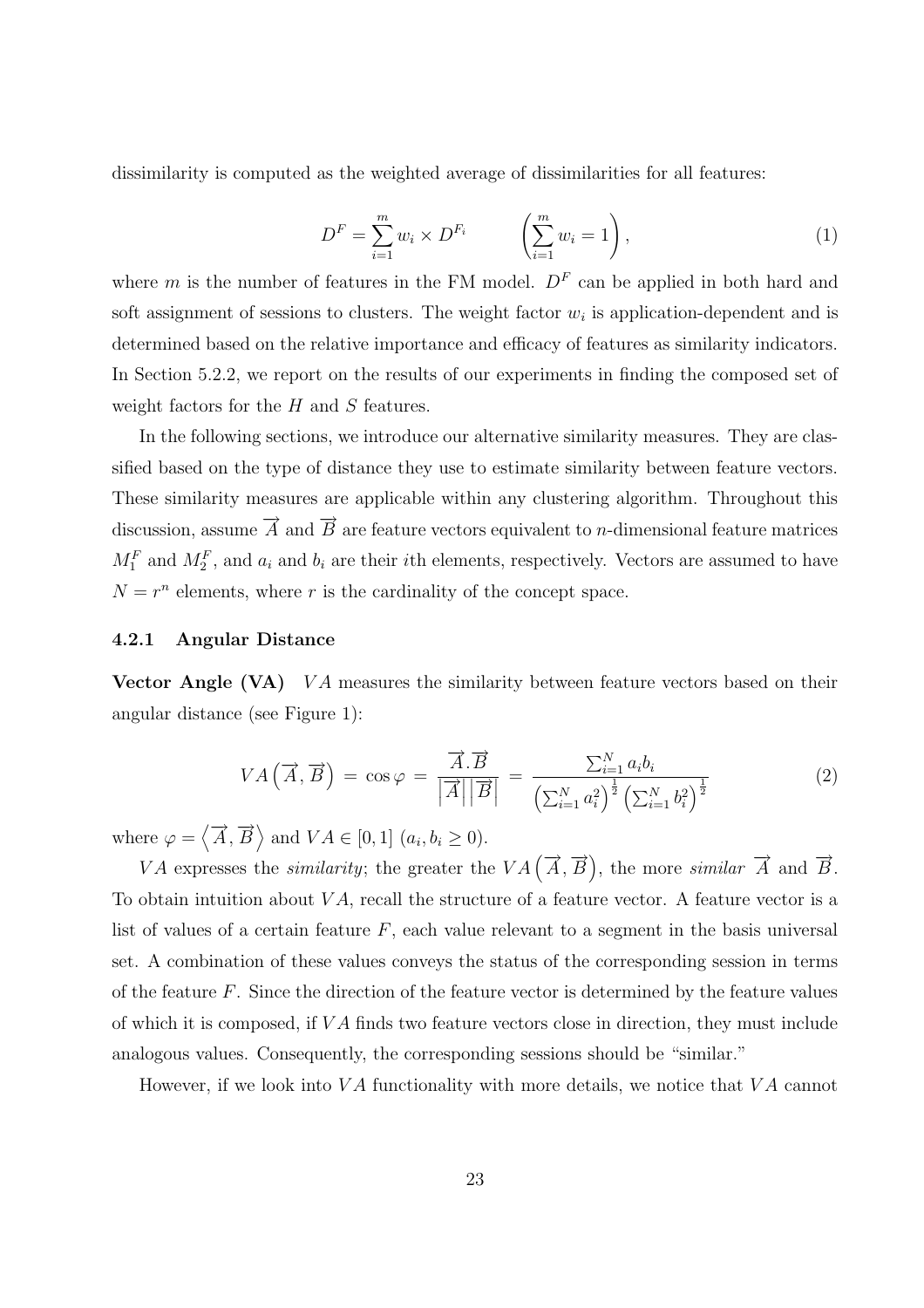

Figure 1: Vector Angle (VA) Similarity Measure

differentiate between a vector and its scaled variations:

$$
\forall k \in R^+ \quad VA\left(\overrightarrow{A}, k\overrightarrow{A}\right) \, = \, \cos 0 \, = \, 1.
$$

This characteristic might be undesirable in comparing feature vectors of certain features such as S. For these feature vectors, the mere fact that  $\overrightarrow{V_2} = k\overrightarrow{V_1}$  does not necessarily convey similarity between corresponding sessions of  $\overrightarrow{V_2}$  and  $\overrightarrow{V_1}$ , whereas VA finds  $\overrightarrow{V_1}$  and  $\overrightarrow{V_2}$ identical  $(VA(\overrightarrow{V_1}, \overrightarrow{V_2}) = VA(\overrightarrow{V_1}, k\overrightarrow{V_1}) = 1)$ . However, for some other path features such as H, this characteristic may be meaningful. For example, suppose  $VA$  is used to compare the  $H$  feature vectors of these two sessions:

$$
U_1: x_1 \to x_2 \to x_1,
$$
  

$$
U_2: x_1 \to x_2 \to x_1 \to x_2 \to x_1.
$$

Users navigating these paths may have had similar intentions because they have repeatedly traversed a certain set of segments.  $VA$  detects this similarity by comparing  $H$  vectors of  $U_1$  and  $U_2$ :

$$
M_1^H = \begin{bmatrix} 0 & 1 \\ 1 & 0 \end{bmatrix} \Rightarrow V_1 = \begin{bmatrix} 0 & 1 & 1 & 0 \end{bmatrix},
$$
  
\n
$$
M_2^H = \begin{bmatrix} 0 & 2 \\ 2 & 0 \end{bmatrix} \Rightarrow V_2 = \begin{bmatrix} 0 & 2 & 2 & 0 \end{bmatrix},
$$
  
\n
$$
(V_2 = 2V_1) \Rightarrow VA(V_1, V_2) = 1.
$$

 $FM^{(n)}$ , in the worst case, is composed of m n-dimensional matrices  $M_{r^n}$ , one for each of the model features (refer to Table 1 for definitions of terms). If  $VA$  is used to compare two sessions, according to (2) time complexity for user classification is  $O(mr^n)$ .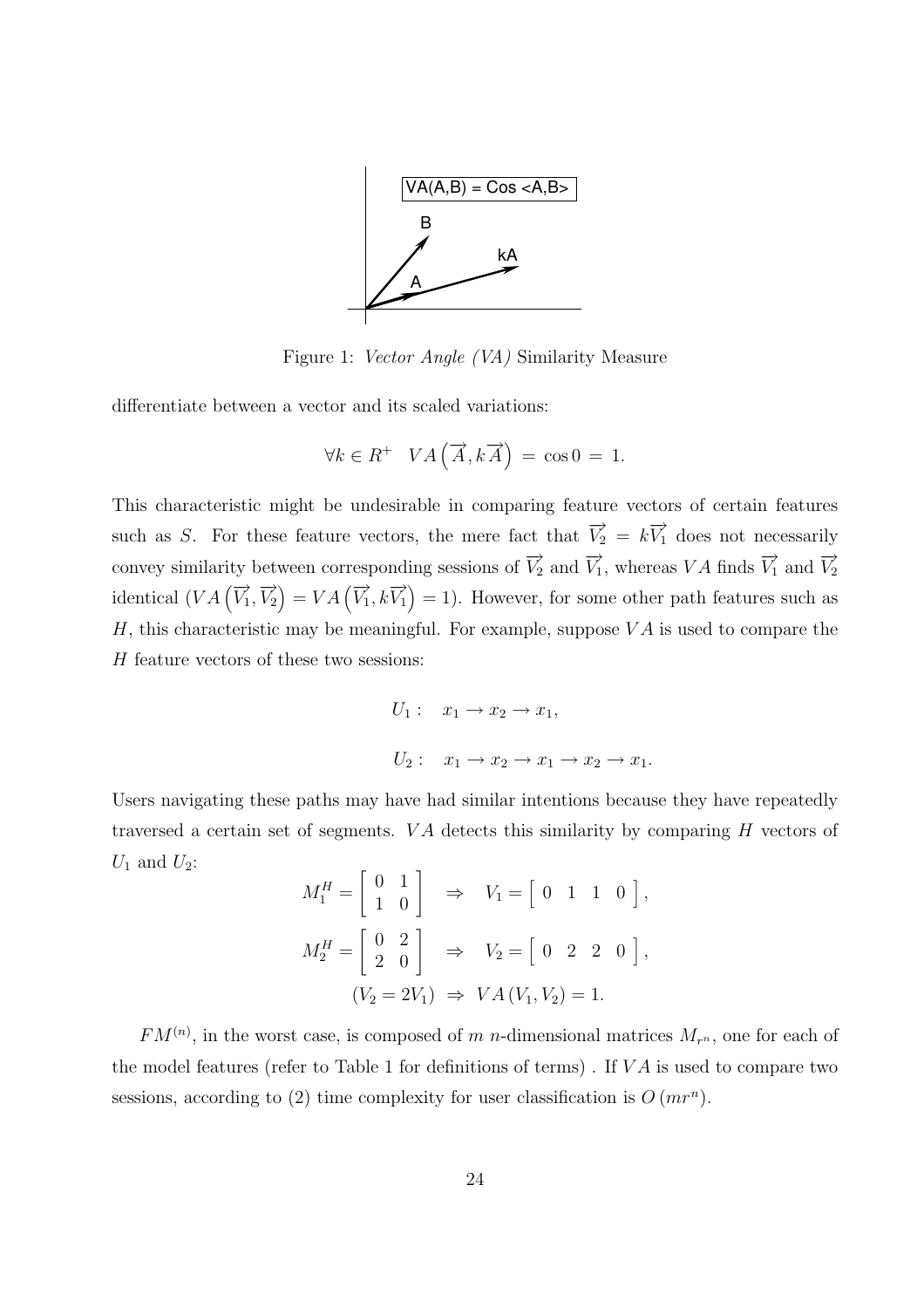

Figure 2: Pure Euclidean Distance (PED) Similarity Measure

#### 4.2.2 Euclidean Distance

In this section, we will discuss similarity measures based on Euclidean distance between two feature vectors. These similarity measures particularly quantify the dissimilarity between feature vectors; the greater their value, the more dissimilar the compared vectors.

Pure Euclidean Distance (PED): PED simply computes the Euclidean distance between two feature vectors (see Figure 2):

$$
PED\left(\overrightarrow{A},\overrightarrow{B}\right) = \left|\overrightarrow{A} - \overrightarrow{B}\right| = \left(\sum_{i=1}^{N} (a_i - b_i)^2\right)^{\frac{1}{2}}
$$
\n(3)

where  $PED \in [0, \infty)$ .

As compared to  $VA$ ,  $PED$  can differentiate between a vector and its scaled variations:

$$
PED\left(\overrightarrow{A}, k\overrightarrow{A}\right) = \left|(k-1)\overrightarrow{A}\right| \neq 0 \quad \left(if \ k \neq 1 \ and \ \overrightarrow{A} \neq \overrightarrow{0}\right).
$$

However, if PED is used to compare a session with its cluster, the dissimilarity may be overestimated. To illustrate, suppose a user navigates the session  $U$  that belongs to cluster C. It is not necessarily the case that the user traverses every segment as captured by  $C^{fm}$ . In fact, in most cases the user navigates a path similar to only a subset of the access pattern represented by  $C^{fm}$  and not the entire pattern. In evaluating the similarity between  $U^{fm}$  and  $C^{fm}$ , we should avoid comparing them on that part of the access pattern not covered by  $U$ , or else their dissimilarity will be overestimated. Overestimation of dissimilarity occasionally results in failure to classify a session to the most appropriate cluster. Example 3 illustrates this problem.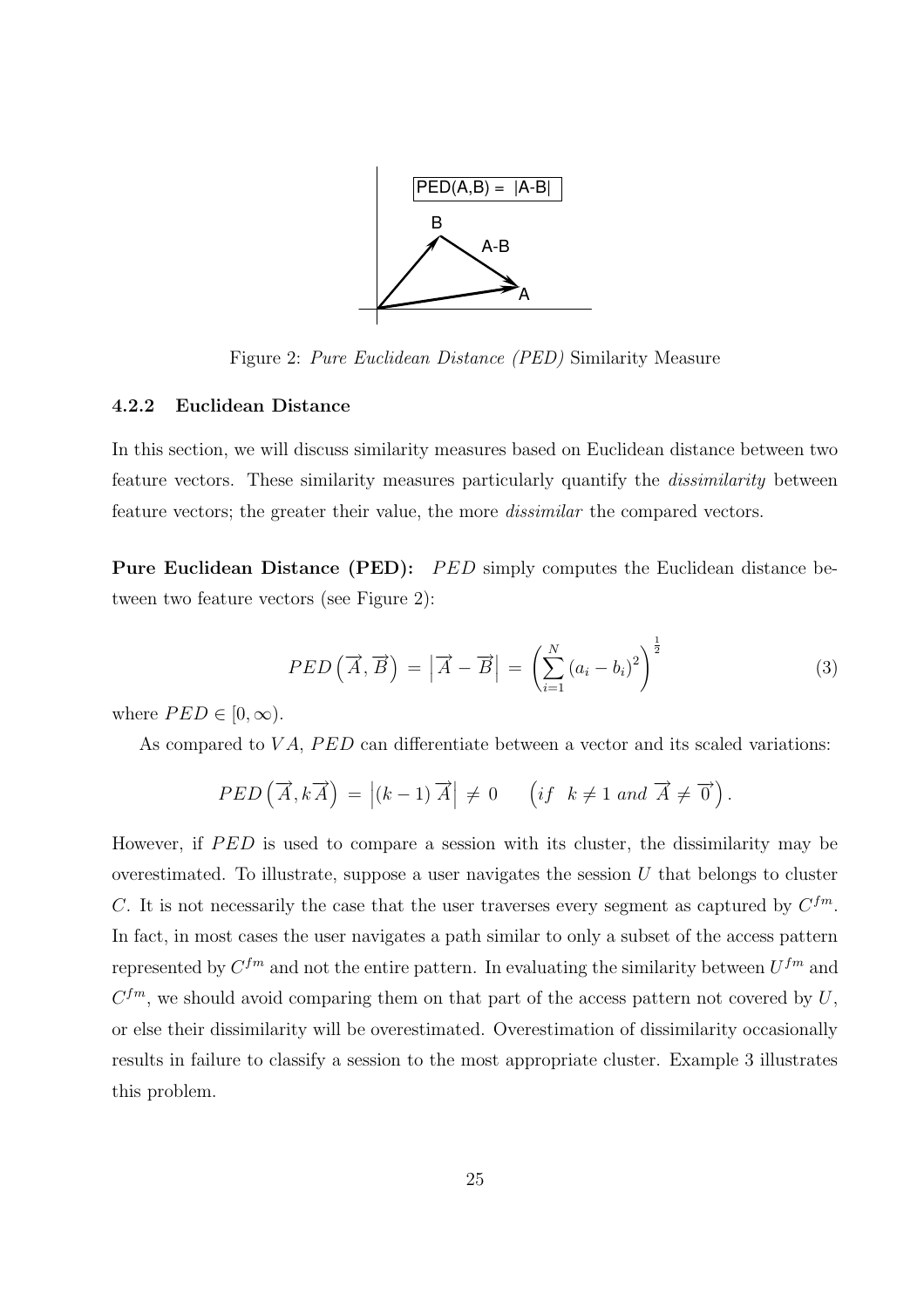Example 3. This example demonstrates how the overestimation problem may cause PED to mistarget a session. Suppose clusters  $C$  and  $C'$  are represented by the following cluster centroids:

$$
C: x_2 \to x_3 \to x_2 \to x_3 \to x_2 \to x_1
$$
  

$$
C': x_3 \to x_1 \to x_3
$$

and session  $U$  is captured as follows:

$$
U: x_2 \to x_3 \to x_2.
$$

The objective is to select the cluster that is more similar to  $U$ . Assume that the similarity criterion is based only on the S feature. The S feature vectors of  $C, C',$  and U are as follows:

$$
M_C^S = \begin{bmatrix} 0 & 0 & 0 \\ 5 & 0 & 2 \\ 0 & 3 & 0 \end{bmatrix} \Rightarrow V_C^S = \begin{bmatrix} 0 & 0 & 0 & 5 & 0 & 2 & 0 & 3 & 0 \end{bmatrix},
$$
  
\n
$$
M_{C'}^S = \begin{bmatrix} 0 & 0 & 2 \\ 0 & 0 & 0 \\ 1 & 0 & 0 \end{bmatrix} \Rightarrow V_{C'}^S = \begin{bmatrix} 0 & 0 & 2 & 0 & 0 & 0 & 1 & 0 & 0 \end{bmatrix},
$$
  
\n
$$
M_U^S = \begin{bmatrix} 0 & 0 & 0 \\ 0 & 0 & 1 \\ 0 & 2 & 0 \end{bmatrix} \Rightarrow V_U^S = \begin{bmatrix} 0 & 0 & 0 & 0 & 0 & 1 & 0 & 2 & 0 \end{bmatrix}.
$$

As observed from the sequences of pages,  $U$  itself is a sub-path of  $C$  while it does not have any segment in common with the  $C'$  cluster. However,  $PED$  wrongly finds  $U$  to be more similar to  $C'$  rather than to  $C$ :

$$
PED\left(V_U^S, V_C^S\right) \simeq 5.20 \quad > \quad PED\left(V_U^S, V_{C'}^S\right) \simeq 3.16
$$

In next section, we provide a solution for the overestimation problem. Finally, note that according to (3), PED has the same time complexity as does that of  $VA$ , namely  $O(mr^n)$ (refer to Table 1 for definitions of terms).

Projected PED (PPED) PPED is a variant of PED that alleviates the overestimation problem. Assume  $\overrightarrow{A}$  and  $\overrightarrow{B}$  are two feature vectors of the same type belonging to a session and a cluster model, respectively. Each vector is composed of N components. To estimate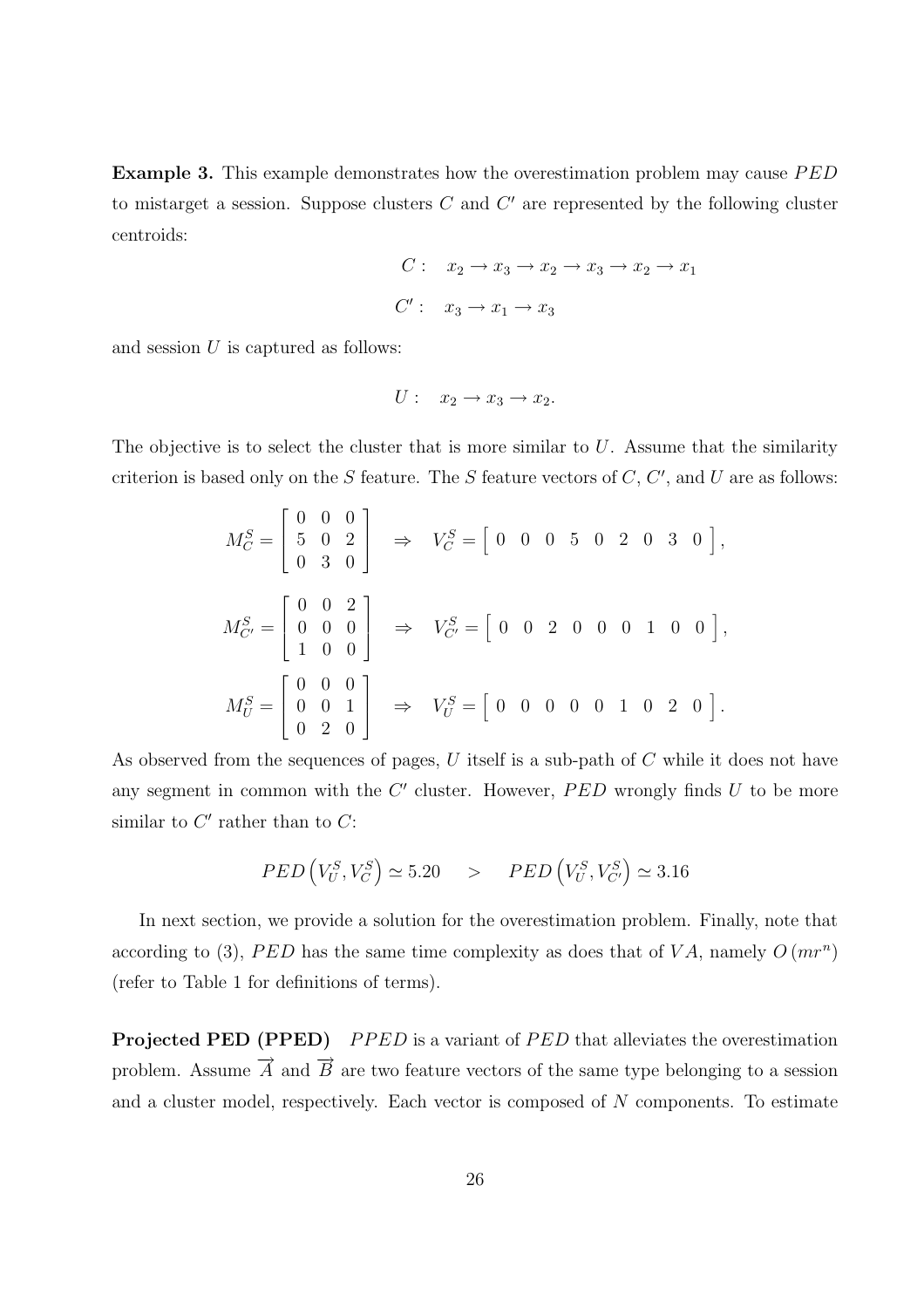the dissimilarity between  $\overrightarrow{A}$  and  $\overrightarrow{B}$ ,  $PPED$  computes the pure Euclidean distance between  $\overrightarrow{A}$  and the projection of  $\overrightarrow{B}$  on those coordinate planes at which  $\overrightarrow{A}$  has non-zero components:

$$
PPED\left(\overrightarrow{A},\overrightarrow{B}\right) = \left(\sum_{i=1, a_i \neq 0}^{N} (a_i - b_i)^2\right)^{\frac{1}{2}},\tag{4}
$$

where  $PPED \in [0, \infty)$ . Note that  $PPED$  is not commutative.

Non-zero components of  $\overrightarrow{A}$  belong to those segments that exist in the session. Zero values, on the other hand, are related to the remainder of the segments in the basis universal set. By contrasting  $\overrightarrow{A}$  with the projected  $\overrightarrow{B}$ , we compare the session and the cluster based on just the segments that exist in the session and not on the entire basis. Thus, the part of the cluster not covered in the session is excluded from the comparison to avoid overestimation. The impact of overestimation correction of PPED is demonstrated in Example 4.

Example 4. Consider the same scenario described in Example 3. As illustrated below,  $PPED$  assigns U to the correct cluster,  $C$ :

*PPED* 
$$
(V_U^S, V_C^S) = \sqrt{(1-2)^2 + (2-3)^2} \approx 1.41
$$
  
\n*PPED*  $(V_U^S, V_{C'}^S) = \sqrt{(1-0)^2 + (2-0)^2} \approx 1.73$   
\n⇒ *PPED*  $(V_U^S, V_C^S) PPED  $(V_U^S, V_{C'}^S)$ .$ 

Since PPED can compare sessions with different lengths, it is an attractive measure for real time clustering where only a portion of a session is available at any given time (see Section 4.3). *PPED* also helps reduce the time complexity of the similarity measurement. According to (4), the time complexity of  $PPED$  improves to  $O(mL)$  (refer to Table 1 for definitions of terms). In Section 5.2.3, we report on the superiority of PPED performance as compared to that of PED and VA.

## 4.3 Dynamic Clustering

As discussed in Section 4.1.5, since the FM model of a cluster is independent of the cluster cardinality, any cluster manipulation with FM has reasonably low complexity. Leveraging this property, we can apply the FM model in real time applications.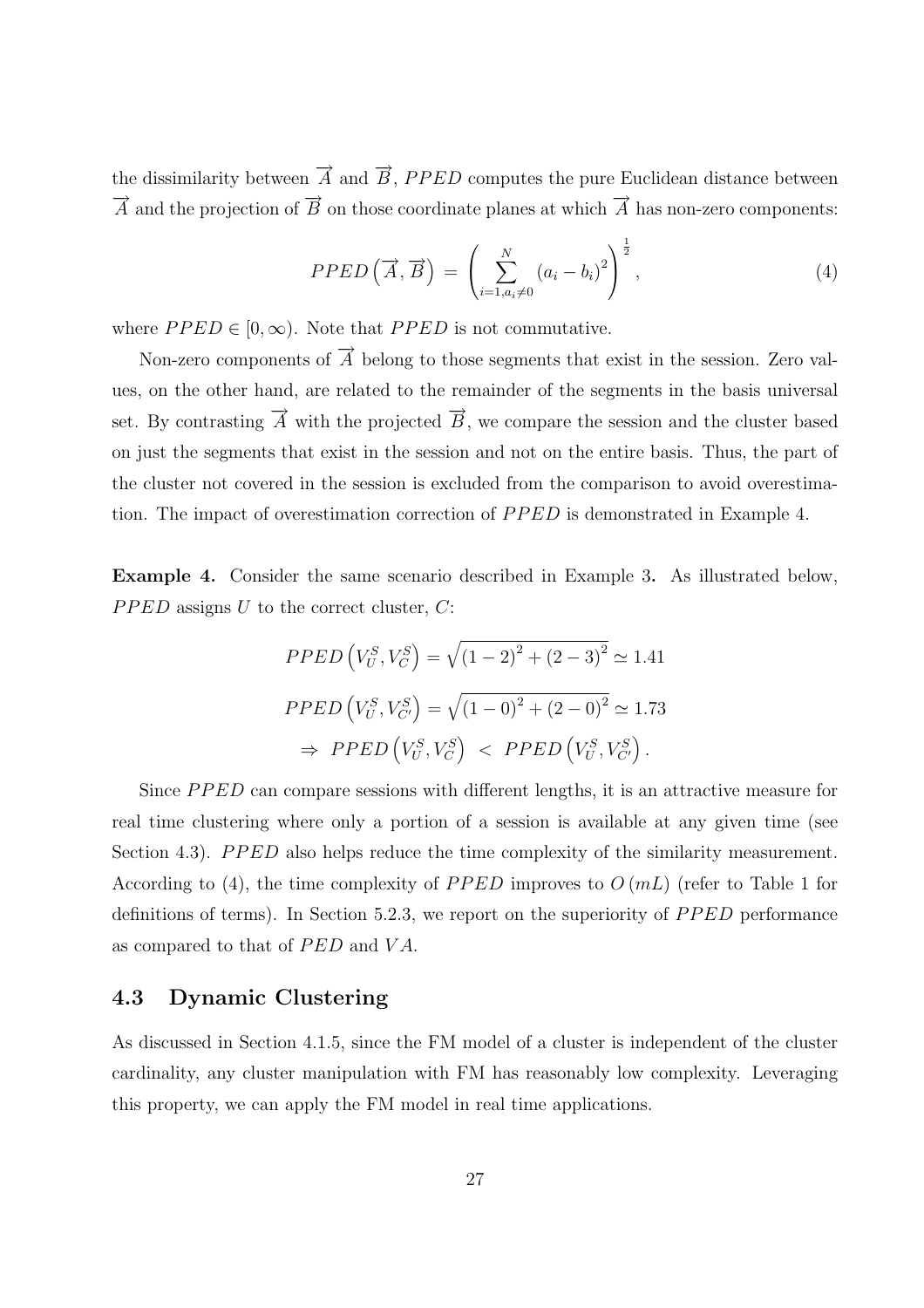1. Find the distance/similarity between the session and every cluster available in the current cluster set using any reasonable similarity measure; // All similarity measures discussed in this paper are applicable. // These similarity measures are defined based on the data structure // of the FM model 2. If there is no cluster closer than TDC to the session { create a new cluster and use the FM model of the new session as the cluster model; } else { update the closest cluster to the session by joining the session to that cluster; } // TDC is a threshold value specific to Dynamic Clustering. If the // distance between the new session and every existing cluster is more // than TDC, then it is reasonable to create a new cluster because a // new user behavior has been discovered

#### Figure 3: An Algorithm for Dynamic Clustering

One benefit of this property is that FM clusters can be updated dynamically and in real time. Note that in most common cluster representations, the complexity of adding a new session to a cluster is dependent on the cardinality of the cluster. Therefore, in large scale systems, they are not practically capable of updating the clusters dynamically. By exploiting dynamic clustering, the WUM system can adapt itself to changes in users' behaviors in real time. New clusters can be generated dynamically and existing clusters adapt themselves to the changes in users' tendencies. Delay-sensitive environments such as stock markets are among those applications for which this property is most advantageous. Figure 3 depicts a simple procedure to perform dynamic clustering when a new session is captured.

Periodic re-clustering is the typical approach in updating the clusters. This approach results in high accuracy, but it cannot be performed in real time. According to our experiments to compare the accuracy of dynamic clustering with that of a periodic re-clustering (see Section 5.2.5), dynamic clustering shows lower accuracy in updating the cluster set. In fact, with dynamic clustering, we are trading accuracy for adaptability. Thus, dynamic clustering should not be used instead of classical clustering algorithms, but a hybrid solution is appreciated. That is, the cluster set should be updated in longer periods through periodic re-clustering to avoid divergence of the cluster set from the trends of real user behavior. Meanwhile, dynamic clustering can be applied in real time to adapt the clusters and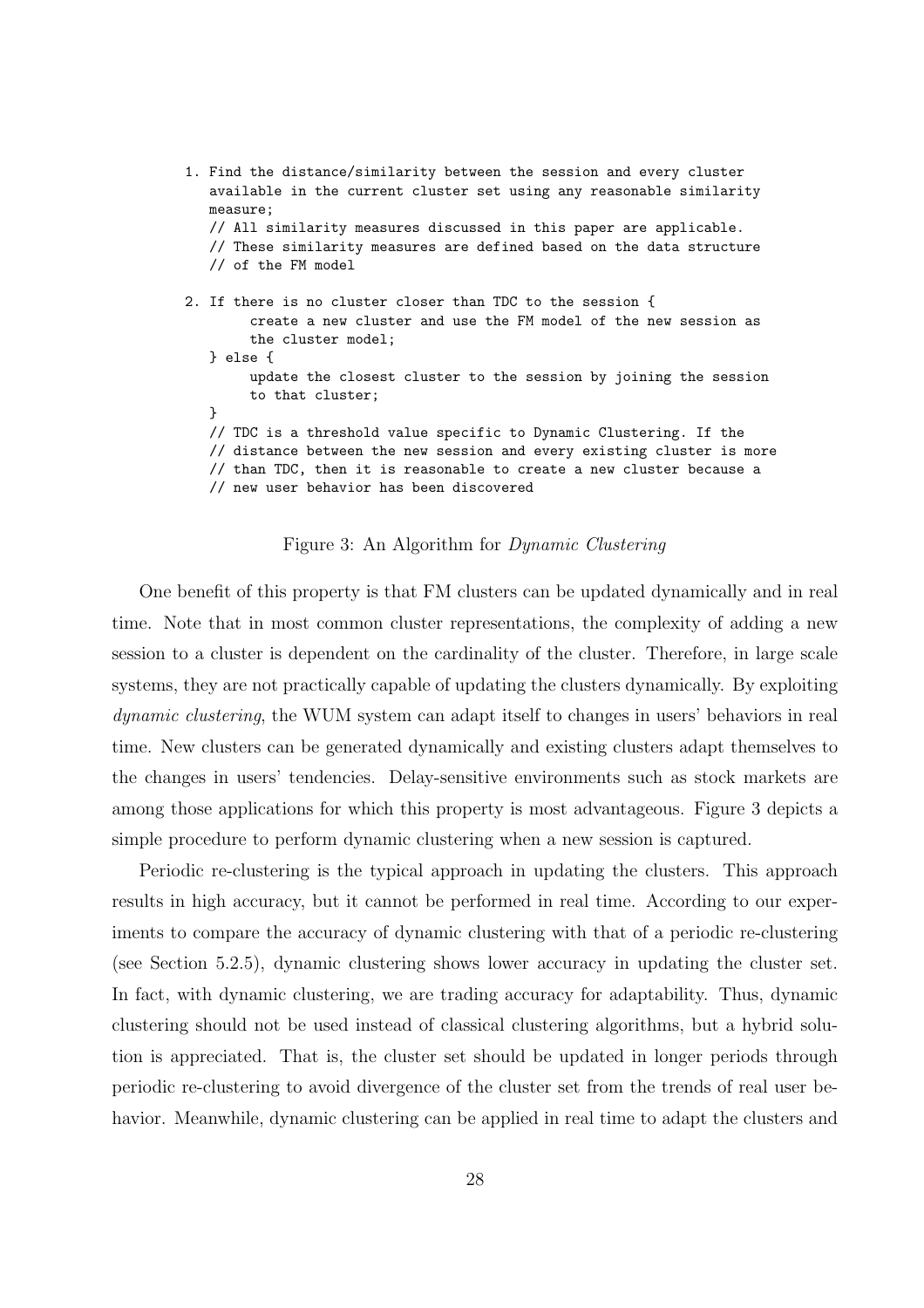the cluster set to short-term behavioral changes. Our experiments show that the dynamic clustering algorithm scales as number of the clusters and order of the FM model grows (see Section 5.2.6).

# 5. Performance Evaluation

## 5.1 Tracking Tier

To verify correctness and accuracy of our tracking approach, we compared hit per page captured by the remote agent with that recorded in a typical server log. For this purpose, we tracked users access to Digimuse (http://digimuse.usc.edu), the public Interactive Art Museum at the University of Southern California, for 20 successive days. This website consists of 70 web pages and it runs Apache web server version 1.3.12. After collecting the data, we computed the average number of hits per page in a period of a day based on the entries recorded in the server log and those reported by remote agents.

Figure 4 illustrates accuracy of our approach, compared to that of the server log, in capturing page requests. The results show that the remote agent captures 47.66% more page requests in average as compared to the server log. The requests missing from the server log are those requests that are retrieved from the caches in the web browsers or the proxy servers.

## 5.2 Analysis Tier

We conducted several experiments to: 1) compare the efficacy of the path features in characterizing user sessions, 2) study the accuracy of our similarity measures in detecting the similarity among user sessions, 3) compare the performance of the FM model with that of the traditional Vector model, 4) investigate the accuracy of dynamic clustering, 5) study the scalability of the dynamic clustering algorithm, and 6) investigate performance of the FM model in capturing meaningful clusters in real data. Except for the last set of experiments, which verifies capabilities of our system in handling real data, we preferred to use synthetic data with our experiments so that we could have more control over our input characteristics.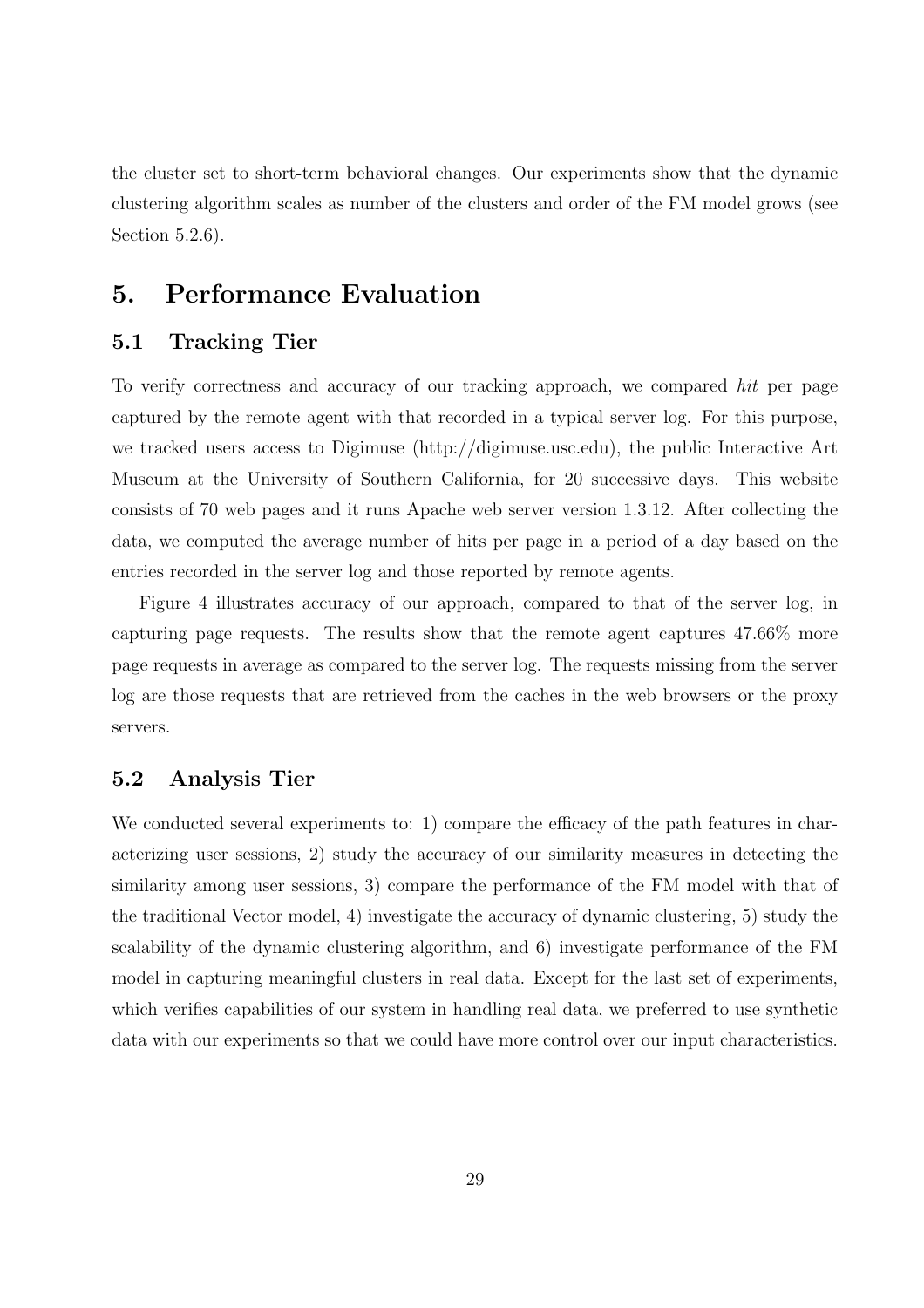

Figure 4: Comparing Accuracy of the Remote Agent with Server Log

### 5.2.1 Experimental Methodology

To generate N synthetic user sessions, we start by partitioning our user space into  $k$  (almost) equal-sized groups. The assumption is that members of the same group are users with similar behavior. Subsequently, we force all users within a group navigate a website almost identically. Here, we use different techniques to introduce noise in these navigations. The objective is to use our FM algorithms to form the clusters as close as possible to the original groups, by just examining the navigations. We use precision and recall metrics to compute the distance between FM clusters and original groups as our measures of success. The website is not real, but simply a randomly generated single-source directed graph (DG).

Our original  $k = 18$  groups are formed based on the 18 possible combinations of the following user demographics: sex (male, female), age (young, middle-aged, old), and financial status (poor, middle-class, wealthy). To force similar users to navigate similar paths, a core path was first created for each group as its representative path. Next, each core path was considered the centroid to construct similar sessions around it.

Our website DG consisted of 100 vertices or pages, one of which selected as the source or home page. Each page had exactly 18 edges/links  $(l_1 \text{ to } l_{18})$  to 18 other distinct pages. The destination pages of the links were selected randomly once during website construction. The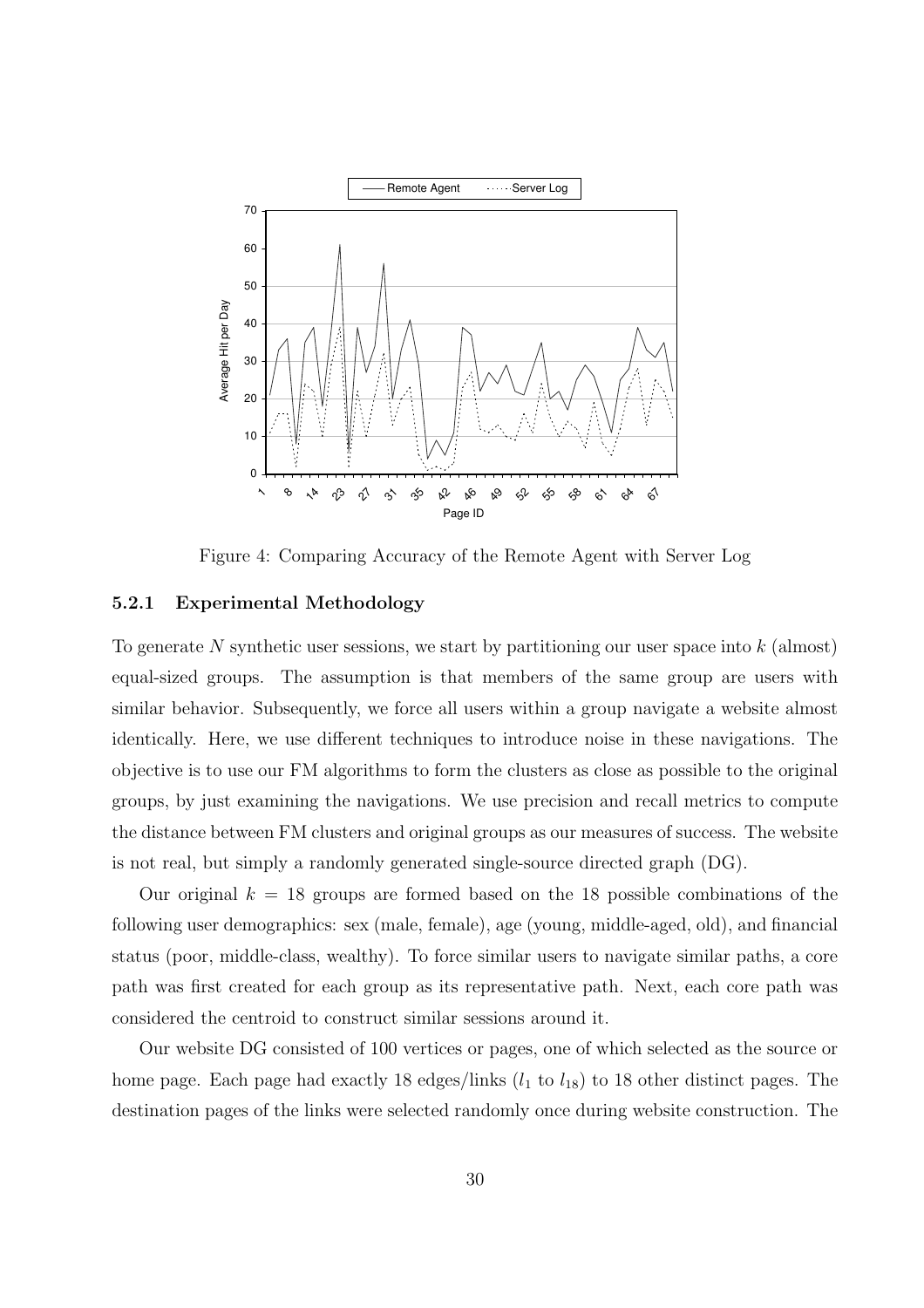core path for a cluster i,  $C_i$ , was generated by traversing the link  $l_i$  of each page, starting from the home page. The length of a core path was fixed at 15 (15 pages are visited). As a result, we created 18 core paths of length 15,  $P_1$  to  $P_{18}$ , all starting from the home-page:

$$
P_i: X_{i,1} (= X_H) \to X_{i,2} \to \dots \to X_{i,j-1} \to X_{i,j} \to \dots \to X_{i,15}
$$

where  $X_{i,j}$  is the destination page of the link  $l_i$  in the page  $X_{i,j-1}$ , and  $X_H$  is the home page.

Next, user sessions are constructed around the core paths. There are two knobs  $v$  and p to control the similarity of a user session to a core path.  $\nu$  controls the variation in the length of a user session. Specifically,  $v = 15 - m$  where m is the minimum length of a session  $(m < 15)$ . Hence, the higher v, the more variations exist in the lengths of the created sessions. p determines how similar a user session is to the core path. Specifically,  $p$  is the probability that the user selects an identical link to the core path's link at each and every page. In the extreme case, when  $p = 1$ , the sessions follow the exact pattern of the core path page-by-page, though they might have different lengths. For example, consider a user session U belonging to cluster  $C_i$  with the core path  $P_i$  as its representative:

$$
U: x_1 \to x_2 \to \dots \to x_{j-1} \to x_j \to \dots \to x_L \qquad (L \le 15)
$$

where  $x_j$  is the page visited at the *j*th position. Subsequently,  $x_j$  will be identical to  $X_{i,j}$  of the core path with probability p; otherwise from  $x_{j-1}$  we select a wrong link with probability  $(1-p)/17$  and hence  $x_j \neq X_{i,j}$ .

In our experiments, we varied v from 2 to 14, and  $p$  from 0.8 to 1. Each dataset consists of 200k user sessions, where each user is assigned to a cluster randomly. Hence, the size of each cluster is approximately 11,000 users. As mentioned before, in our experiments we used precision and recall to estimate the accuracy  $(Y$ -axis in all graphs, in percentage). Whenever these two measures behaved similarly, we combined them via the *harmonic mean*  $(HM)$  function, defined as:

$$
HM = \frac{2}{\frac{1}{Precision} + \frac{1}{Recall}} \qquad (Precision, Recall, HM \in [0, 1])
$$

HM assumes a high value only when precision and recall are both high.

Finally, note that for simplicity,  $T$  is excluded from the experiments. Thus, analysis is performed based only on spatial features of the sessions. We used order-2 segments to capture both S and H, so, the applied model is  $FM^{(2)}$ .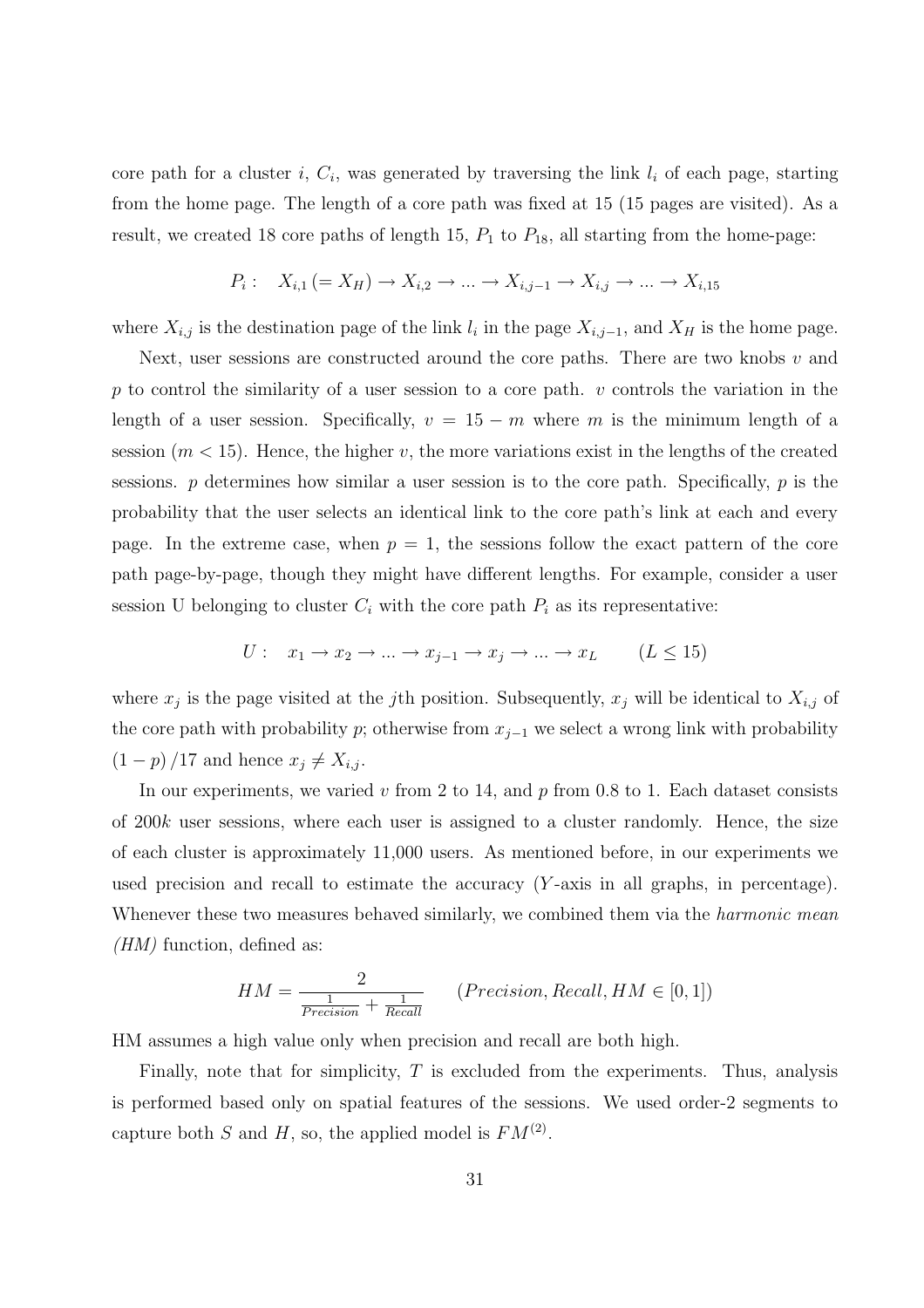

Figure 5: Weight Factors for Path Features

#### 5.2.2 Efficacy of the Path Features

A set of experiments was conducted to study the relative efficacy of the path features H and S in detecting similarities between user sessions. In  $(1)$ , the weight factor  $w_i$  indicates relative importance of the path feature  $F_i$  in computing the aggregated similarity measure. The higher weights are assigned to the features that are more effective in capturing similarities. Our experiments were intended to find the set of weight factors  $w<sub>S</sub>$  (weight factor for S) and  $w_H$  that result in the optimum accuracy in capturing the similarities.

With this set of experiments, we used FM to model the sessions, and K-Means with PPED to cluster the sessions. K-Means requires the number of the expected clusters as an input. For real data, the number of clusters should be learned from the dataset by applying an estimation/optimization technique, but for synthetic data it is a priori knowledge. We performed each experiment with a different  $p$  value. Figure 5 summarizes the results. In this figure the X-axis is  $w<sub>S</sub>$  and the Y-axis is HM. Each curve corresponds to a different dataset with a different p value.

As observed in the figure, the accuracy is always above 94%, which indicates that both features (hit and sequence) are equally successful in identifying the spatial similarities, though S demonstrates slight superiority (see the end points). The optimum accuracy is achieved by employing a combination of the similarities detected in hit and sequence. Depending on  $p_i$ ,  $w_s$  varies between 0.2 and 0.8. The less distinguishable (smaller p) the dataset is, the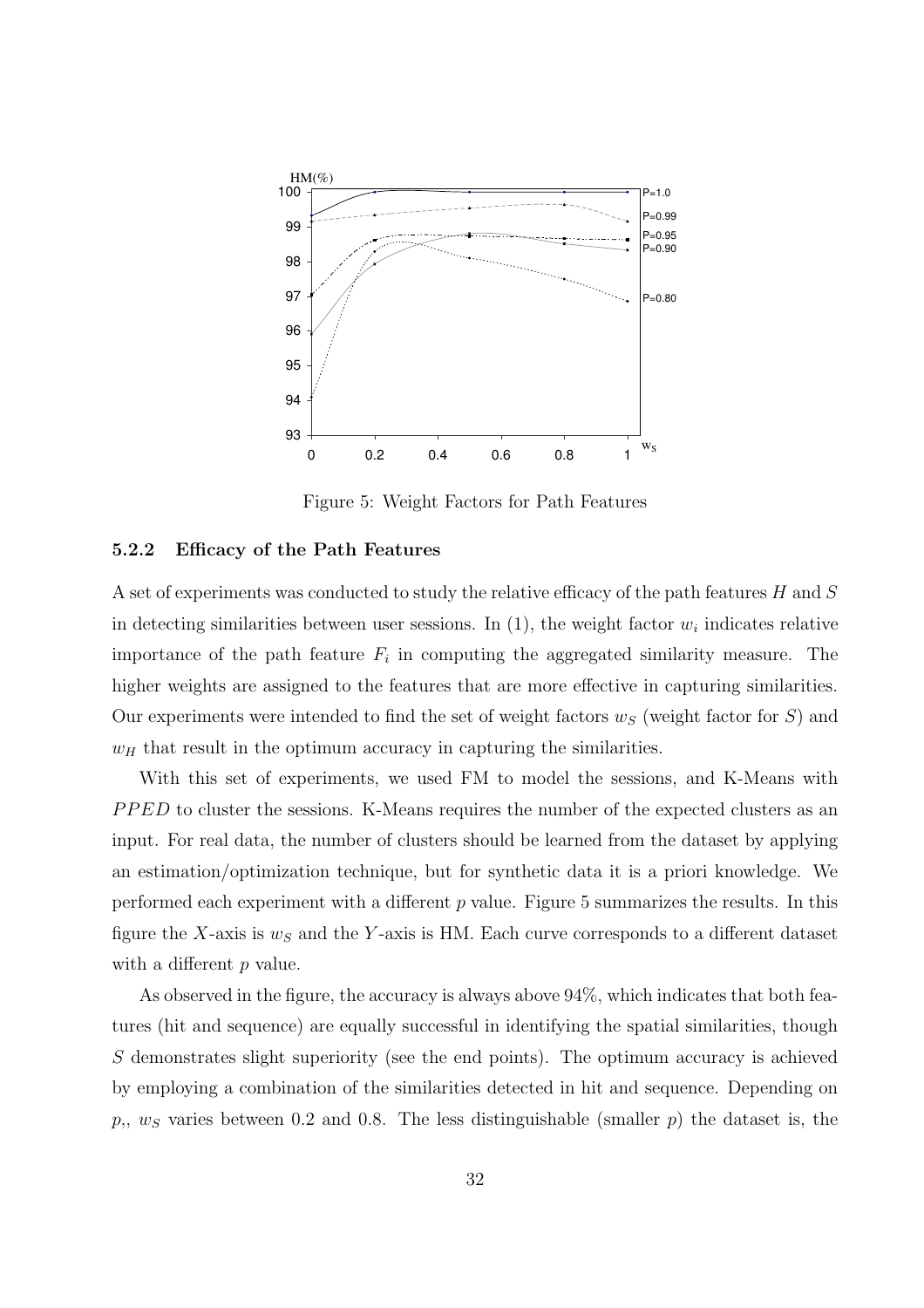

Figure 6: Comparing VA and PPED

less weight should be assigned to the sequence. That is, when similarity among users of the same group decreases, it is more important to track which pages they visit than where in the session they visit each page. Hence, for real data (that are less distinguishable), setting  $w_S \approx 0.2$  may result in the optimum accuracy. In sum, if we assume user behaviors are similar when spatial characteristics of their sessions are similar, using  $H$  and  $S$  effectively categorizes user behaviors.

#### 5.2.3 Accuracy of the Similarity Measures

In Section 4.2, we introduced three similarity measures. Here, the accuracy of these similarity measures are compared.

First, we applied  $VA$  and  $PPED$  to cluster six datasets with different p values: 0.8, 0.9, 0.95, 0.99, 0.9999, and 1. All datasets had  $v = 14$ . We used FM to model the sessions and K-Means for clustering. Weight factors  $w_S$  and  $w_H$  were set to 0.5. As observed in Figure 6, PPED outperforms VA. With  $p = 1$  both similarity measures performed perfectly, but as datasets become less distinguishable, the margin between their performance increases. Thus, for real data, which assumes low distinguishability, PPED is definitely preferable.

Second, we conducted some experiments to verify the effect of employing PPED to alleviate the overestimation problem with PED. For these experiments, three datasets were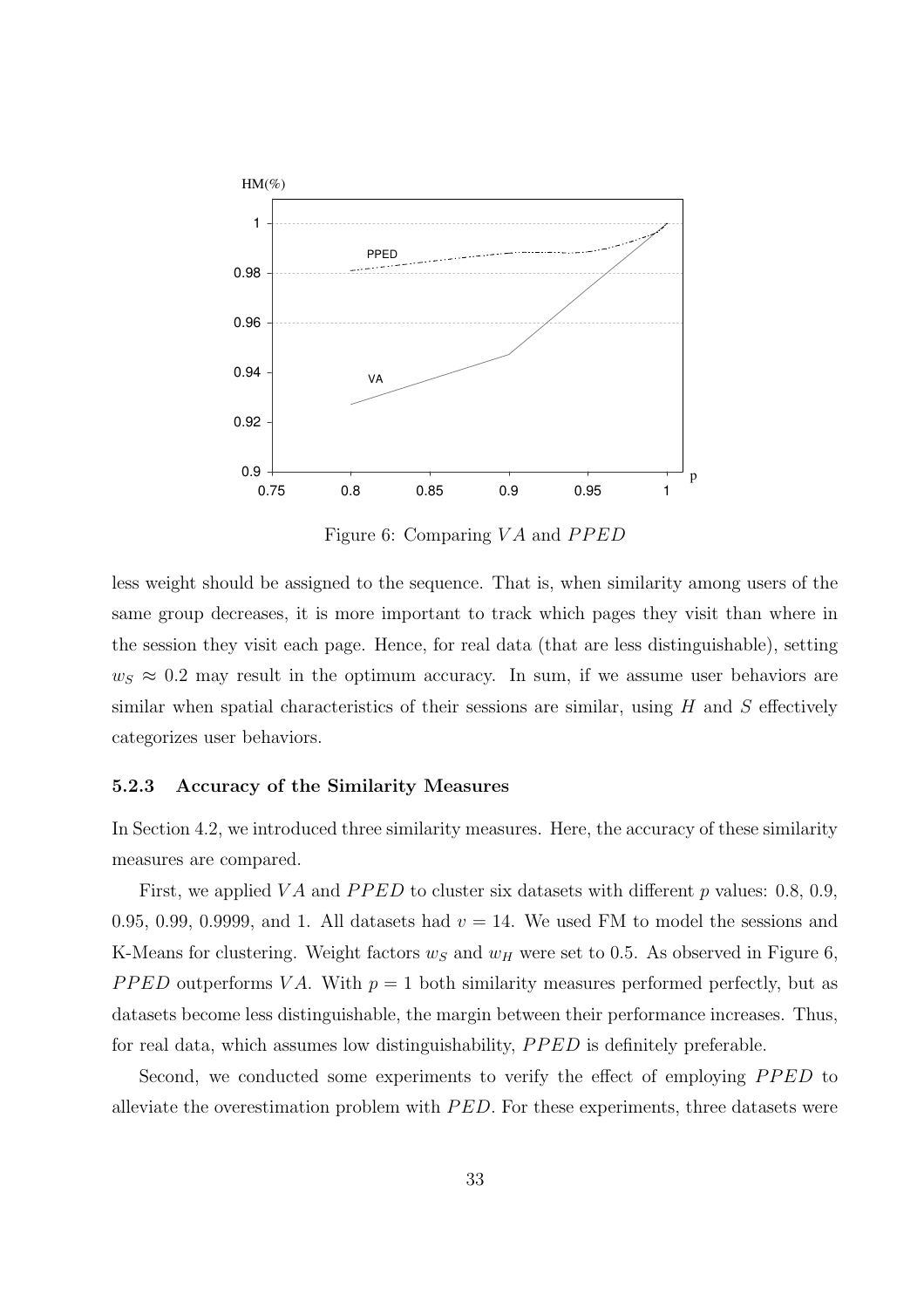

Figure 7: Comparing Performances of PED and PPED

used with  $p = 0.9$  and various v values: 2, 8, and 14. Accuracy of the clusters generated by applying PED and PPED are contrasted in Figure 7. First, note that PPED outperforms PED in both precision and recall (Figures 7a and 7b). We consider this superiority due to alleviation of the overestimation problem. For  $p = 0.9$ , accuracy of PPED is at least 96%, though it decreases for higher v values. This is reasonable because higher v implies that more short-length sessions exist in the dataset. The shorter a session is, the less information exists about the user behavior it contains. Thus, shorter sessions are harder to assign to the appropriate clusters. Failure to assign the shorter sessions to their clusters results in lower accuracy. However, PED shows a different behavior. For PED, the decrease in the recall measure at higher v values is more than expected. On the other hand, unlike PPED, its precision does not show noticeable variations as  $v$  increases. For the remainder of this section, we explain this behavior.

According to the experimental results, when PED is used as the similarity measure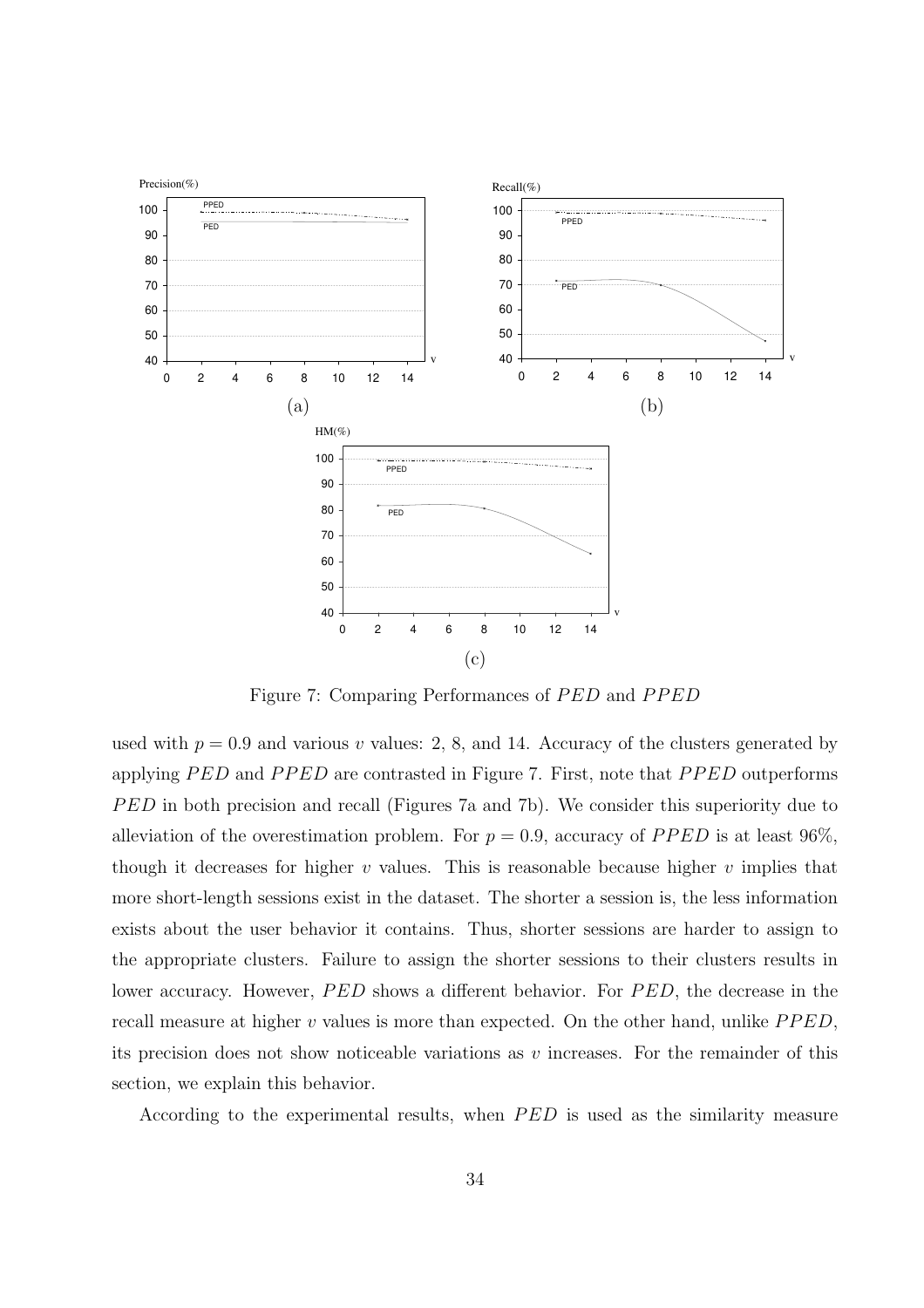

Figure 8: Illustration of the Overestimation Problem

for clustering, sometimes a cluster with a short-length core path attracts several sessions from other clusters, even though they do not have much in common with the cluster. A cluster with a short-length core path represents a group of users about whom we do not have much information. This problem is also explainable when paths are represented by feature vectors. In Figure 8, U and C are the feature vectors for a session and its corresponding cluster, respectively.  $C_x$  is the feature vector for a cluster with a short-length core path. As observed from the figure, although  $C$  and  $U$  are close in direction (so they are "similar"), since C is long and U is short,  $PED$  estimates a long distance between them. On the other hand, since  $C_x$  is short, it is considered similar to every short-length session regardless of its direction. Thus, PED finds U more similar to  $C_x$  than C.

With *PPED*, on the other hand, this problem is avoided by taking the direction of the feature vectors into account. To estimate the similarity, PPED computes Euclidean distance between a session and the projected component of a cluster on the direction of the session. In other words, with PPED similarity between a user and a group is computed based on user characteristics rather than group characteristics. Thus, a user joins the group that has most in common with that user. Therefore, overestimation of the distance between the session and its intended cluster is avoided by disregarding unnecessary group characteristics in distance estimation.

Due to the problem described above, with *PED* most clusters experience low recall because many of their sessions are accepted by the cluster that is not well characterized. However, since most mis-clustered sessions join a single cluster, the average precision of clustering among 18 clusters is high. Decrease in the recall intensifies with higher  $v$  values because short-length sessions are more exposed to mis-clustering. HM combines the precision and recall figures and is a more realistic measure of accuracy for PED and PPED (see Figure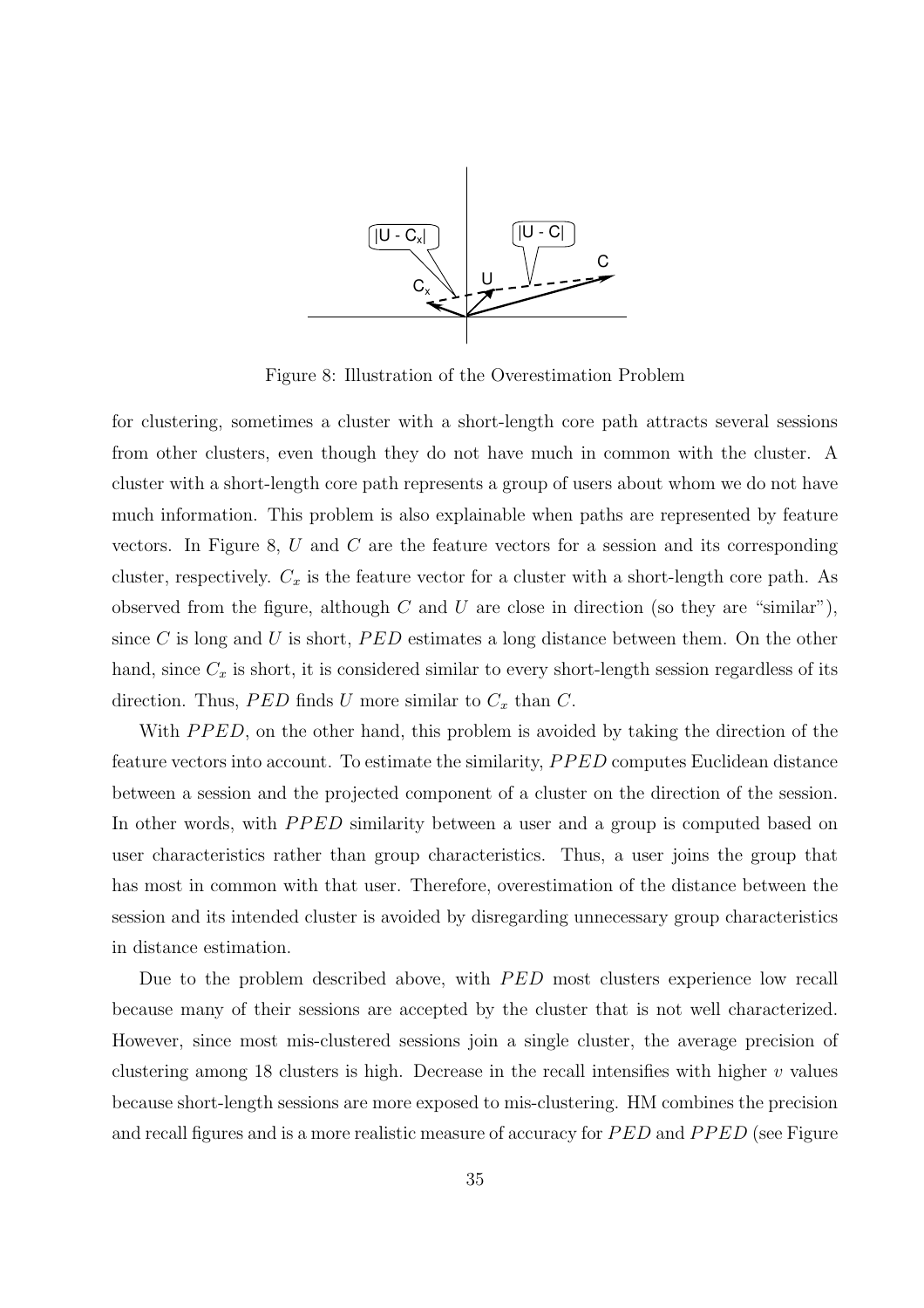

Figure 9: Comparing Performances of the FM Model and the Vector Model

7c).

#### 5.2.4 Performance of the FM Model vs. the Vector Model

We conducted some experiments to compare performances of a sample FM model, namely  $FM<sup>(2)</sup>$  with H and S as its features, with the traditional vector model, which is considered equivalent to  $FM^{(1)}$  with H as its only feature.

Results of this study are depicted in Figure 9. As illustrated, performance of the vector model worsens as the user sessions become less distinguishable, while the FM model maintains its accuracy with lower values of p. This superiority is because of: 1) incorporating  $S$ into the model, and 2) capturing features based on order-2 segments. Note that even with  $p = 1$ , the vector model fails to achieve 100% accuracy. That is because of variation of the session lengths. With  $p = 1$  all sessions exactly follow the pattern of the core paths, but they might have different lengths.  $FM^{(2)}$  is perfect at  $p=1$ .

#### 5.2.5 Accuracy of the Dynamic Clustering

In Section 4.3, we introduced *dynamic clustering* as an approach to update cluster models in real time. However, we also mentioned that dynamic clustering trades accuracy for adaptability. We conducted several experiments to study the degradation of the accuracy due to applying the dynamic clustering. For this purpose, we compared dynamic clustering with K-Means.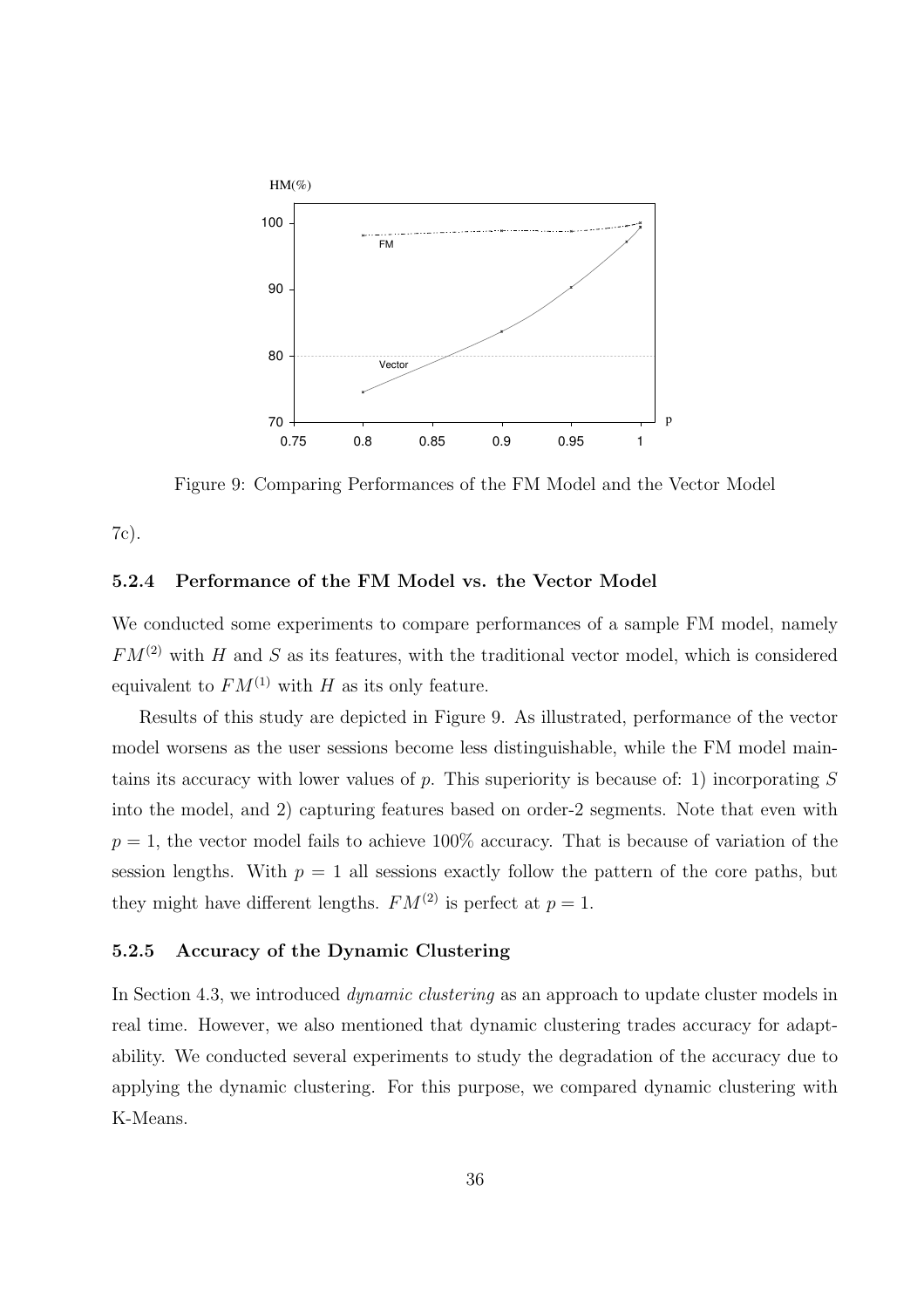

Figure 10: Accuracy of the Dynamic Clustering in Creating (init 14), and Updating (init 18) the Clusters in Real Time

For the experiments, we initiated dynamic clustering in two ways: once we initiated all 18 clusters with the core paths; the other time, 14 clusters were initiated and the remaining 4 clusters were left for dynamic clustering to create. With the former, dynamic clustering is applied to update the existing clusters in real time, and with the latter, besides updating the existing clusters, dynamic clustering also initiates 4 new clusters.

Results of the experiments are illustrated in Figure 10. It is notable that when all clusters are initialized, dynamic clustering performs as accurately as does K-Means at  $p = 0.9$  and above, though as expected its accuracy steeply decreases for less distinguishable datasets. Instead, the performance of the dynamic clustering is much better in updating the existing clusters as compared to creating new clusters. Thus, dynamic clustering can be applied to achieve adaptability, but it should be complemented by periodic re-clustering.

#### 5.2.6 Scalability of the Dynamic Clustering

We conducted several experiments to evaluate scalability of our dynamic clustering algorithm as the number of clusters and order of the FM model representing the sessions and clusters grow. We extended the same methodology described in Section 5.2.1 to generate five datasets each consisting of 50,000 sessions ( $p = 0.9$  and  $v = 11$ ). The datasets differ in the number of clusters they include: 10, 20, 30, 40, and 50. Then, we used FM with various orders, 1, 2, 3, and 4, to model the sessions in each dataset (in each case, the same order of FM is used to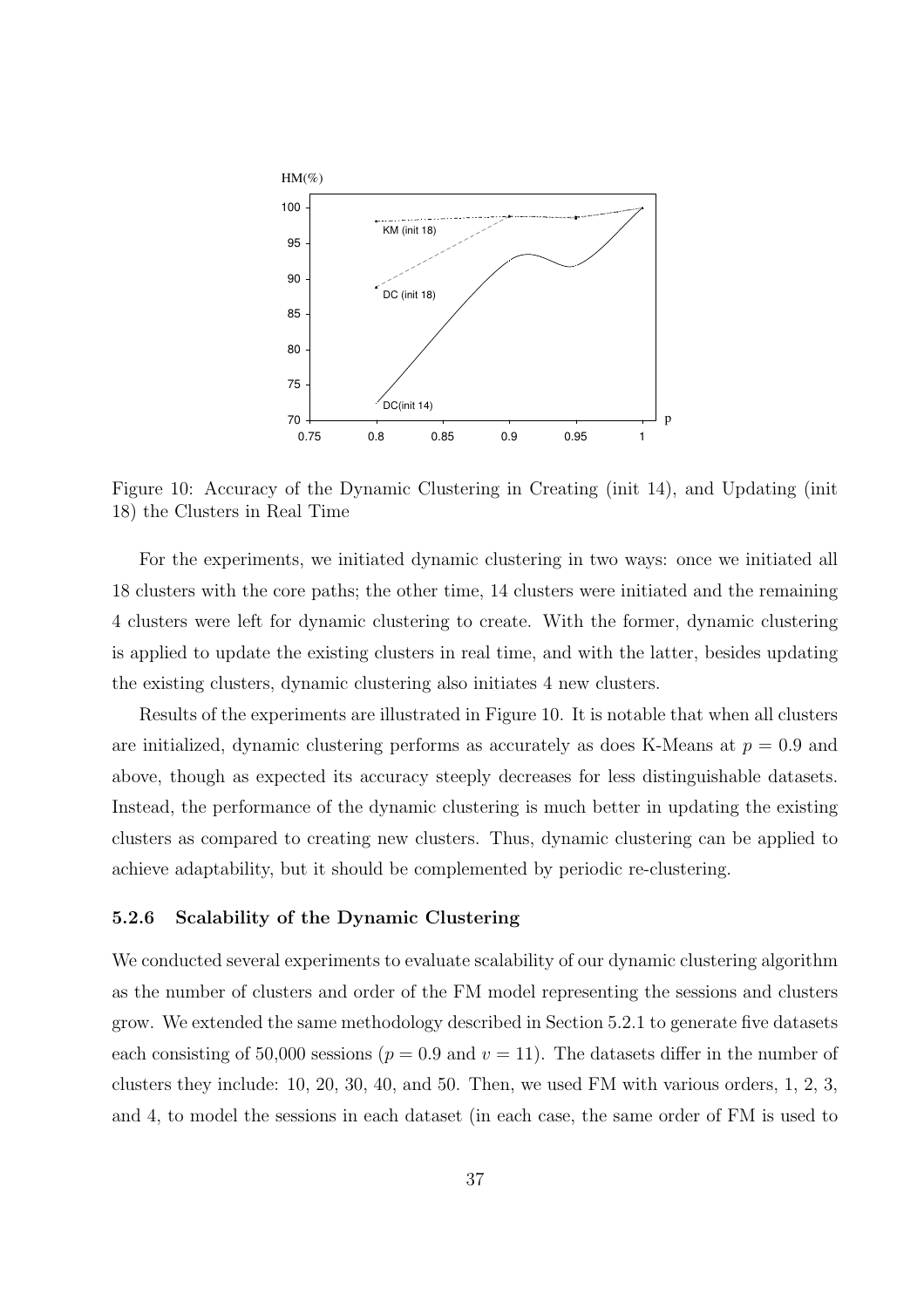

Figure 11: Scalability of the Dynamic Clustering Algorithm

capture all features, and weight factors for the features are selected to be  $w_S = w_H = 0.5$ ). Finally, we applied dynamic clustering initiated with the core paths corresponding to the clusters existing in each dataset to cluster the sessions. We used an IBM<sup>TM</sup> IntelliStation ZPro-2, Pentium III Xeon with 768 MB RAM, the Windows 2000 Server operating system, and the Java 3.0 compiler to implement all these experiments.

Figure 11 illustrates the results of our experiments. In this figure, the horizontal axis is the order of FM used to model the sessions in a dataset, and the vertical axis is the average amount of time used by the dynamic clustering algorithm to update the cluster set as a new session arrives. As expected, with increase in complexity of the FM model on the one hand, and increase in the number of clusters on the other hand, the update time of the cluster set grows. However, even for the dataset including 50 clusters, modeled with FM order-4, the average cluster update time as a new session arrives is less than 60 ms.

#### 5.2.7 Performance of the FM Model with Real Data

We conducted several experiments to study the performance of the FM model in handling real data. Particularly, we investigated FM capabilities in capturing meaningful clusters in real data. To collect the real data, we tracked the website of a journal, the Journal of Computer-Mediated Communication (JCMC) at the University of Southern California (http://www.ascusc.org/jcmc/), for a 15-day period in the Summer of 2001. We used our remote agent described in Section 3 for tracking. The JCMC website provides on-line access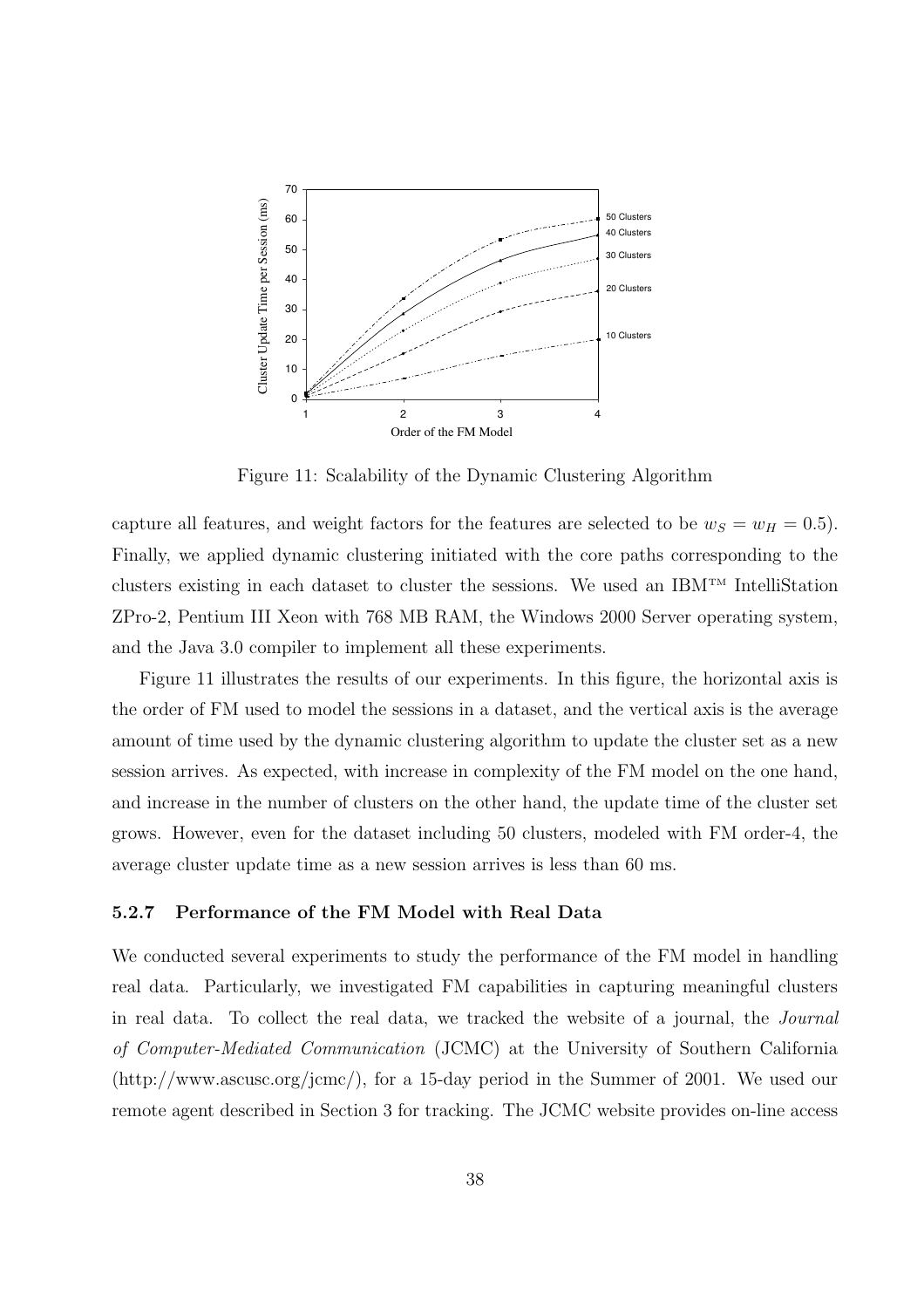| Category | Topic of the Issue                         | Associated Web-Page IDs* |
|----------|--------------------------------------------|--------------------------|
| $(1-1)$  | Collaborative Universities                 | 63-67 and 465-500        |
| $(1-2)$  | Play and Performance in CMC                | 69-104                   |
| $(1-3)$  | Electronic Commerce                        | 109-127                  |
| $(1-4)$  | Symposium on the Net                       | 128-145                  |
| $(2-1)$  | Emerging Law on the Electronic Frontier, 1 | 148-170                  |
| $(2-2)$  | Emerging Law on the Electronic Frontier, 2 | 171-192                  |
| $(2-3)$  | Communication in Information Spaces        | 194-207                  |
| $(2-4)$  | Network and Netplay                        | 208-224                  |
| $(3-1)$  | Studying the Net                           | 226-237                  |
| $(3-2)$  | Virtual Environments, 1                    | 239-248                  |
| $(3-3)$  | Virtual Environments, 2                    | 249-260                  |
| $(3-4)$  | Virtual Organizations                      | 262-275                  |
| $(4-1)$  | Online Journalism                          | 276-290                  |
| $(4-2)$  | CMC and Higher Education, 1                | 291-329                  |
| $(4-3)$  | CMC and Higher Education, 2                | 330-359                  |
| $(4-4)$  | Persistent Conversation                    | 360-371                  |
| $(5-1)$  | Searching for Cyberspace                   | 372-382                  |
| $(5-2)$  | Electronic Commerce and the Web            | 384-396                  |
| $(5-3)$  | Computer-Mediated Markets                  | 398-411                  |
| $(5-4)$  | Visual CMC                                 | 414-437                  |

Table 2: Journal Issues and Their Categorization Based on Topic

<sup>∗</sup> The page IDs are assigned to the web pages of the website using an off-line utility that crawls the website directory and labels the pages with unique IDs. The same IDs are used by the remote agents to refer to the pages when reporting usage information.

to 20 published issues of the journal. JCMC is a quarterly journal. Publications in each year is dedicated to a particular general topic and each quarterly issue of the journal is devoted to a special topic under the general annual topic (see Table 2 for categorization of the journal issues).

During the tracking period, we collected a total of 502 sessions with a maximum length of 56. The entire website is dedicated to computer-mediated communication issues; hence, we consider all 554 pages of the website to be in the same concept space. Since HTTP is a stateless protocol, the web user does not explicitly indicate when she/he actually leaves the website. Therefore, termination of a user session in a single concept space can be only probabilistically be determined considering a session timeout period. Catledge and Pitkow (1995) first measured a period of 25.5 minutes as the optimum timeout for a session; we use the same timeout value in our tracking system. As a remote agent observes an idle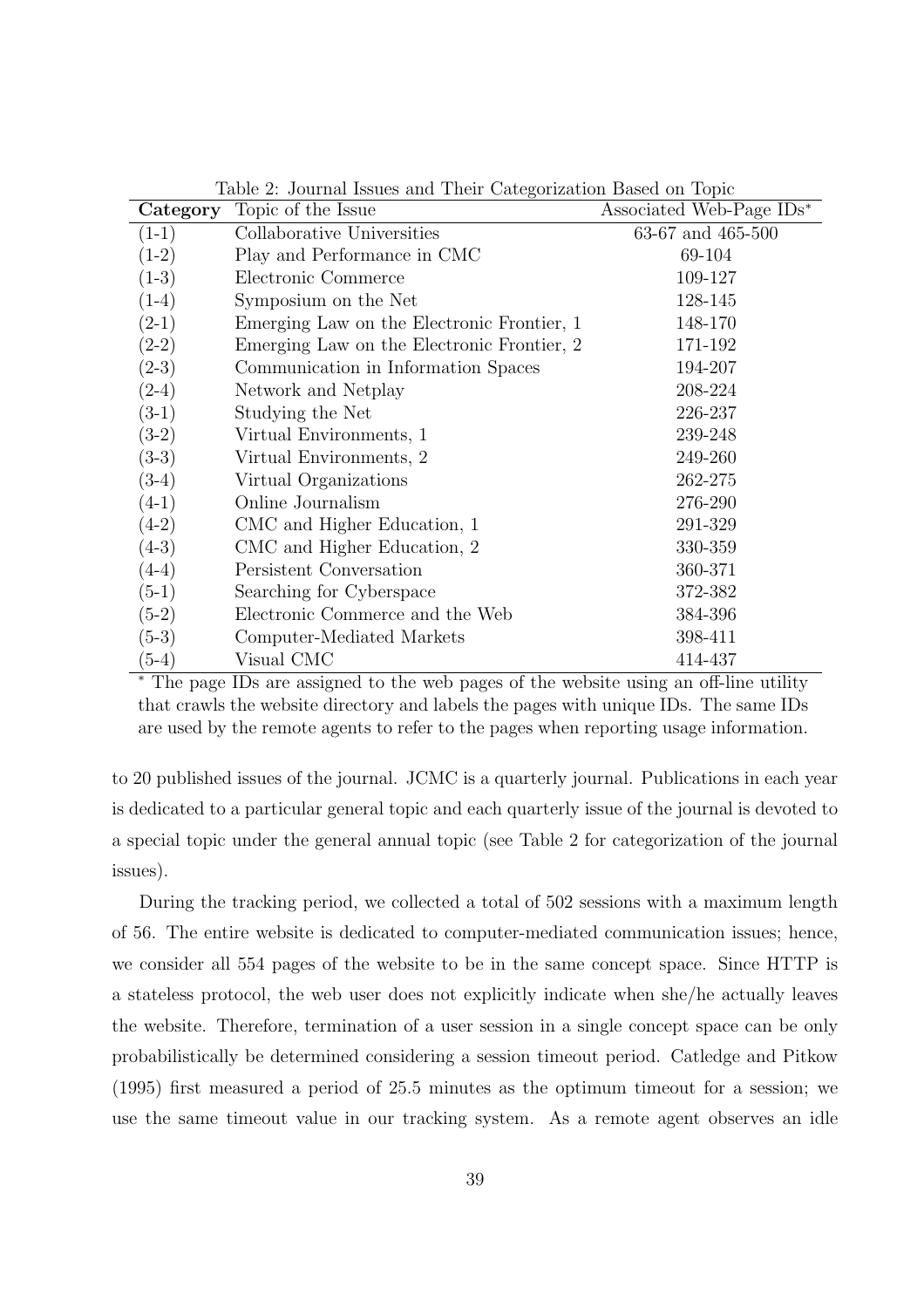

Figure 12: Performance of the FM Model with Real Data

period of at least 25.5 minutes during which the user stops interaction with the website, it reports the session termination. We used all three features, hit, sequence, and view time  $(w_H = w_S = w_T = \frac{1}{3})$  $\frac{1}{3}$ , after normalization) with the FM of various orders, 1, 2, 3, and 4 (the same order used for all features) to model the captured sessions.

Thereafter, corresponding to the number of topics of the journal issues, we used K-Means with PPED to cluster the sessions into 20 clusters. To discover the relation between the generated clusters and the topics at the website, first we estimated the correspondence between a cluster and each topic by adding up the hit values of those segments (of all sessions included in the cluster) that are completely contained within the range of the pages associated to the topic (see Table 2). Second, using this measure, termed correspondence, we determined the topics most related to each cluster by filtering out unrelated (or lessrelated) topics via a fixed threshold as the minimum acceptable correspondence value (we used *correspondence*  $= 15$  as the threshold value, a threshold selected logically by observing the distribution of the correspondence value. It is important to note that since our analysis is comparative, the actual value of the threshold does not affect the results reported). Finally, to identify the "meaningful" clusters, we manually reviewed the topics associated to each cluster. Assuming that users of the website are often seeking information about a certain topic at each session (a logical assumption for a journal site), we consider a meaningful cluster to be a cluster for which its associated topics are related to each other (according to expert human view).

Figure 12 depicts the results of our experiments with real data. Figure 12a shows that as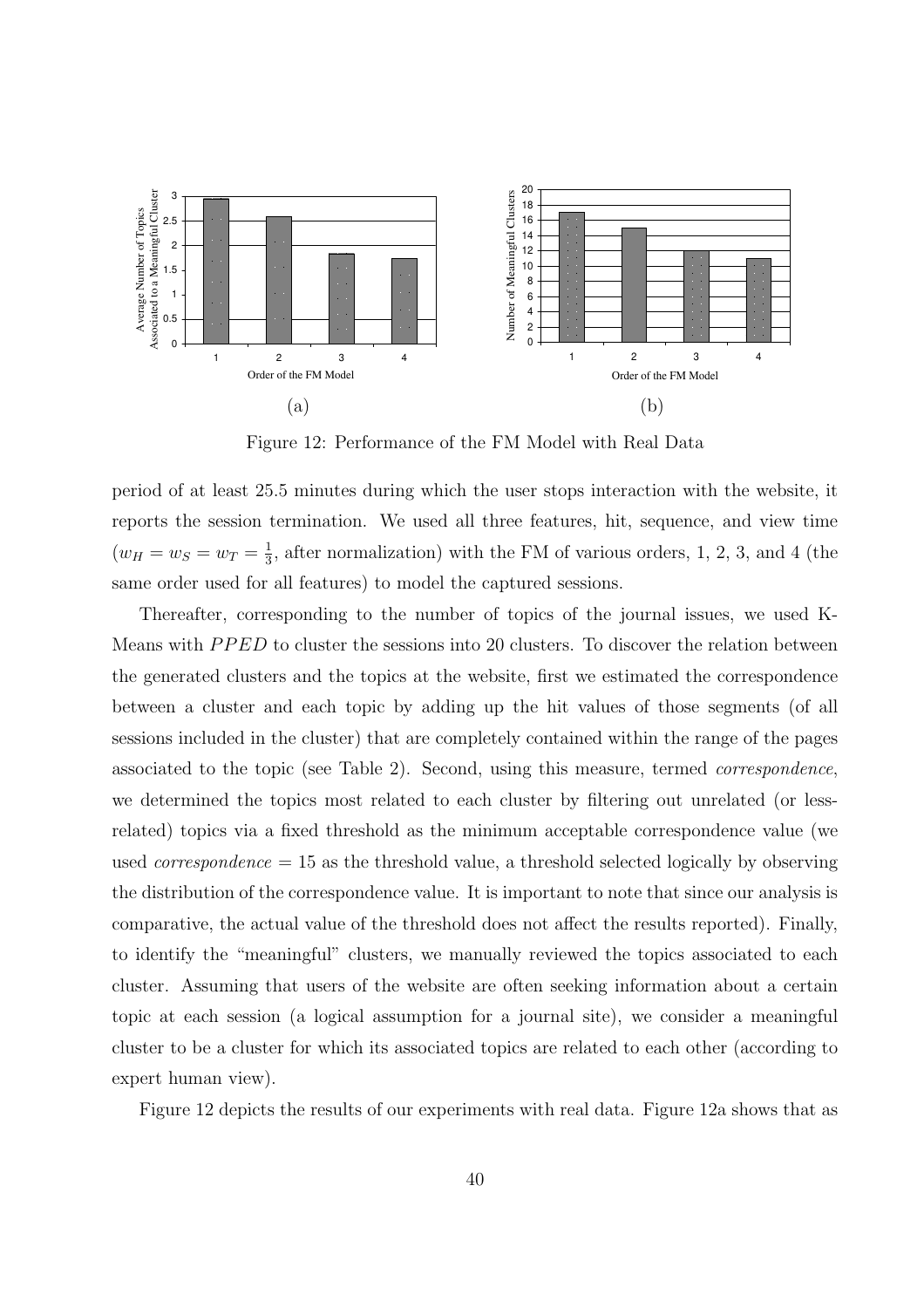the order of the FM used to model the sessions increases, the average number of topics associated to each meaningful cluster decreases. On the other hand, Figure 12b illustrates that with increase in the FM order, the total number of meaningful clusters generated decreases. Since higher order FM is more complete, and since with higher FM orders the dimension of the feature vector space grows rapidly, a meaningful cluster of sessions is generated only when a group of sessions are very similar to each other; hence, it is more difficult to generate a meaningful cluster, but, meaningful clusters are more accurately associated with particular topics or user behaviors. One can think of using both a low-order and a high-order FM model to generate two cluster sets for a website. Then, as a new session arrives, it can first be classified using high-order clusters. If it is classified to a meaningful cluster, the user behavior, which is well oriented towards a particular interest, is accurately detected. Otherwise, the session is next classified using low-order clusters to estimate the general characteristics of user behavior as classified to the more general clusters.

## 6. Conclusions and Future Work

In this paper, we defined a framework for web usage mining (WUM) that satisfies requirements of web-personalization applications. The framework is composed of an accurate tracking technique, and a new model (the FM model) to analyze users' access patterns. The FM model, which is a generalization of the vector model, allows for a flexible, real time, and adaptive WUM. We argued that these characteristics are not only useful for off-line and conventional WUM, but also critical for on-line anonymous web personalization. We demonstrated how flexibility of FM allows conceptualization of new navigation features as well as trading performance for accuracy by varying the order. For FM, we proposed a similarity measure, PPED, that can accurately classify partial sessions. This property is essential for real time and anonymous WUM. We then utilized PPED within a dynamic clustering algorithm to make FM adaptable to short-term changes in user behaviors. Dynamic clustering is possible since unlike the Markov model, incremental updating of the FM model has a low complexity. Finally, we conducted several experiments that demonstrated the following:

- High accuracy of our tracking technique  $(47.66\%$  improvement),
- Superiority of FM over the vector model (by at least  $25\%$ ),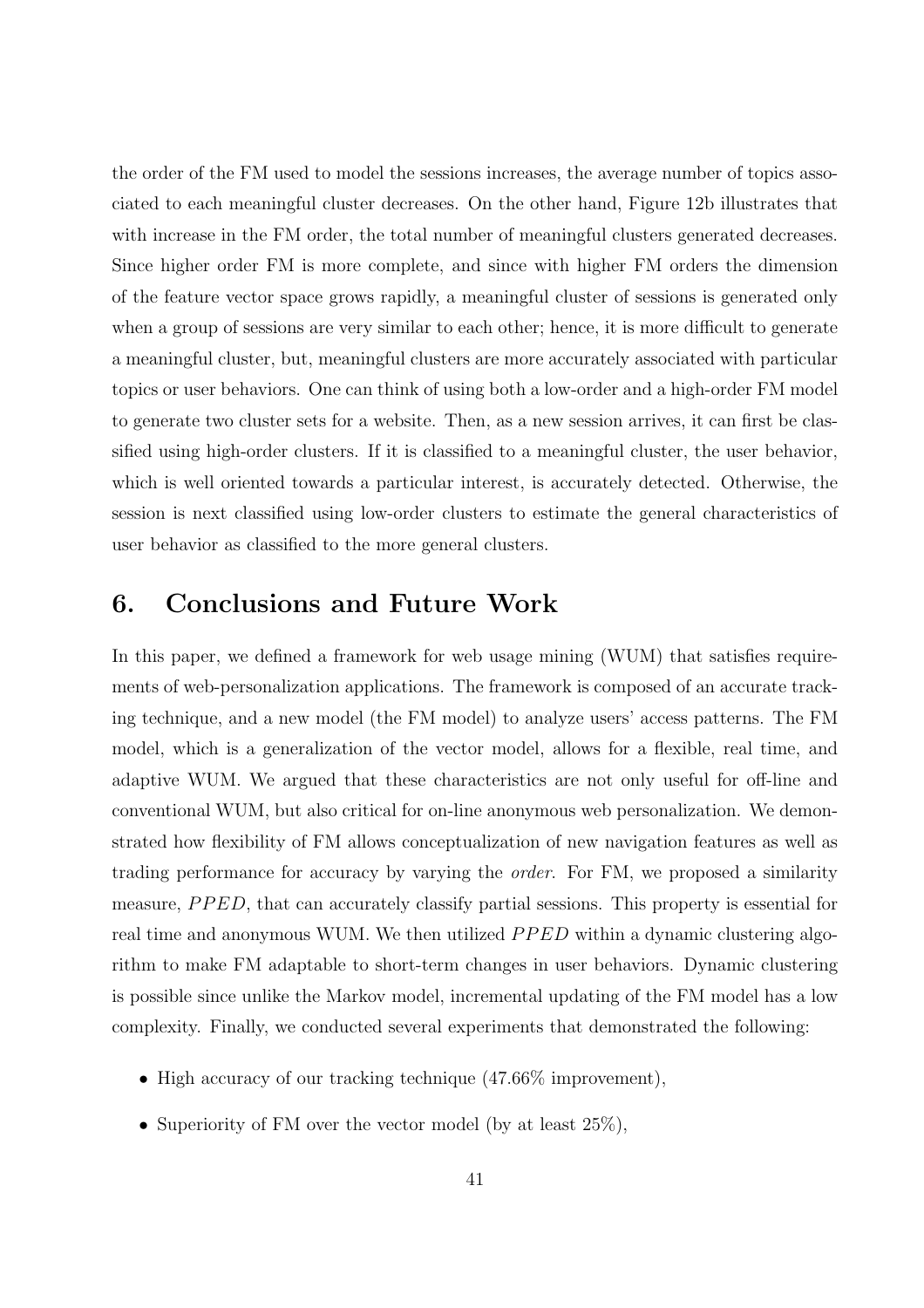- High precision of session classification when  $PPED$  is applied (above 98%),
- Tolerable accuracy of dynamic clustering as compared to K-Means (only 10% worse while being adaptable),
- Scalability of the dynamic clustering algorithm (at most 60ms to update a cluster-set of 50 clusters in order-4 FM), and
- Capabilities of the FM model in capturing meaningful clusters in real data.

We intend to extend this study in several ways. First, we would like to design a recommendation system based on the WUM framework described in this paper. Running a real web personalization application in this framework will allow us to enhance further its capabilities. Second, since the parameter  $TDC$  in dynamic clustering algorithm (see Figure 3) is application-dependent, it should be learned through an optimization process. We are looking into various optimization techniques so that we can automatically determine the optimum value for  $TDC$ . Third, we plan to investigate other aggregation functions that might be more appropriate for certain features, as opposed to the simple averaging for all the features. Finally, for our cluster and session models, we want to compress the matrix even further, maybe through singular value decomposition (SVD).

# Acknowledgments

We are grateful for the assistance given to us by Jabed Faruque and Ming-Chang Lee in conducting the experiments. This research has been funded in part by NSF grants EEC-9529152 (IMSC ERC) and IIS-0082826, NIH-NLM grant nr. R01-LM07061, DARPA and USAF under agreement nr. F30602-99-1-0524, and unrestricted cash gifts from NCR, Microsoft, and the Okawa Foundation.

# References

Ackerman M., D. Billsus, S. Gaffney, S. Hettich, G. Khoo, D. Kim, R. Klefstad, C. Lowe, A. Ludeman, J. Muramatsu, K. Omori, M. Pazzani , D. Semler, B. Starr. 1997. Learning probabilistic user profiles: applications to finding interesting web sites, notifying users of relevant changes to web pages, and locating grant opportunities. AI Magazine 18 47-56.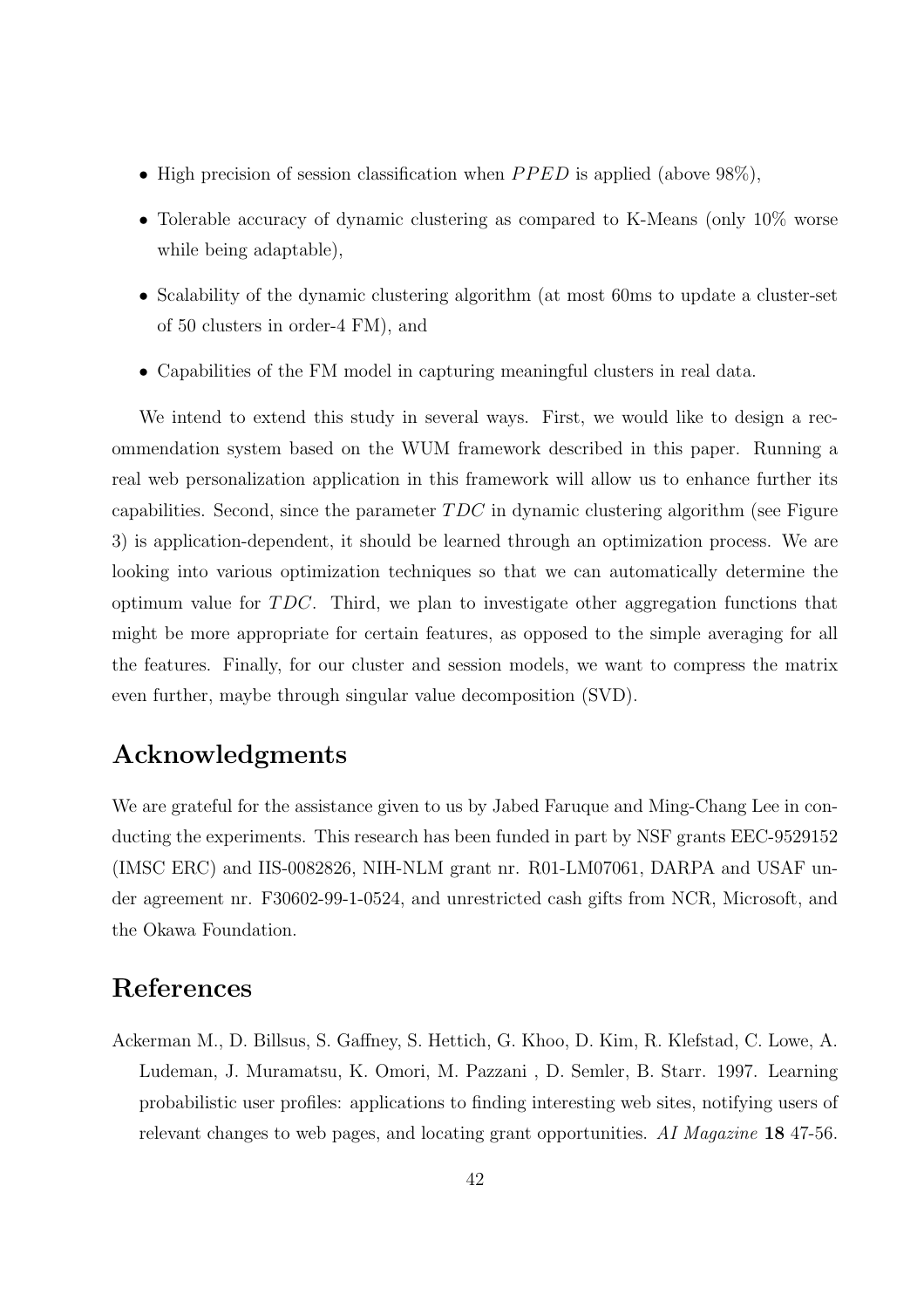- Agrawal, R., R. Srikant. 1994. Fast algorithms for mining association rules. Proceedings of the 20th VLDB conference, Santiago, Chile, 487-499.
- Allen C., D. Kania, B. Yaeckel. 2001. One-to-One Web Marketing: Build a Relationship Marketing Strategy One Customer at a Time, 2nd edition. John Wiley and Sons, New York.
- Armstrong R., D. Freitag, T. Joachims, T. Mitchell. 1995. WebWatcher: a learning apprentice for the world wide web. AAAI Spring Symposium on Information Gathering from Heterogeneous, Distributed Environments, Stanford, CA. 6-13.
- Baumgarten M., A.G. Bchner, S.S. Anand, M.D. Mulvenna, J.G. Hughes. 2000. Navigation pattern discovery from internet data. M. Spiliopoulou, B. Masand, eds. Advances in Web Usage Analysis and User Profiling, Lecturer Notes in Computer Science 1836 70-87.
- Blue Martini Software, Inc. 2002. Blue Martini. http://www.bluemartini.com
- Borges J., M. Levene. 1999. Data mining of user navigation patterns. Proceedings of Workshop on Web Usage Analysis and User Profiling (WEBKDD), ACM SIGKDD International Conference on Knowledge Discovery and Data Mining, San Diego, CA, 31-36.
- Breese J.S., D. Heckerman, C. Kadie. 1998. Empirical analysis of predictive algorithms for collaborative filtering. Proceedings of Uncertainty in Artificial Intelligence, Madison, WI. Morgan Kaufmann, San Francisco, CA.
- Büchner A.G., M.D. Mulvenna. 1998. Discovering internet marketing intelligence through online analytical web usage mining. ACM SIGMOD Record 27 54-61.
- Cadez I., D. Heckerman, C. Meek, P. Smyth, S. White. 2000. Visualization of navigation patterns on web site using model based clustering. Technical Report MSR-TR-00-18, Microsoft Research, Microsoft Corporation, Redmond, WA.
- Carchiolo V., A. Longheu, M. Malgeri. 2000. Extracting logical schema from the web. PRICAI 2000 Workshop on Text and Web Mining, Melbourne, Australia. 64-71.
- Catledge L., J. Pitkow. 1995. Characterizing browsing behaviors on the world wide web. Computer Networks and ISDN Systems 27 1065-1073.
- Chen M.S., J.S. Park, P.S. Yu. 1998. Efficient data mining for path traversal patterns. IEEE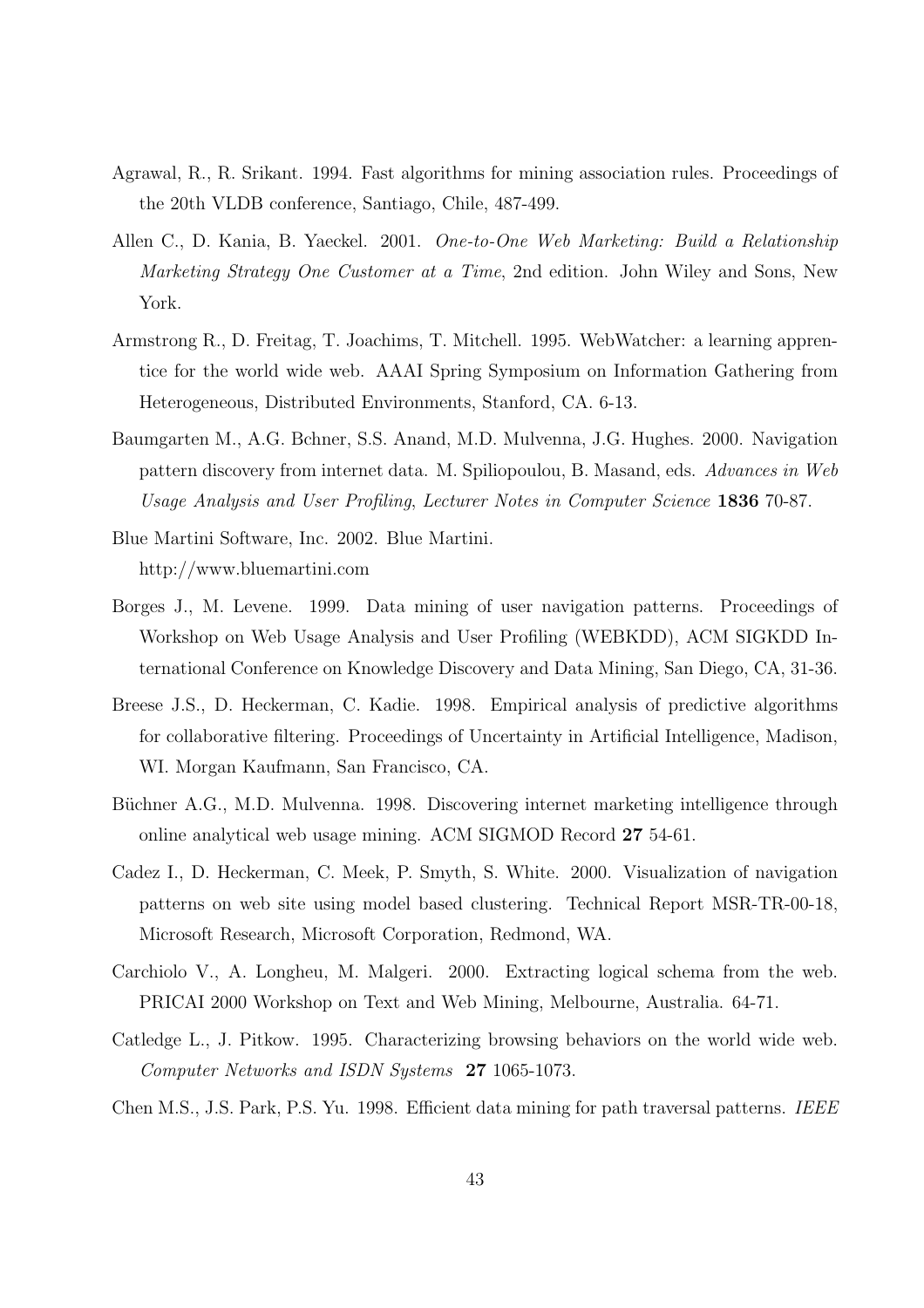Transactions on Knowledge and Data Engineering 10 209-221.

- Cohen W., A. McCallum, D. Quass. 2000. Learning to understand the web. IEEE Data Engineering Bulletin 23 17-24.
- Cooley R., B. Mobasher, J. Srivastava. 1997. Grouping web page references into transactions for mining world wide web browsing patterns. Proceedings of KDEX'97, IEEE, Newport Beach, CA. 2-9.
- Cooley R., B. Mobasher, J. Srivastava. 1999. Data preparation for mining world wide web browsing patterns. Knowledge and Information Systems 1 5-32.
- Dialpad Communications, Inc. 2002. Dialpad. http://www.dialpad.com
- Drott M.C. 1998. Using web server logs to improve site design. Proceedings on the Sixteenth Annual International Conference on Computer Documentation, Quebec, Canada. 43-50.
- Faulstich L.C., M. Spiliopoulou, V. Linnemann. 1997. WIND: a warehouse for internet data. Proceedings of Fifteenth British National Conference on Databases (BNCOD), London, UK. 169-183.
- Finin T., C. Nicholas, J. Mayfield. 1997. Agent-based information retrieval. Special Interest Group on Information Retrieval (SIGIR'97). http://agents.umbc.edu/ir/sigir97/
- Fu Y., K. Sandhu, M. Shih. 1999. Clustering of web users based on access patterns. International Workshop on Web Usage Analysis and User Profiling (WEBKDD'99), San Diego, CA. 18-25.
- Greenberg S., A. Cockburn. 1999. Getting back to back: alternate behaviors for a web browser's back button. Proceedings of the 5th Annual Human Factors and Web Conference, Gaithersburg, MD.

http://www.itl.nist.gov/iaui/vvrg/hfweb/proceedings/greenberg/

- Henzinger M. 2000. Link analysis in web information retrieval. Bulletin of the Technical Committee on Data Engineering, IEEE Computer Society 23 3-9.
- Huberman B., P. Pirolli, J. Pitkow, R. Lukos. 1997. Strong regularities in world wide web surfing. *Science* **280** 95-97.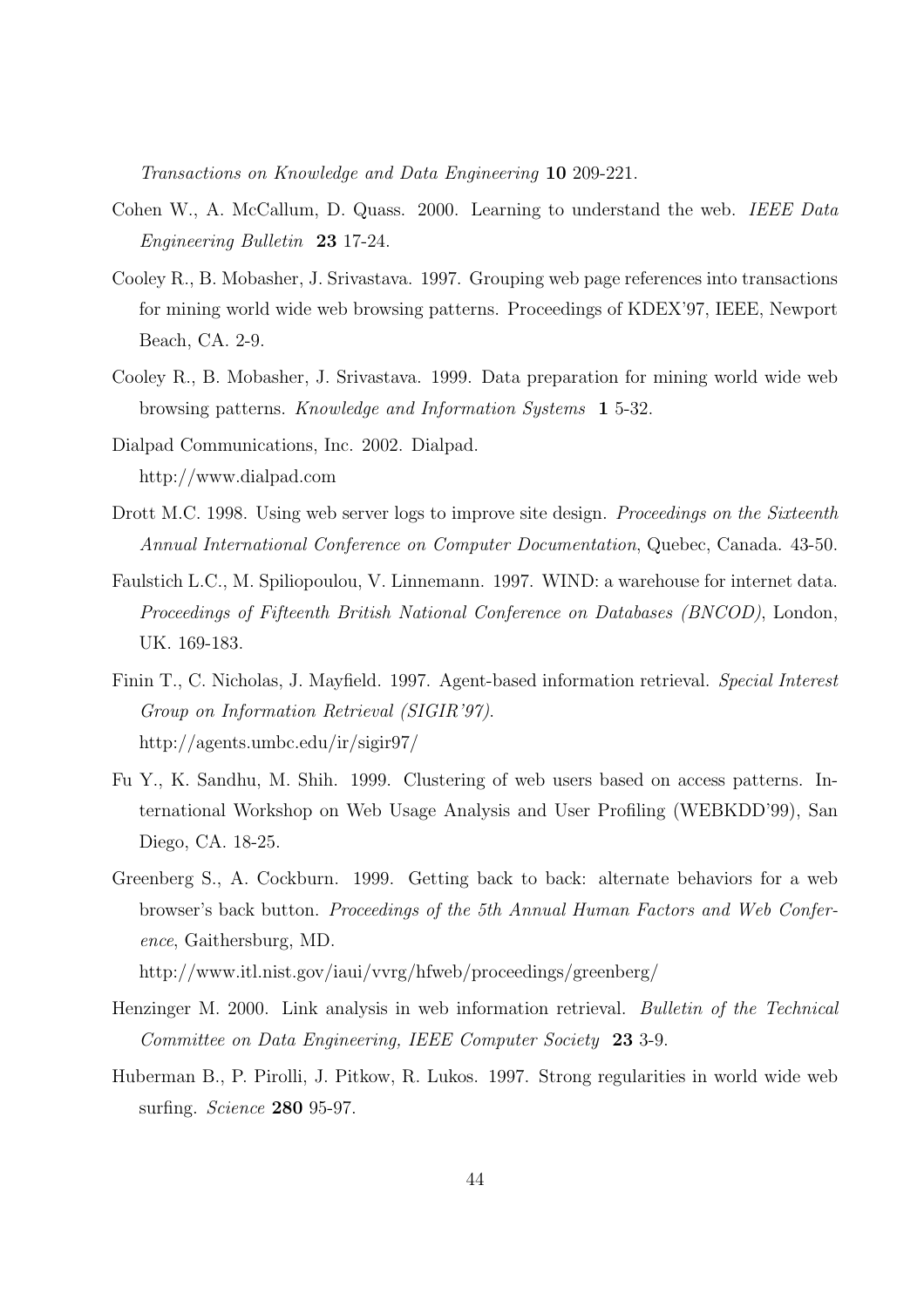INT Media Group. 2002. BotSpot. http://botspot.com/

- Joshi A., R. Krishnapuram. 1999. Robust fuzzy clustering methods to support web mining. Proceedings of SIGMOD Workshop in Data Mining and Knowledge Discovery, Seattle, WA. 1-8.
- Kohonen T., S. Kaski, K. Lagus, J. Salojrvi, V. Paatero, A. Saarela. 2000. Self organization of a massive document collection. IEEE Transactions on Neural Networks, Special Issue on Neural Networks for Data Mining and Knowledge Discovery 11 574-585.
- Konstan, J., B. Miller, D. Maltz, J. Herlocker, L. Gordon, J. Riedl. 1997. Applying collaborative filtering to usenet news. Communications of the ACM 40 77-87.
- Kuo Y.H., M.H. Wong. 2000. Web document classification based on hyperlinks and document semantics. PRICAI 2000 Workshop on Text and Web Mining, Melbourne, Australia. 44-51.
- Levene L., G. Loizou. 2000. Zipf's law for web surfers. Knowledge and Information Systems 3 16-24.
- Lieberman H. 1995. Letizia: an agent that assists web browsing. *Proceedings of the Inter*national Joint Conference on Artificial Intelligence, Montreal, Canada. 924-929.
- Lieberman H. 1997. Autonomous interface agents. Proceedings of the ACM conference on computers and human interfaces, Atlanta, GA. 67-74.
- Lin I.Y., X.M. Huang, M.S. Chen. 1999. Capturing user access patterns in the web for data mining. Proceedings of the 11th IEEE International Conference Tools with Artificial Intelligence, Chicago, IL. 22-29.
- Maglio P., R. Barrett. 2000. Intermediaries personalize information streams. Communications of the ACM, 43 96-101.
- Mobasher B., R. Cooley, J. Srivastava. 1997. Web mining: information and pattern discovery on the world wide web. Proceedings of the 9th IEEE International Conference on Tools with Artificial Intelligence (ICTAI'97), Newport Beach, CA. 558-567.
- Mobasher B., R. Cooley, J. Srivastava. 2000b. Automatic personalization based on web usage mining. Communications of ACM 43 142-151.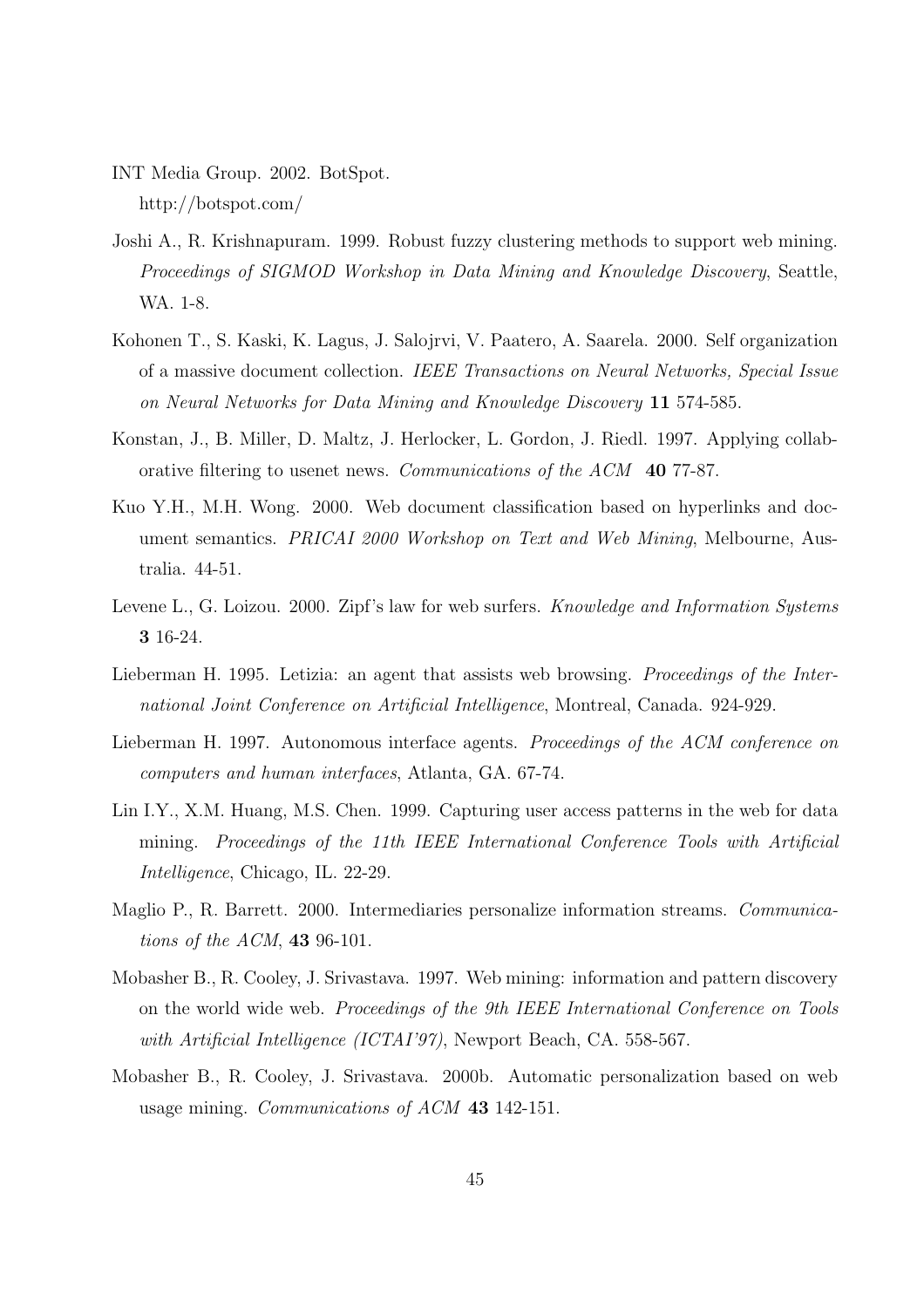Mobasher B., H. Dai, T. Luo, M. Nakagawa, Y. Sun, J. Wiltshire. 2000a. Discovery of aggregate usage profiles for web personalization. Proceedings of the Web Mining for E-Commerce Workshop WebKDD'2000, Boston, MA.

http://maya.cs.depaul.edu/ mobasher/papers/webkdd2000/webkdd2000.html

- MTV Networks. 2002. mtv.com. http://www.mtv.com
- Mulvenna M.D., S.S. Anand, A.G. Büchner. 2000. Personalization on the net using web mining: introduction. Communications of ACM 43 122-125.
- NetIQ. 2002. WebTrends. http://www.webtrends.com
- Paliouras G., C. Papatheodorou, V. Karkaletsis, C.D. Spyropoulos. 2000. Clustering the users of large web sites into communities. Proceedings of the International Conference on Machine Learning, Stanford, CA. 719-726.
- Pazzani M., L. Nguyen, S. Mantik. 1995. Learning from hotlists and coldists: towards a WWW information filtering and seeking agent. Proceedings of IEEE International Conference on Tools with AI, Washington, DC. 39-46.
- Perkowitz M., O. Etzioni. 1998. Adaptive web sites: automatically synthesizing web pages. Fifth National Conference in Artificial Intelligence, Cambridge, MA. 727-732.
- Perkowitz M., O. Etzioni. 2000. Toward adaptive web sites: conceptual framework and case study. Artificial Intelligence 118 245-275.
- Personify Inc. 2002. Personify. http://www.personify.com
- Pitkow J.E. 1998. Summary of WWW characterizations. Web Journal 2 3-13.
- Sarwar, B.M., G. Karypis, J.A. Konstan, J. Riedl. 2000. Analysis of recommender algorithms for e-commerce. ACM E-Commerce'00 Conference. Minneapolis, MN. 158-167.
- Scharl A. 1999. A conceptual, user-centric approach to modeling web information systems. Proceedings of the Fifth Australian World Wide Web Conference, Lismore, Australia. http://ausweb.scu.edu.au/aw99/papers/scharl/paper.html
- Shahabi C., F. Banaei-Kashani, J. Faruque. 2001. A reliable, efficient, and scalable sys-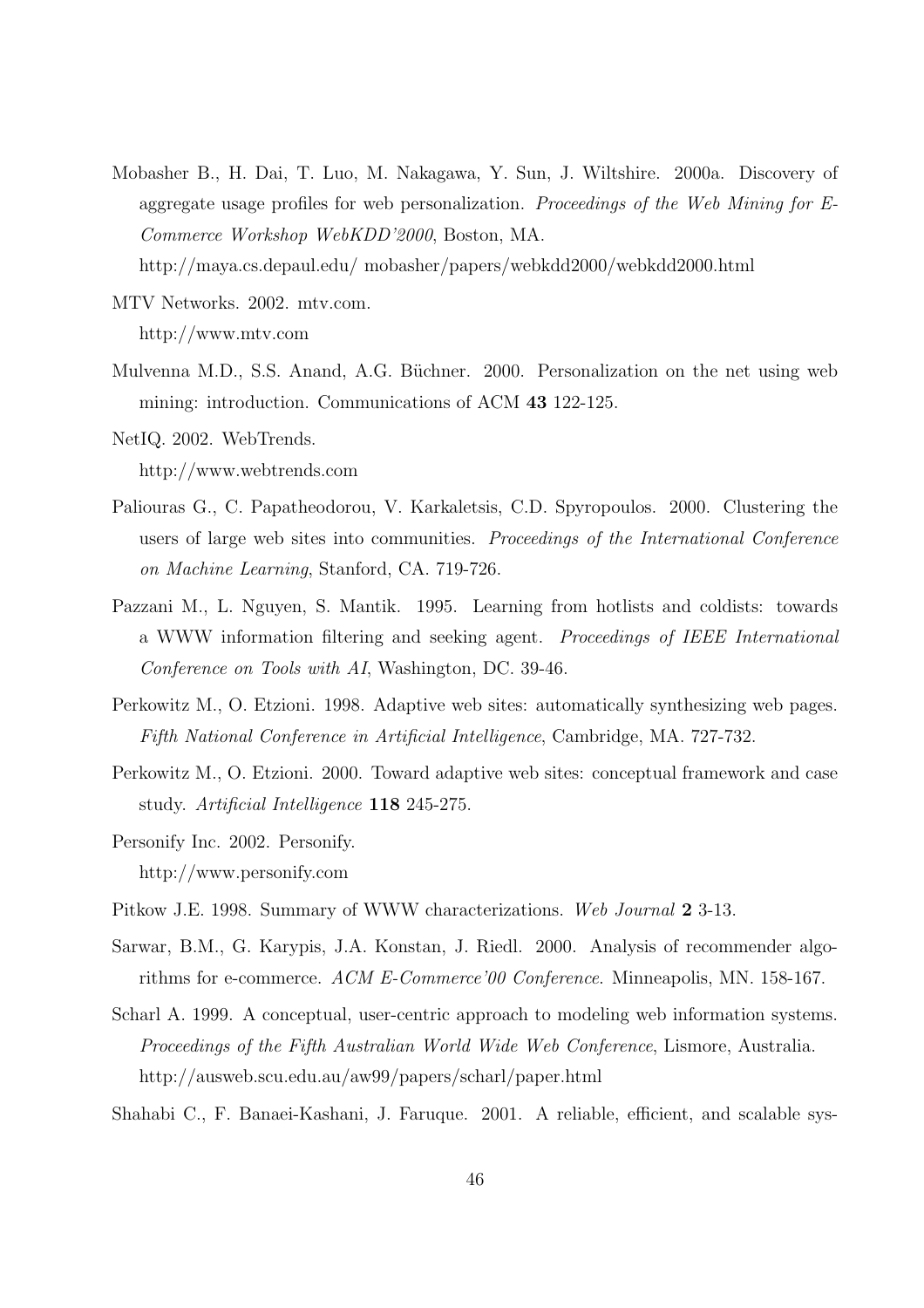tem for web usage data acquisition. WebKDD'01 Workshop, ACM-SIGKDD 2001, San Francisco, CA. http://dimlab.usc.edu/Research.html

- Shahabi C., A.M. Zarkesh, J. Adibi, V. Shah. 1997. Knowledge discovery from users web page navigation. Proceedings of the IEEE RIDE97 Workshop, Birmingham, England. 20-31.
- Spiliopoulou M. 2000. Web usage mining for site evaluation: making a site better fit its users. Communications of ACM 43 127-134.
- Spiliopoulou M., L.C. Faulstich. 1999. WUM: a tool for web utilization analysis. Lecture Notes in Computer Science 1590 184-203.
- Spiliopoulou, M., B. Mobasher, B. Berendt, M. Nakagawa. 2002. Evaluating the quality of data preparation heuristics in web usage analysis. INFORMS Journal on Computing, to appear.
- Srivastava J., R. Cooley, M. Deshpande, P.N. Tan. 2000. Web usage mining: discovery and applications of usage patterns from web data. SIGKDD Explorations 1 12-23.
- Strehl, A., J. Ghosh. 2002. Relationship-based clustering and visualization for high dimensional data mining. INFORMS Journal on Computing, to appear.
- Sun Microsystems, Inc. 2002. java.sun.com. http://java.sun.com
- VanderMeer D., K. Dutta, A. Datta, K. Ramamritham, S.B. Navanthe . 2000. Enabling scalable online personalization on the web. Proceedings of the 2nd ACM Conference on Electronic Commerce, Minneapolis, MN. 185-196.
- W3C. 2002. Web Characterization Activity. http://www.w3.org/WCA/
- WebSideStory, Inc. 2002. WebSideStory. http://www.websidestory.com
- Yahoo!, Inc. 2001. Yahoo! reports third quarter 2000 financial results. http://docs.yahoo.com/docs/pr/release634.html
- Yan T.W., M. Jacobsen, H. Garcia-Molina, U. Dayal. 1996. From user access patterns to dynamic hypertext linking. Fifth International World Wide Web Conference, Paris,